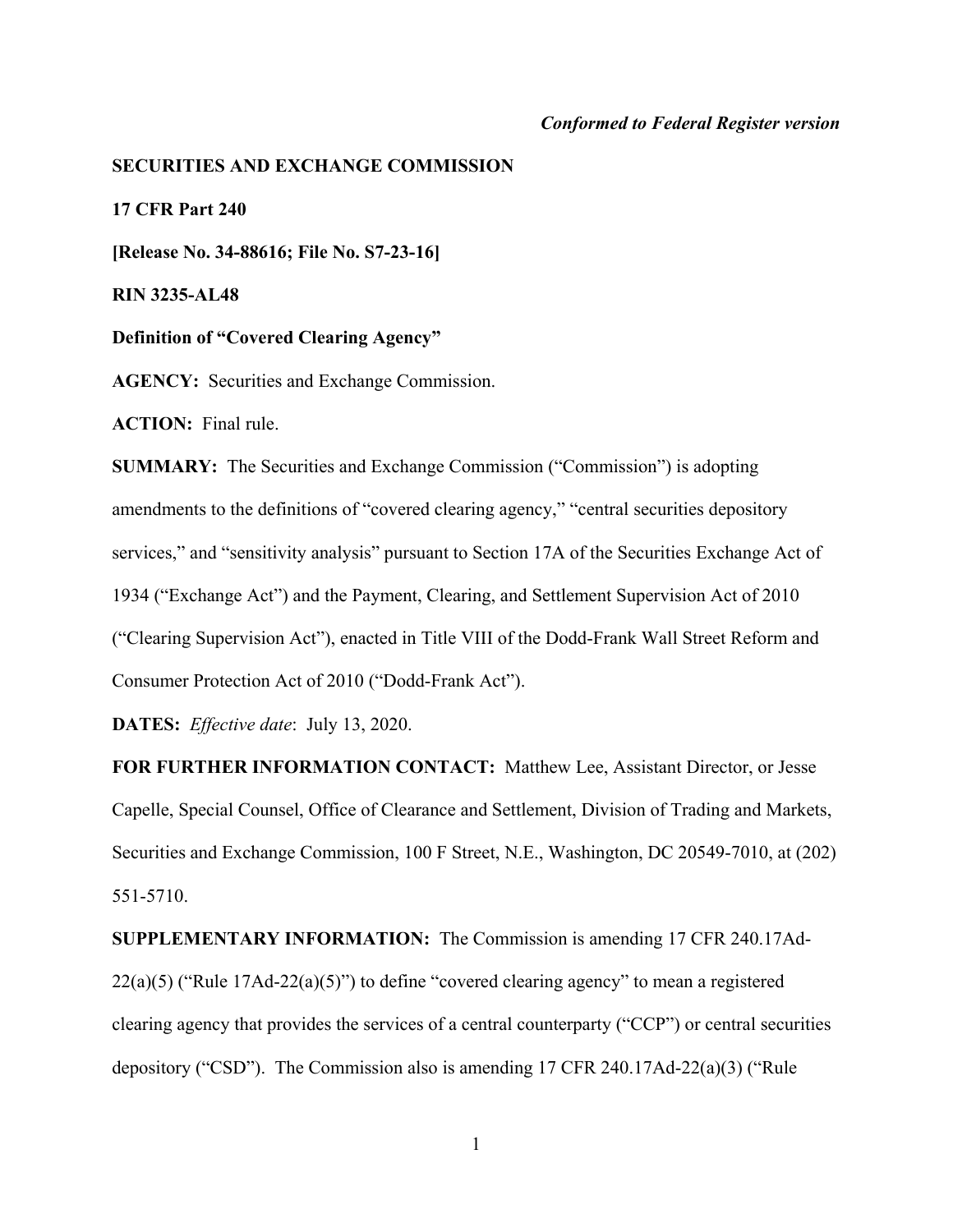17Ad-22(a)(3)") to define "central securities depository" to mean a clearing agency that is a securities depository as described in Section  $3(a)(23)(A)$  of the Exchange Act.<sup>[1](#page-1-0)</sup> In addition, the Commission is amending the definition of "sensitivity analysis" in 17 CFR 240.17Ad-22(a)(16) ("Rule  $17Ad-22(a)(16)$ ") so that the policies and procedures of all covered clearing agencies that are CCPs provide for a sensitivity analysis that considers the most volatile relevant periods, where practical, that have been experienced by the markets served by the covered clearing agency. The Commission is not adopting the proposed definition of "securities settlement system."

In developing these rule amendments, Commission staff has consulted with the Financial Stability Oversight Council ("FSOC"), Commodity Futures Trading Commission ("CFTC"), and Board of Governors of the Federal Reserve System ("FRB").<sup>[2](#page-1-1)</sup> The Commission has also considered the relevant international standards as required by Section  $805(a)(2)(A)$  of the Clearing Supervision Act.<sup>[3](#page-1-2)</sup> The relevant international standards for CCPs and CSDs are the *Principles for Financial Market Infrastructures*. [4](#page-1-3)

# <span id="page-1-4"></span>**TABLE OF CONTENTS**

<span id="page-1-0"></span><sup>1</sup> 15 U.S.C. 78c(a)(23)(A).

<span id="page-1-1"></span><sup>2</sup> See 12 U.S.C. 5472.

<span id="page-1-2"></span><sup>3</sup> 12 U.S.C. 5464(a)(2)(A).

<span id="page-1-3"></span><sup>4</sup> See Committee on Payment and Settlement Systems and Technical Committee of the International Organization of Securities Commissions, Principles for Financial Market Infrastructures (Apr. 16, 2012) ("PFMI"), [http://www.bis.org/publ/cpss101a.pdf.](http://www.bis.org/publ/cpss101a.pdf)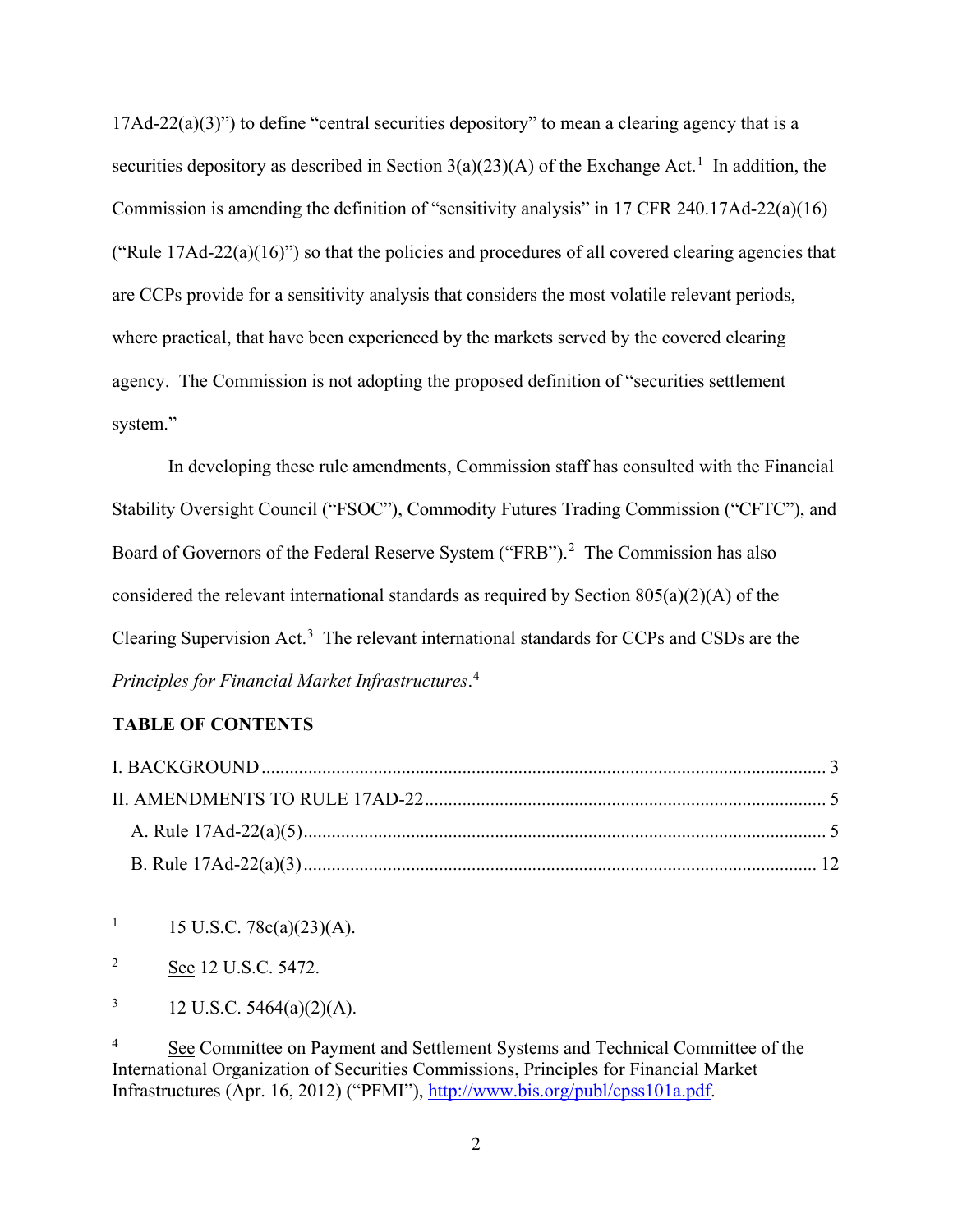| C. Consideration of Benefits, Costs, and the Effect on Competition, Efficiency, and Capital |  |
|---------------------------------------------------------------------------------------------|--|
|                                                                                             |  |
|                                                                                             |  |
|                                                                                             |  |
|                                                                                             |  |
|                                                                                             |  |
|                                                                                             |  |
|                                                                                             |  |
|                                                                                             |  |
|                                                                                             |  |
|                                                                                             |  |
|                                                                                             |  |

# <span id="page-2-0"></span>**I. Background**

<span id="page-2-2"></span>In 2012, the Commission adopted 17 CFR 240.17Ad-22 ("Rule 17Ad-22") under the Exchange Act to strengthen the substantive regulation of registered clearing agencies and promote their safe and reliable operation.<sup>[5](#page-2-1)</sup> In 2016, the Commission also took an important step in the development of its regulatory framework for registered clearing agencies by adding 17

<span id="page-2-1"></span><sup>&</sup>lt;sup>5</sup> See 17 CFR 240.17Ad-22; Release No. 34-68080 (Oct. 22, 2012), 77 FR 66219, 66225– 26 (Nov. 2, 2012) ("Clearing Agency Standards adopting release").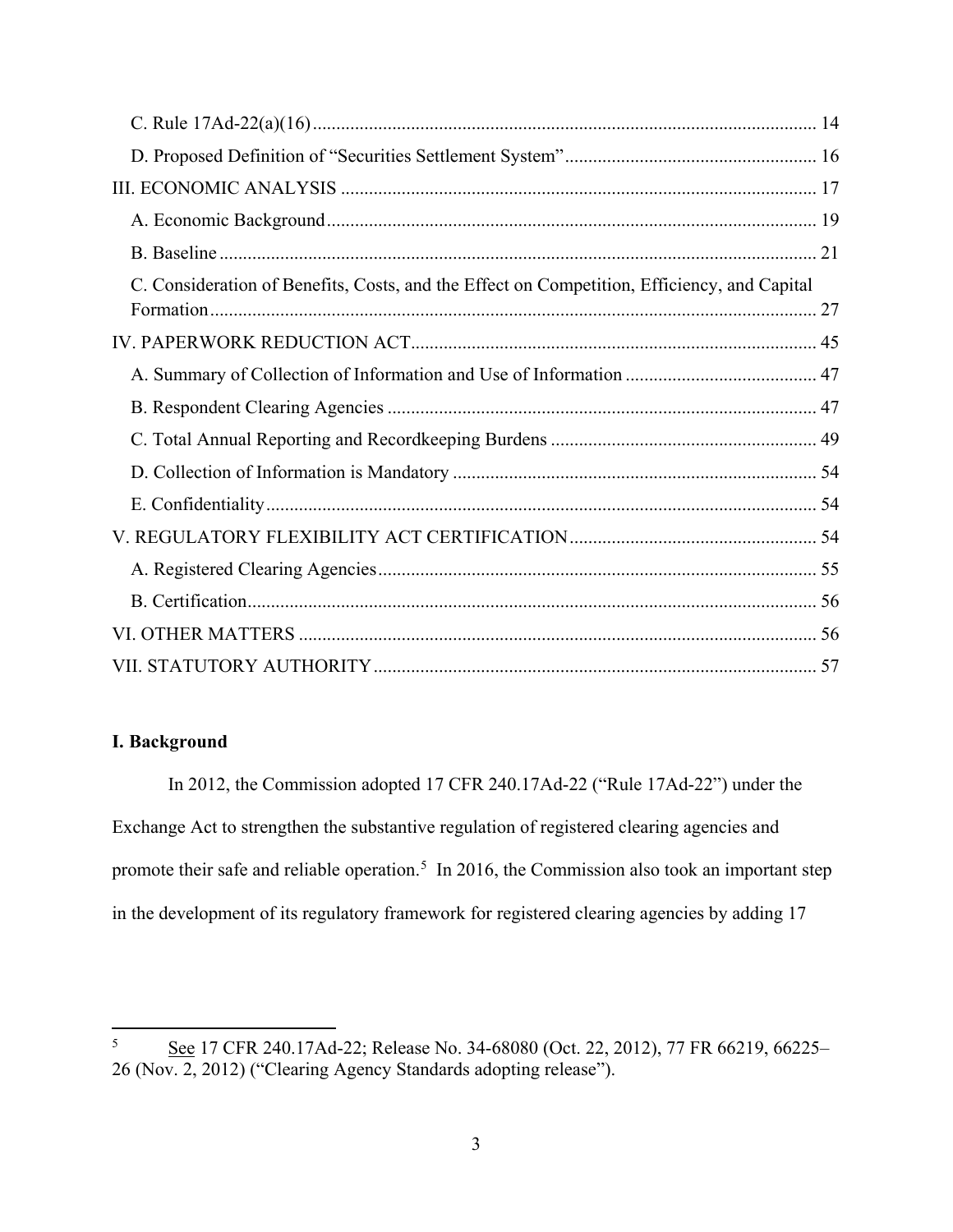<span id="page-3-0"></span>CFR 240.17Ad-22(e) ("Rule 17Ad-22(e)"),<sup>[6](#page-3-1)</sup> which strengthened the existing framework by establishing requirements for registered clearing agencies that meet the definition of a "covered clearing agency." Rule 17Ad-22(e) includes requirements for covered clearing agencies intended to address the activity and risks that their size, operation, and importance pose to the U.S. securities markets, the risks inherent in the products they clear, and the goals of both the Exchange Act and the Dodd-Frank Act. Of particular note, the requirements in Rule 17Ad-22(e) that address policies and procedures for transparency, governance, financial risk management, and operational risk management help ensure that covered clearing agencies are robust and stable. [7](#page-3-2)

As adopted in 2016, Rule 17Ad-22(e) established enhanced requirements for an initial group of registered clearing agencies.<sup>[8](#page-3-3)</sup> The Commission also contemporaneously proposed to amend the definition of "covered clearing agency" and certain other definitions to expand coverage of Rule 17Ad-22(e) to all registered clearing agencies providing the services of a CCP,  $CSD$ , or securities settlement system. $9$  The Commission received several comments in response to the proposed amendments.<sup>[10](#page-3-5)</sup> In this document, the Commission is adopting amendments to

<span id="page-3-6"></span><span id="page-3-1"></span> <sup>6</sup> Release No. 34-78961 (Sept. 28, 2016), 81 FR 70786, 70902–05 (Oct. 13, 2016) ("CCA Standards adopting release").

<span id="page-3-2"></span><sup>&</sup>lt;sup>7</sup> CCA Standards adopting release, supra note [6,](#page-3-0) at 70793, 70801–10, 70837–38.

<span id="page-3-3"></span><sup>8</sup> Release No. 34-71699 (Mar. 12, 2014), 79 FR 16865 (Mar. 26, 2014), corrected at 79 FR 29507 (May 22, 2014) ("CCA Standards proposing release").

<span id="page-3-4"></span><sup>9</sup> Release No. 34-78963 (Sept. 28, 2016), 81 FR 70744 (Oct. 13, 2016) ("CCA Definition proposing release").

<span id="page-3-5"></span><sup>10</sup> Letters from Chris Barnard, dated Dec. 9, 2016 ("Barnard"); Keith Bishop, former California Commissioner of Corporations, dated Oct. 10, 2016 ("Bishop"); Ashley Burrowes, dated Oct. 28, 2016 ("Burrowes"); Carrie Devorah, dated Oct. 18, 2016 ("Devorah"); Andrew Helmin, dated Dec. 9, 2016 ("Helmin"); Karl Muth, dated Nov. 20, 2016 ("Muth"); Suzanne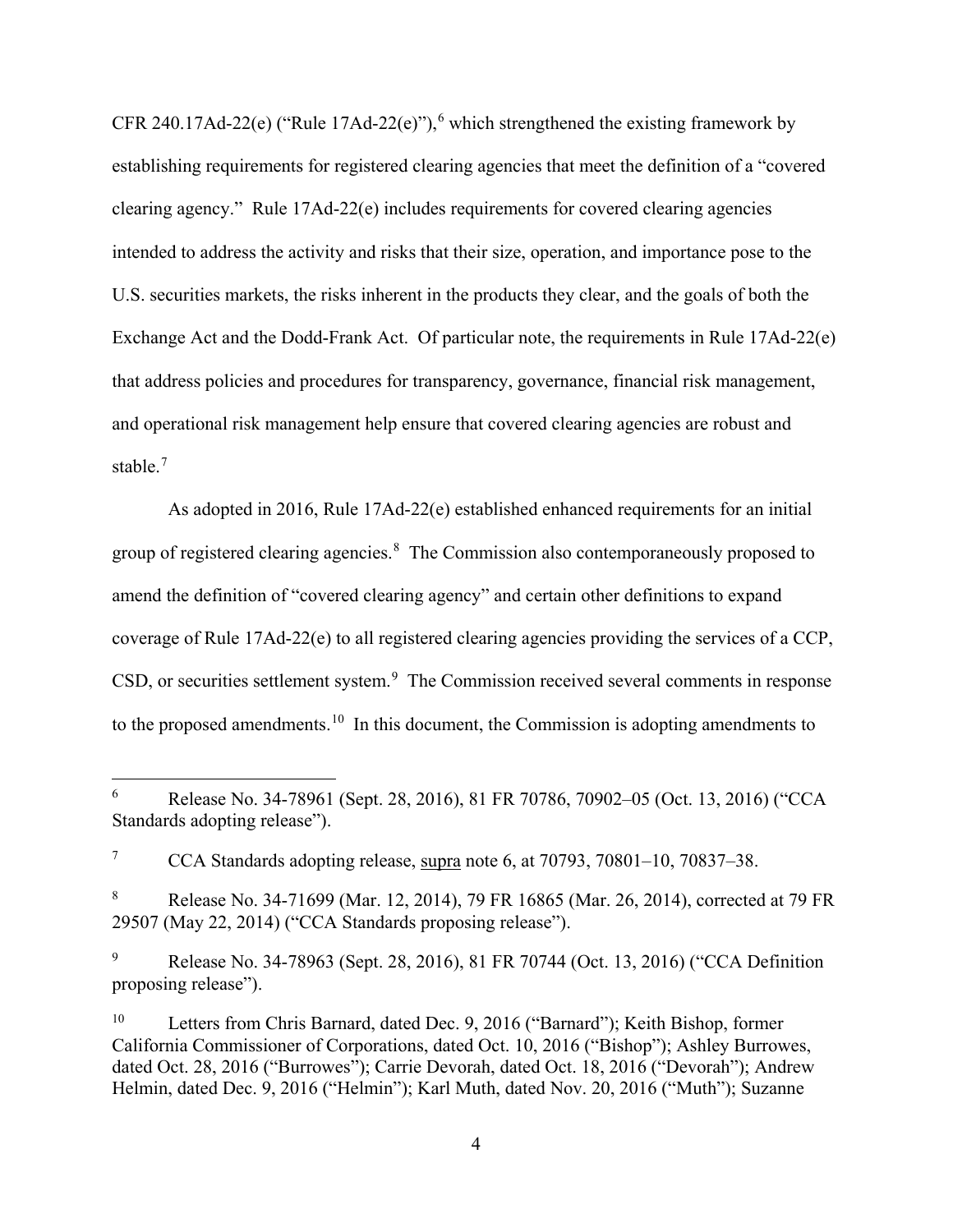the definitions of "covered clearing agency" in Rule 17Ad-22(a)(5), "central securities depository services" in Rule 17Ad-22(a)(3), and "sensitivity analysis" in Rule 17Ad-22(a)(16), and the Commission is not adopting the proposed definition of "securities settlement system." The effect of these amendments is to expand the coverage of Rule 17Ad-22(e) so that all registered clearing agencies providing the services of a CCP or CSD are subject to Rule 17Ad- $22(e)$ .

# <span id="page-4-1"></span><span id="page-4-0"></span>**II. Amendments to Rule 17Ad-22**

 $\overline{a}$ 

# **A. Rule 17Ad-22(a)(5)**

# **1. Proposed Amendment and Comment Received**

As discussed in the CCA Definition proposing release, the previous definition of "covered clearing agency" in Rule 17Ad-22(a)(5) stated that "covered clearing agency" means a designated clearing agency or a clearing agency involved in activities with a more complex risk profile for which the Commodity Futures Trading Commission is not the Supervisory Agency as defined in Section 803(8) of the Payment, Clearing and Settlement Supervision Act of 2010 (12 U.S.C. 5461 *et seq.*).<sup>11</sup> The Commission proposed to amend the definition of "covered clearing"

Shatto, dated Jan. 24, 2017 ("Shatto"). The comment letters are available on the Commission's website at [https://www.sec.gov/comments/s7-23-16/s72316.htm.](https://www.sec.gov/comments/s7-23-16/s72316.htm)

In addition, two commenters expressed views unrelated to the proposed amendments. For example, one commenter expressed views on the regulation of clearing brokers and another expressed views on counterparty default, margin requirements, failed trades, and the use of shortselling. See Devorah (expressing views regarding J.P. Morgan Chase & Co.'s activity as a clearing broker) and Shatto (expressing views on counterparty default, margin requirements, failed trades, and the use of shortselling). Because these comments are not relevant to the rule amendments adopted in this document, they have not been addressed in Part [II.](#page-4-0)

<span id="page-4-2"></span><sup>&</sup>lt;sup>11</sup> See CCA Definition proposing release, supra note [9,](#page-3-6) at 70749.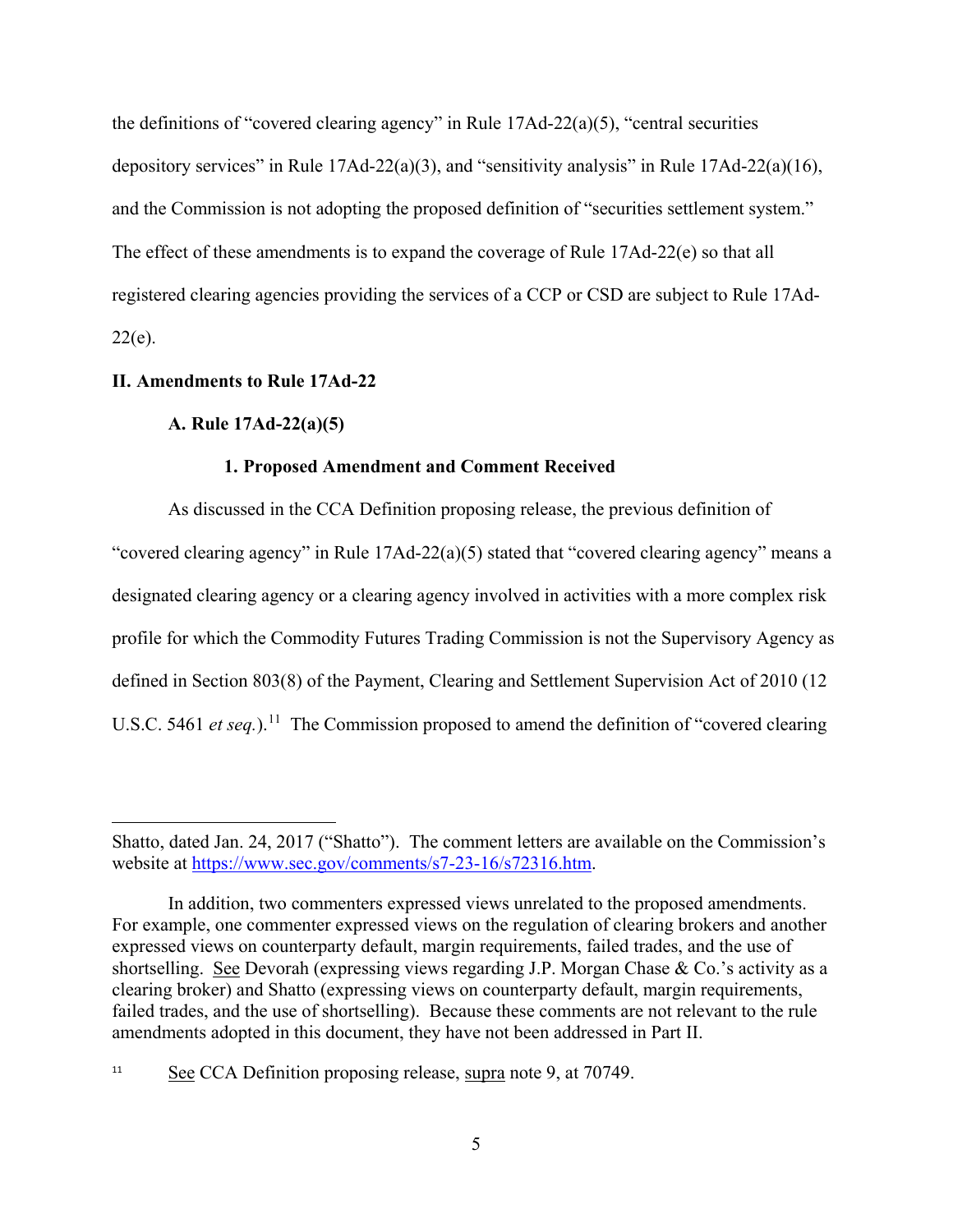agency" in Rule 17Ad-22(a)(5) to mean a registered clearing agency that provides the services of a CCP, CSD, or securities settlement system.

The Commission received one comment regarding the proposed amendment to the definition of "covered clearing agency."[12](#page-5-0) The commenter opposed adoption of the proposed amendment, stating that, in contrast to existing Rule 17Ad-22, the proposal fails to meaningfully enhance (i) the precision with which the entities are defined, (ii) the public's understanding of each category, and (iii) the public's trust that an entity will then behave in and be regulated in expected ways.<sup>[13](#page-5-1)</sup>

The Commission disagrees that the amendment to the definition of "covered clearing agency" fails to meaningfully enhance the precision with which the entities are defined. The Commission believes that the amended definition is more precise than the previous definition because it is simpler and more accessible, consolidating all of the relevant concepts and factors into one definition in Rule 17Ad-22 and requiring a less subjective analysis to determine whether a clearing agency is subject to the requirements in Rule 17Ad-22(e). The Commission notes that the previous definition of "covered clearing agency" included a number of separate factors that a reader must interpret and apply to determine whether a clearing agency is subject to the enhanced risk management requirements in Rule 17Ad-22(e). Those factors, which are largely but not entirely contained in the previous Rule 17Ad-22(a)(5), include whether a registered clearing agency has been designated as systemically important under Title VIII of the Dodd-Frank Act by FSOC, whether the Commission or the CFTC is the supervisory agency for the

<span id="page-5-0"></span><sup>&</sup>lt;sup>12</sup> See Muth. Comments directed specifically to the "securities settlement system" element of the proposed definition are discussed in Part [II.D.](#page-15-0)

<span id="page-5-1"></span><sup>&</sup>lt;sup>13</sup> See Muth.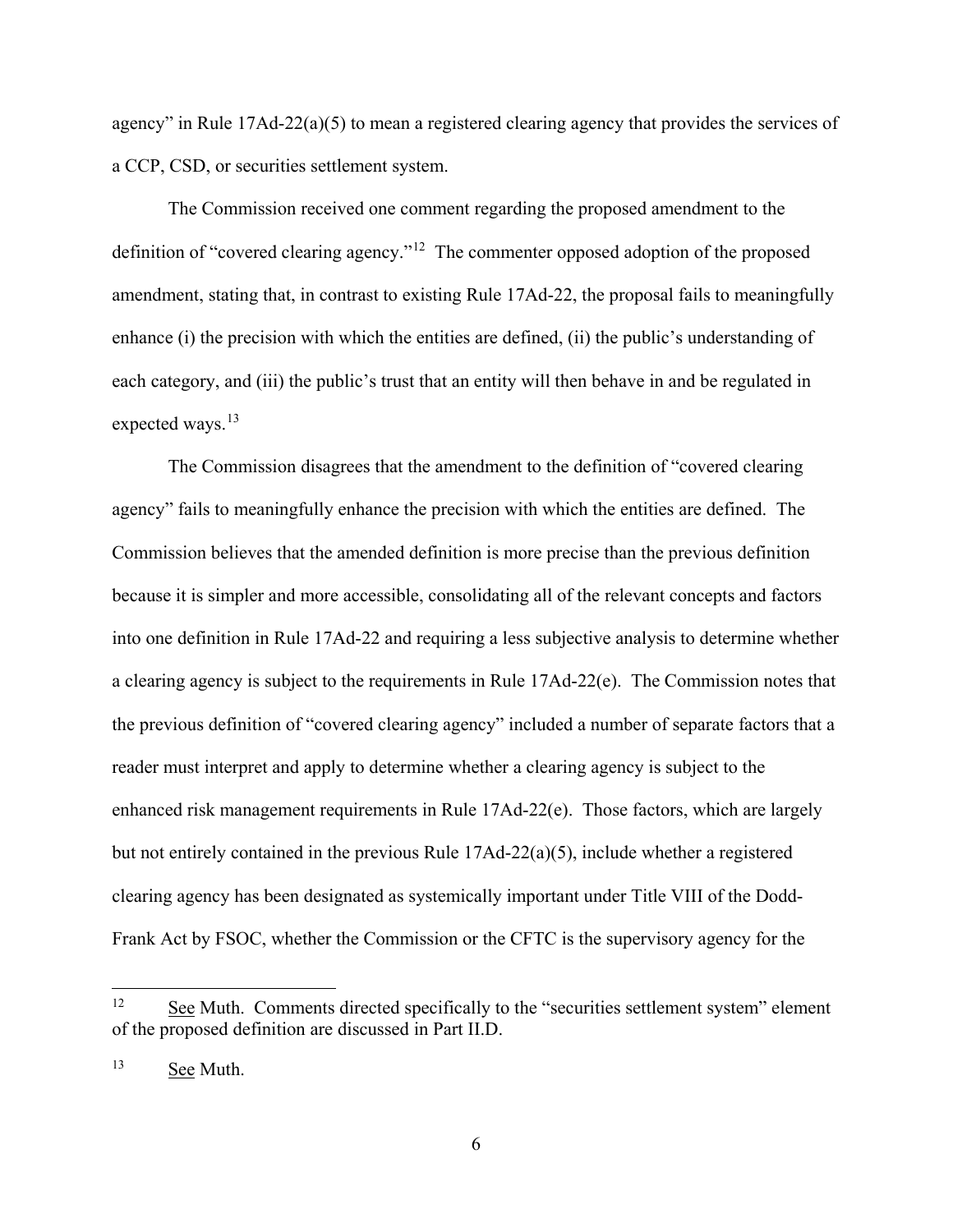registered clearing agency, and whether the registered clearing agency is involved in activities with a more complex risk profile.<sup>[14](#page-6-0)</sup> Readers seeking to understand how to apply and interpret the term "clearing agency involved in activities with a more complex risk profile" must look to 17 CFR 240.17Ad-22(a)(4) and engage in additional analysis, including considering: (i) whether the clearing agency provides central counterparty services for security-based swaps; (ii) whether the Commission has made a determination that a clearing agency is involved in activities with a more complex risk profile at the time of its initial registration (thereby requiring a reader to look to Commission orders approving the registration of a registered clearing agency); and (iii) whether, subsequent to approving a clearing agency's initial registration, the Commission has made a determination pursuant to another rule, 17 CFR 240.17Ab2-2, that the clearing agency is involved in activities with a more complex risk profile.[15](#page-6-1) 

In addition, and as first explained in the CCA Definition proposing release, the Commission believes that consideration of these types of factors could result in conflicting outcomes where certain CCPs and CSDs, now or in the future, are excluded from the definition of "covered clearing agency," resulting in competitive asymmetries between registered clearing agencies that otherwise provide similar clearing agency services.<sup>16</sup> Similarly, the Commission also believes that the amended definition of "covered clearing agency" should enhance public trust that an entity will behave and be regulated in expected ways because the proposed definition eliminates the potential for different regulatory treatment, and therefore different

<span id="page-6-0"></span> <sup>14</sup> See 17 CFR 240.17Ad-22(a)(5).

<span id="page-6-1"></span> $\frac{15}{2}$  See 17 CFR 240.17Ad-22(a)(4).

<span id="page-6-2"></span><sup>&</sup>lt;sup>16</sup> See CCA Definition proposing release, supra note [9,](#page-3-6) at 70753, 70768.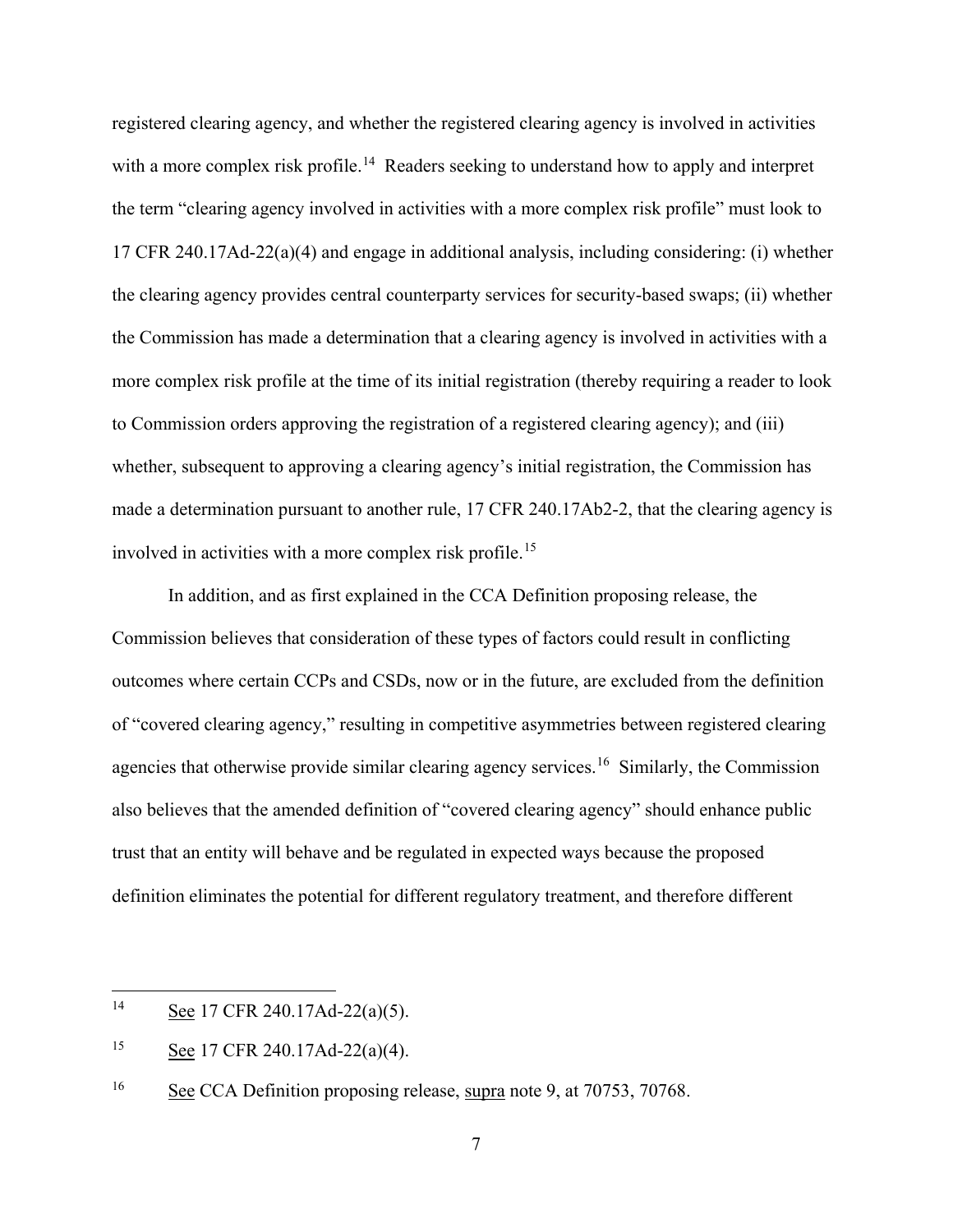regulatory behaviors and outcomes, across clearing agencies that provide the same clearing agency services and present similar risks to the U.S. securities markets.

With respect to whether the amended definition of "covered clearing agency" enhances the public's understanding of each category of covered clearing agency, the Commission also disagrees with the commenter. In contrast to the previous definition, the amendment bases the definition of "covered clearing agency" solely on the particular clearing agency services provided by registered clearing agencies—namely, CCP and CSD services—and therefore enables a clearer understanding and regulatory approach, based on the single and wellunderstood factor of clearing agency activity, across registered clearing agencies that perform these critical functions.<sup>[17](#page-7-0)</sup> By amending the definition of "covered clearing agency" so that it references only clearing agency functions, the Commission believes that the amendment better aligns the meaning of "covered clearing agency" with the services that such a clearing agency would provide. In addition, these two functions implicate the concentration and management of risk (in particular financial risks, such as credit and liquidity risk) and the potential transmission of systemic risk—activities which, by virtue of their significance to the U.S. financial system generally, and the national system for clearance and settlement in particular, warrant the application of the enhanced requirements in Rule  $17$ Ad-22(e).<sup>[18](#page-7-1)</sup>

<span id="page-7-3"></span>Further, since the 2007–2009 financial crisis, the Commission understands that the terms CCP and CSD have become widespread and well-known among market participants,<sup>[19](#page-7-2)</sup> and

<span id="page-7-0"></span><sup>&</sup>lt;sup>17</sup> See CCA Standards adopting release, supra note [6,](#page-3-0) at 70787 (describing clearing agency functions).

<span id="page-7-1"></span><sup>18</sup> See CCA Definition proposing release, supra note [9,](#page-3-6) at 70750.

<span id="page-7-2"></span><sup>&</sup>lt;sup>19</sup> See, e.g., Commission, CFTC & FRB, Risk Management Supervision of Designated Clearing Entities, (2011) at 7, [https://www.sec.gov/news/studies/2011/813study.pdf.](https://www.sec.gov/news/studies/2011/813study.pdf)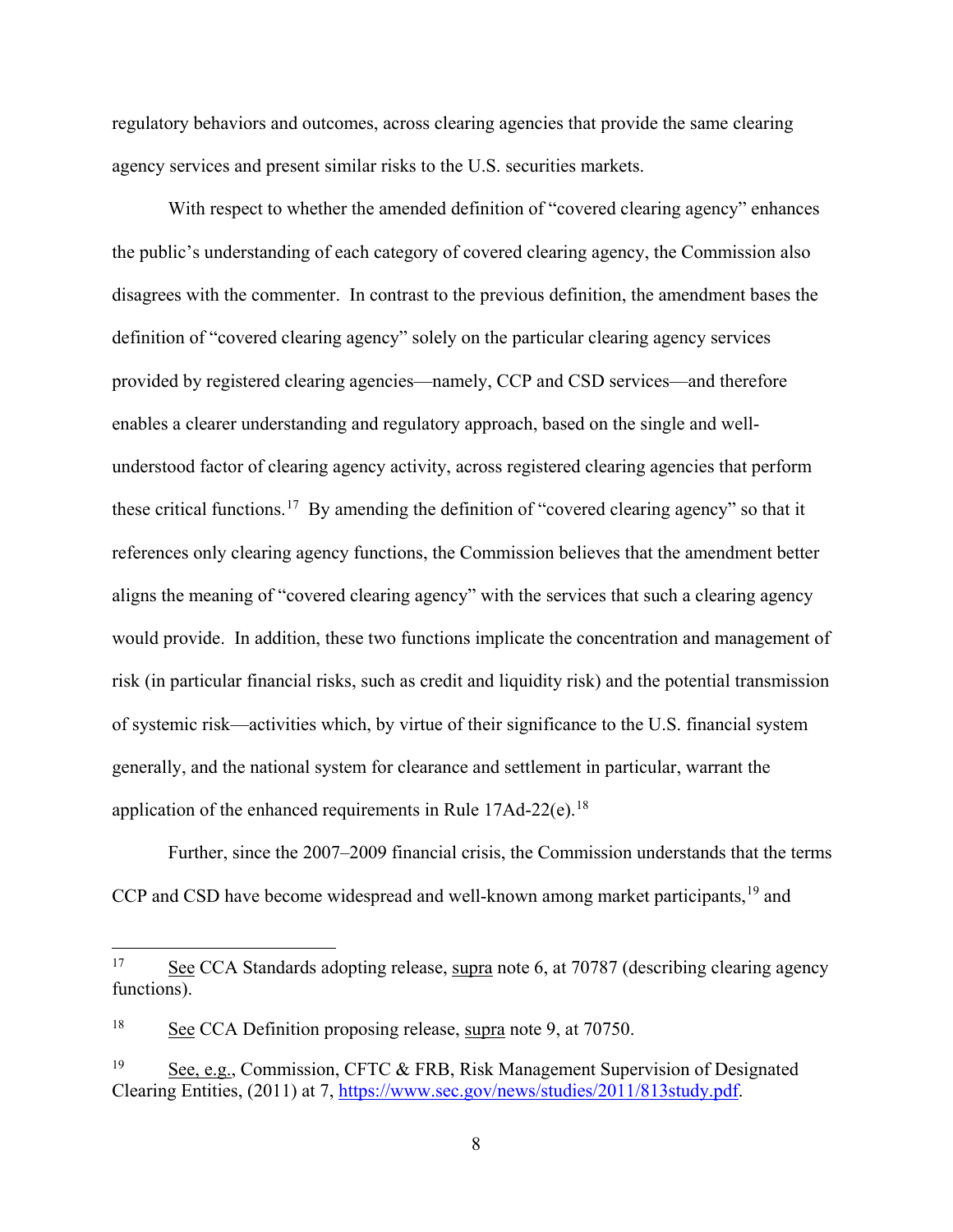therefore the Commission believes that using terminology consistent with industry practice in the definition of "covered clearing agency" should help enhance the public's understanding of the relevant clearing agency services that meet the definition of a "covered clearing agency."

# **2. Final Rule**

The Commission is adopting the proposed definition of "covered clearing agency" but modifying it to remove reference to "securities settlement system," as further discussed in Part [II.D.](#page-15-0)<sup>[20](#page-8-0)</sup> Accordingly, Rule 17Ad-22(a)(5) as adopted defines "covered clearing agency" to mean a registered clearing agency that provides the services of a CCP or CSD.

# <span id="page-8-2"></span>**a. Overview of the Definitions of CCP and CSD**

In light of the amended definition, as of the effective date, all CCPs and CSDs registered with the Commission (that do not already meet the existing definition of "covered clearing agency") will become subject to examinations for compliance with Rule 17Ad-22(e) and, when filing proposed rule changes under 17 CFR 240.19b-4, will need to consider how rule changes are consistent with Rule 17Ad-22(e).<sup>[21](#page-8-1)</sup> In addition, entities seeking to register as a clearing agency that provide CCP or CSD services, as of the effective date, would also be subject to Rule  $17Ad-22(e)$ . The Commission would therefore review any applications on Form CA-1 submitted

<span id="page-8-0"></span><sup>&</sup>lt;sup>20</sup> Comments on the proposed definition of "securities settlement system" are discussed in Part [II.D.](#page-15-0)

<span id="page-8-1"></span> $21$  As a result of the amended definition, as of the effective date, ICE Clear Credit, which provides CCP services for security-based swap transactions, will be a covered clearing agency subject to Rule 17Ad-22(e). The existing CCPs that are already covered clearing agencies and subject to the provisions of Rule 17Ad-22(e) are Banque Centrale De Compensation, Fixed Income Clearing Corporation, ICE Clear Europe, National Securities Clearing Corporation, and The Options Clearing Corporation. The Depository Trust Company is the only CSD registered as a clearing agency in the United States, and it was also already a covered clearing agency subject to Rule 17Ad-22(e).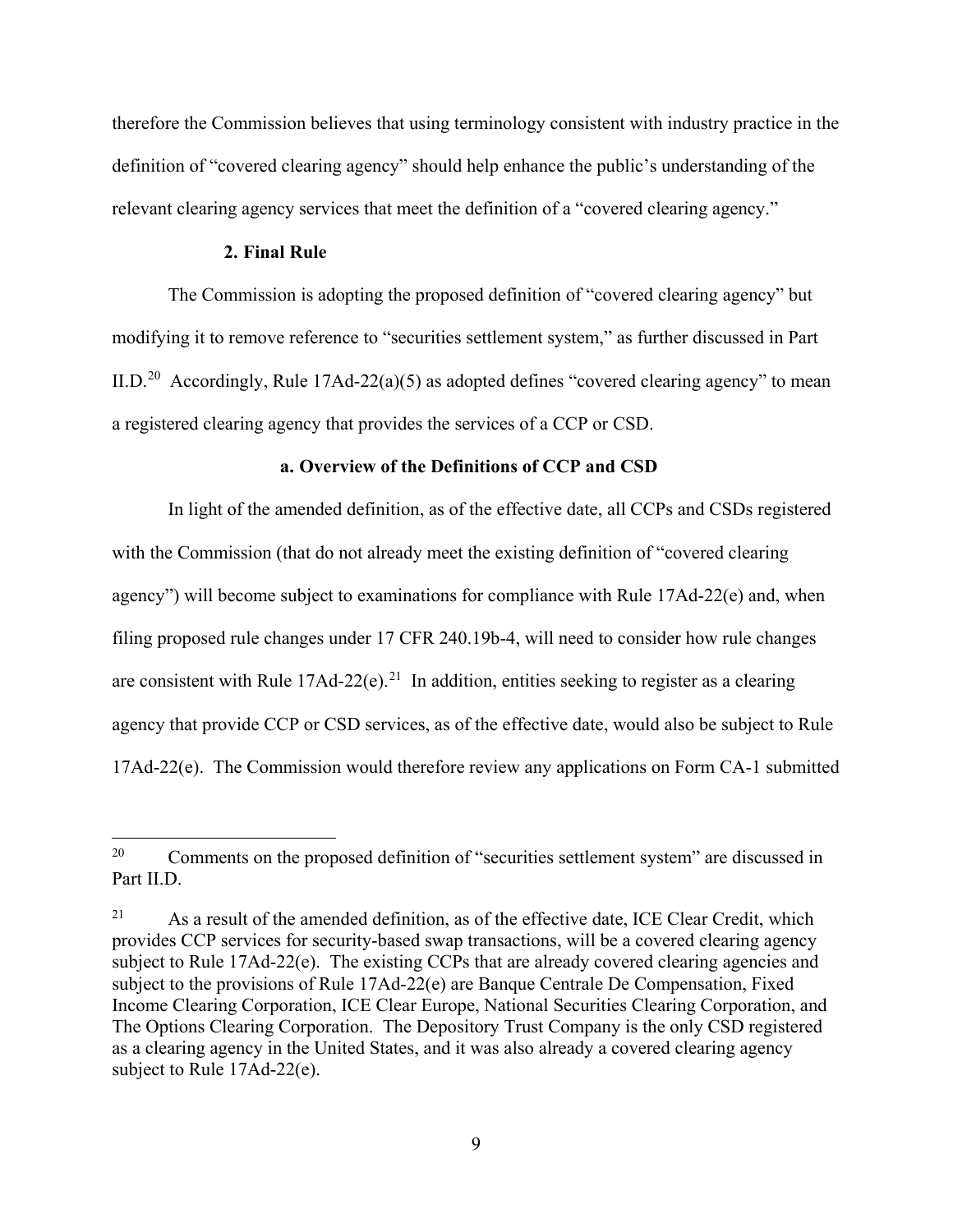by such an entity for consistency with Rule 17Ad-22(e). The Commission previously provided guidance on these topics in the CCA Standards adopting release.<sup>22</sup> In the CCA Definition proposing release, the Commission also discussed the important services that CCPs and CSDs provide and how those services support the application of the enhanced requirements in Rule  $17\text{Ad}-22$ (e).<sup>23</sup> Below, the Commission is providing further guidance on the types of services that CCPs and CSDs generally provide.

As defined in 17 CFR 240.17Ad-22(a)(2) ("Rule 17Ad-22(a)(2)"), "central counterparty" means a clearing agency that interposes itself between the counterparties to a trade, acting functionally as the buyer to every seller and the seller to every buyer.<sup>24</sup> The definition includes two core concepts: (i) interposing between the counterparties to a trade; and (ii) acting functionally as the buyer to every seller and vice versa. These concepts encompass a wide variety of practices, and differences in the practices of CCPs may reflect the risk characteristics of the instruments that the CCP clears, the characteristics of the participants for which the CCP clears, other external factors, or the design of the CCP's risk-management framework.<sup>[25](#page-9-3)</sup> For example, the Commission has previously explained that a CCP often assumes a central role in ensuring the performance of open contracts and facilitating the clearance and settlement of trades

<span id="page-9-0"></span><sup>&</sup>lt;sup>22</sup> See CCA Standards adopting release, supra note [6,](#page-3-0) at  $70848-49$  (in the discussion of effective and compliance dates).

<span id="page-9-1"></span><sup>&</sup>lt;sup>23</sup> See CCA Definition proposing release, supra note [9,](#page-3-6) at  $70750-52$  (discussing the critical functions common among and specific to CCPs and CSDs).

<span id="page-9-2"></span><sup>&</sup>lt;sup>24</sup> See 17 CFR 240.17Ad-22(a)(2); Clearing Agency Standards adopting release, supra note [5,](#page-2-2) at 66229.

<span id="page-9-3"></span> $25$  See PFMI, supra note [4,](#page-1-4) at 155–57 (describing the variety in CCP structure and operations).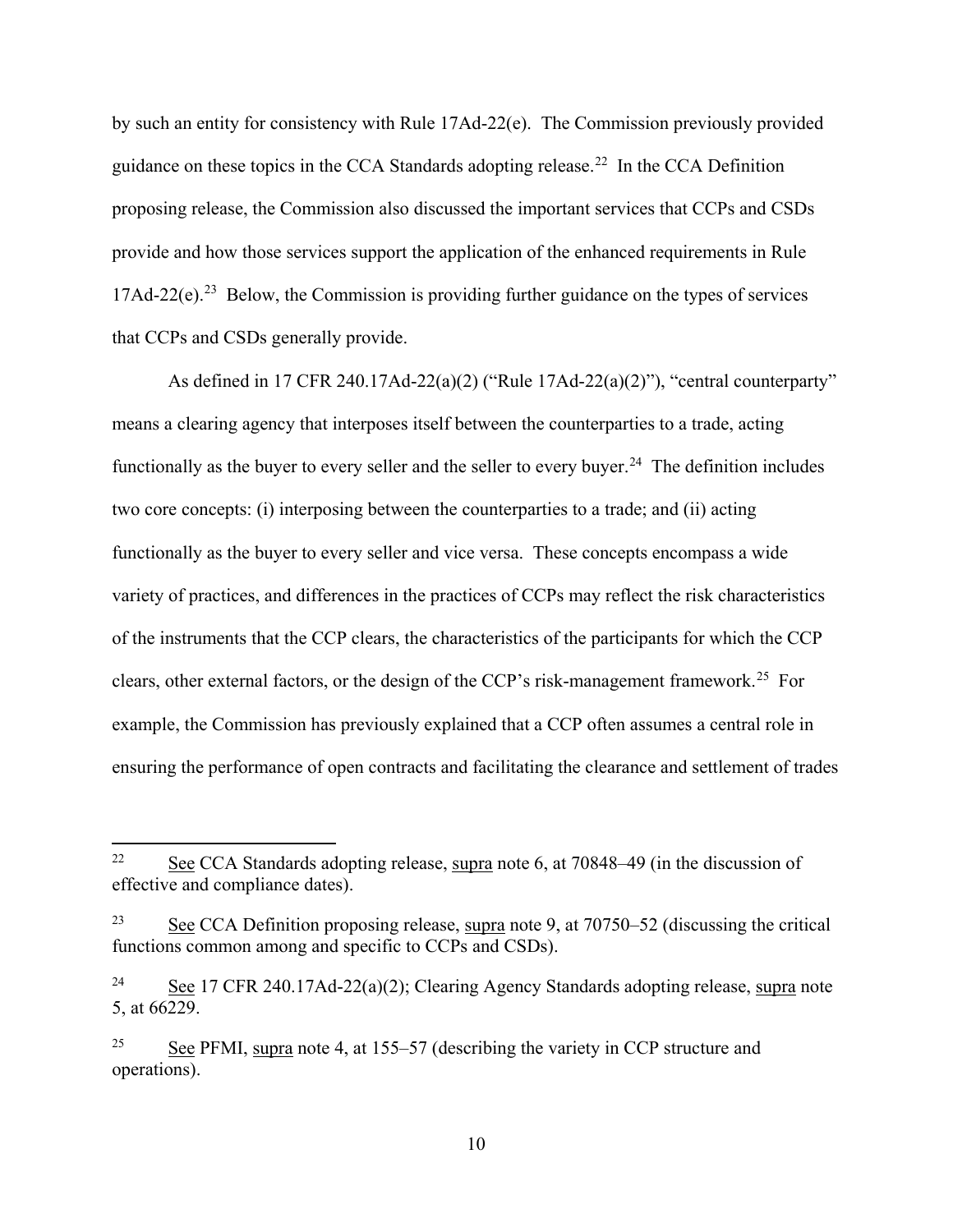through risk management tools such as: novating and guaranteeing trades, netting, and collecting clearing fund contributions from members.<sup>[26](#page-10-0)</sup> In novating and guaranteeing trades, a CCP assumes the original parties' contractual obligations to each other and assumes their credit risk.<sup>27</sup> In netting, a CCP reduces its overall exposure to its counterparties.<sup>28</sup> By collecting clearing fund contributions, a CCP can maintain sufficient financial resources in the event a member defaults on its obligations to the CCP.<sup>[29](#page-10-3)</sup> In describing these aspects of CCP practices, the Commission stated its belief that a CCP, through its core functions and use of its risk management tools, helps reduce credit, market, and liquidity risk among and to its counterparties.<sup>30</sup> Ultimately, the Commission believes that the essence of a CCP is its role in managing and mitigating credit exposures and liquidity risk.

Like CCPs, CSDs encompass a wide variety of practices. For example, a clearing agency performs CSD services when it (i) acts as a custodian of securities in connection with a system for the central handling of securities whereby all securities of a particular class or series of any issuer deposited within the system are treated as fungible and may be transferred, loaned, or pledged by bookkeeping entry without physical delivery of securities certificates; or (ii) otherwise permits or facilitates the settlement of securities transactions or the hypothecation or

<span id="page-10-0"></span>26 Release No. 34-80295 (Mar. 22, 2017), 82 FR 15564, 15566 (Mar. 29, 2017).

<span id="page-10-1"></span> $27$  See id.

<span id="page-10-2"></span><sup>28</sup> See id.

<span id="page-10-3"></span><sup>29</sup> See id.

<span id="page-10-4"></span><sup>30</sup> See id. at 15567.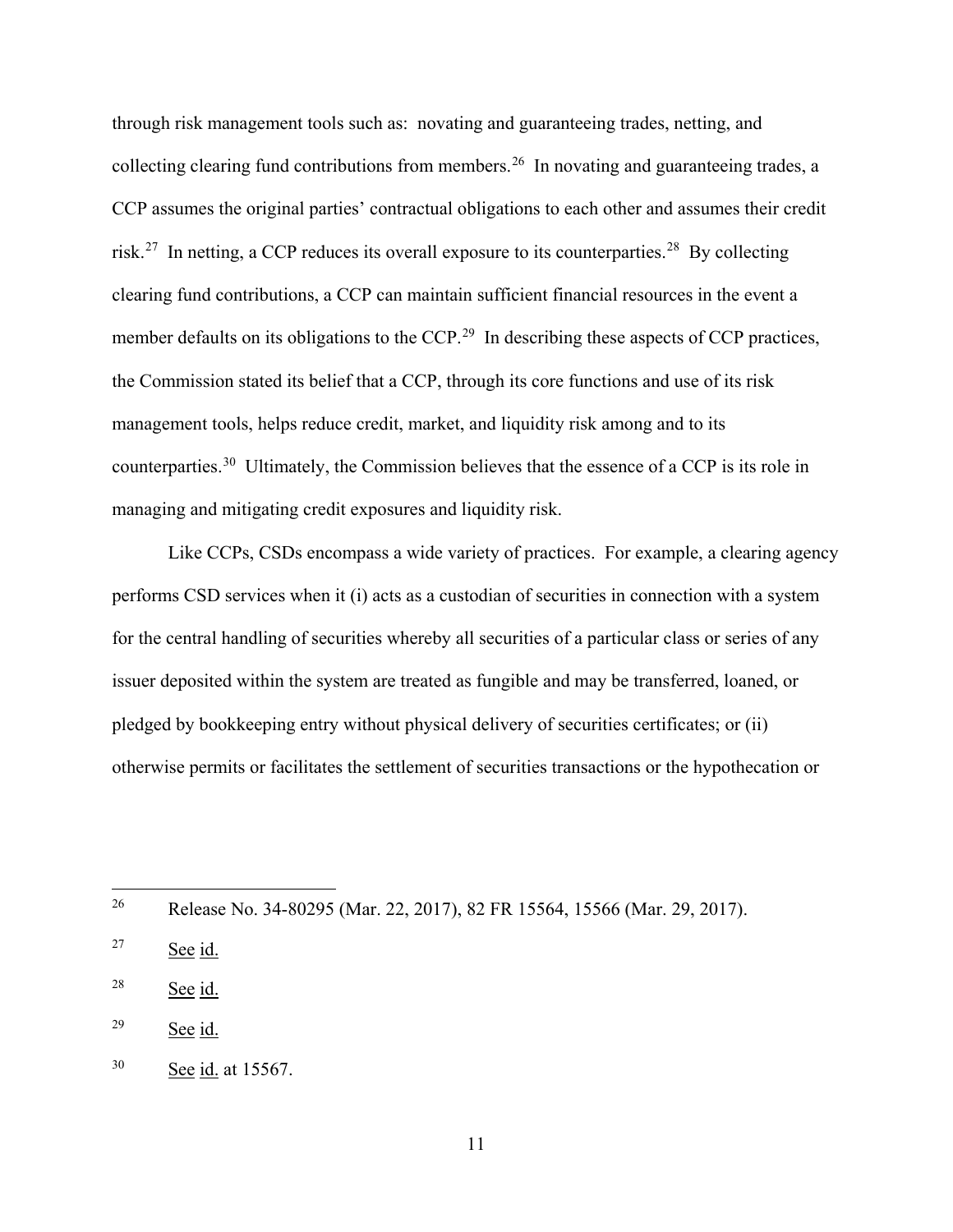lending of securities without physical delivery of securities certificates.<sup>31</sup> As a result, the Commission believes that a range of activities could meet the definition of CSD.

# **b. Registered Clearing Agencies that are not Covered Clearing Agencies**

As discussed in the CCA Definition proposing release,<sup>[32](#page-11-2)</sup> registered clearing agencies that are not covered clearing agencies, such as registered clearing agencies that do not provide CCP or CSD services, will continue to be governed by other provisions of Rule 17Ad-22, including 17 CFR 240.17Ad-22(d) ("Rule 17Ad-22(d)"), which contain requirements for various aspects of the payment, clearance, and settlement process.<sup>[33](#page-11-3)</sup>

# **B. Rule 17Ad-22(a)(3)**

<span id="page-11-0"></span>The Commission proposed to amend the defined term "central securities depository services" in Rule 17Ad-22(a)(3) by deleting the word "services" so that the rule would instead define the term "central securities depository" to mean a clearing agency that is a securities depository as described in Section 3(a)(23)(A) of the Exchange Act. While the Commission proposed to amend the defined term, it did not propose to amend the meaning of the term as set forth in Rule  $17\text{Ad}-22(a)(3)$ . The purpose of this proposed amendment was to ensure consistency with the use of the defined term "central counterparty" in Rule 17Ad-22(a)(2) in the proposed definition of "covered clearing agency."

<span id="page-11-1"></span><sup>&</sup>lt;sup>31</sup> See 15 U.S.C. 78c(a)(23)(A); 17 CFR 240.17Ad-22(a)(3).

<span id="page-11-2"></span><sup>&</sup>lt;sup>32</sup> See CCA Definition proposing release, supra note [9,](#page-3-6) at 70747 n.35.

<span id="page-11-3"></span> $33$  See 17 CFR 240.17Ad-22(d)(1)–(13).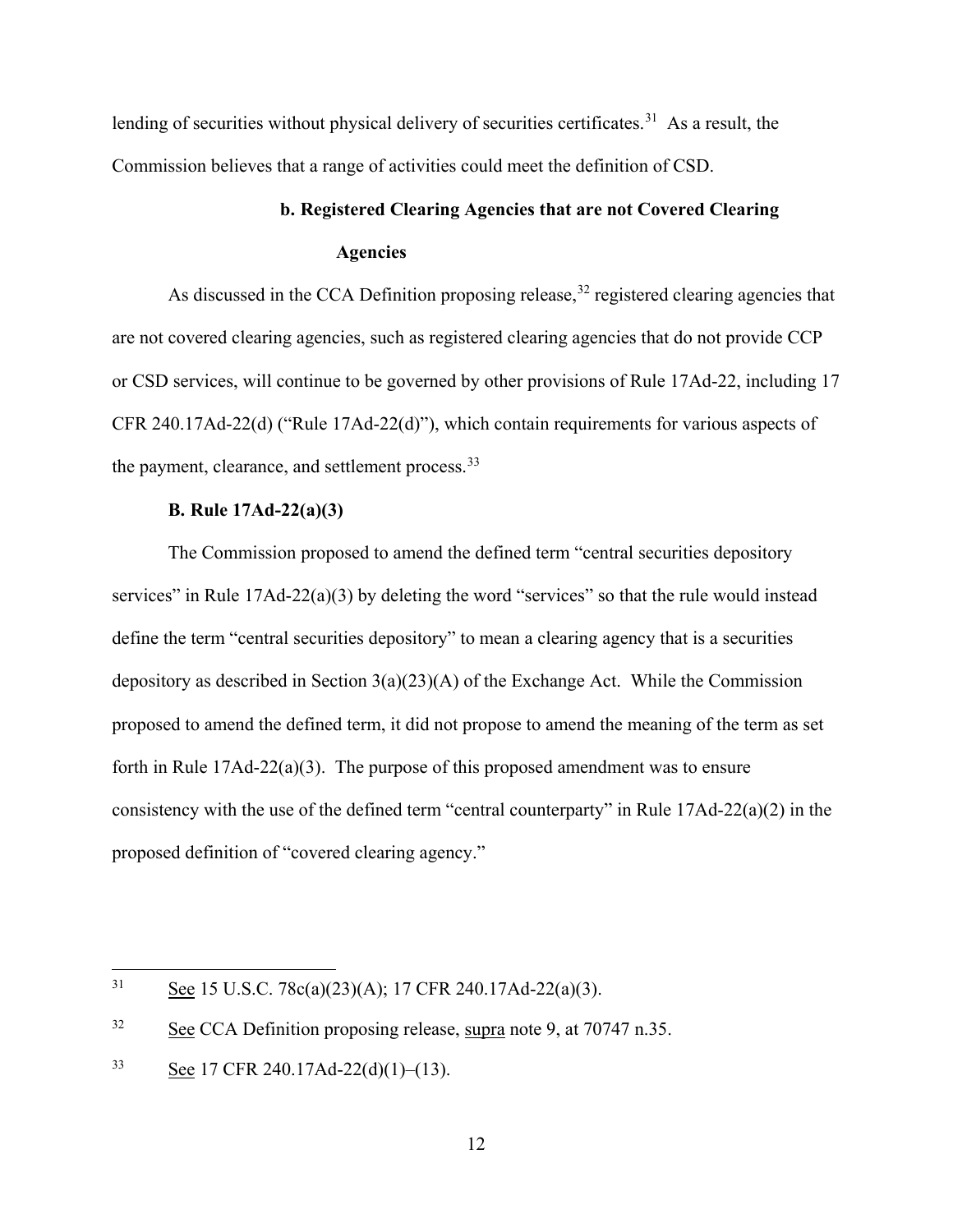The Commission received one comment regarding the amendment to the definition of "central securities depository services."[34](#page-12-0) This commenter stated that the proposed definition is "unnecessary surplusage" because Rule 17Ad-22(a)(3) already defines "central securities depository services."[35](#page-12-1) The Commission notes that the purpose of the proposed modification was to conform the defined term "central securities depository" with the defined term "central counterparty" in Rule  $17Ad-22(a)(2)$  by removing the reference to "services" in the term. As previously discussed, the term "central securities depository," like the term "central counterparty," is widely known and used among market participants, as CSDs and CCPs are critical financial market utilities.<sup>[36](#page-12-2)</sup> Further, the Commission continues to believe that the amendment improves consistency with the use of "central counterparty" throughout Rule 17Ad-22 and helps make the amended definition of "covered clearing agency" clear. Finally, and for the reasons just given above, the amendment removes a term in Rule  $17Ad-22(a)(3)$  that the Commission believes to be in excess of what is necessary to ensure consistency in expressing a well understood concept both across the Commission's rules as well as market participants' application of such terms. For these reasons, the Commission believes that the amendment is appropriate.

For the reasons discussed above, the Commission is adopting the amended definition of "central securities depository" in Rule 17Ad-22(a)(3) as proposed.

<span id="page-12-0"></span> <sup>34</sup> See Bishop.

<span id="page-12-1"></span><sup>35</sup> See id.

<span id="page-12-2"></span><sup>&</sup>lt;sup>36</sup> See supra note [19](#page-7-3) and accompanying text.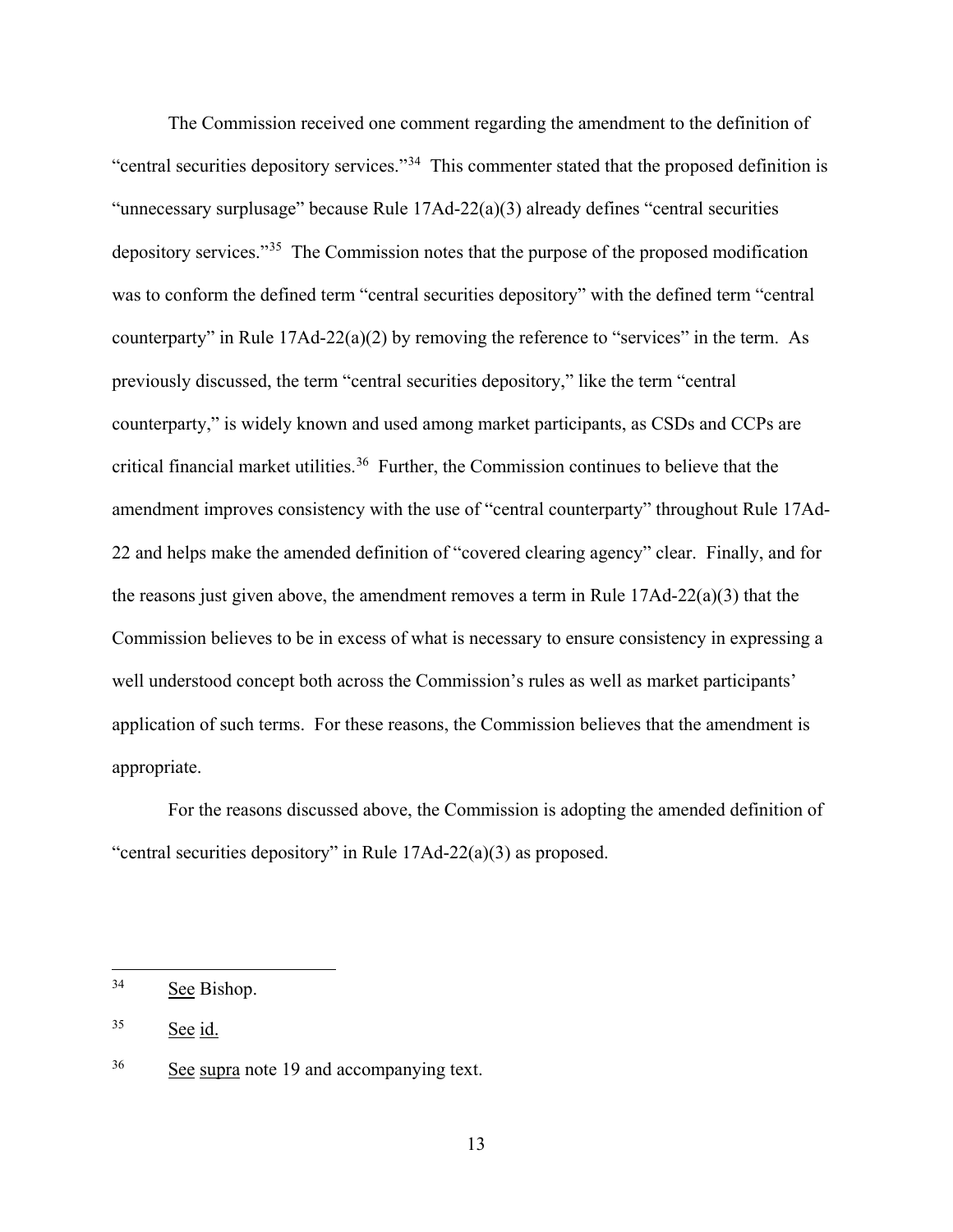# **C. Rule 17Ad-22(a)(16)**

<span id="page-13-0"></span>As discussed in the CCA Definition proposing release, a covered clearing agency that provides CCP services must establish, implement, maintain and enforce written policies and procedures reasonably designed to regularly review, test, and verify its risk-based margin system by conducting a sensitivity analysis of its margin model, among other things.<sup>[37](#page-13-1)</sup> The Commission proposed two amendments to the definition of "sensitivity analysis" in Rule  $17Ad-22(a)(16)$ . First, in conjunction with the proposed definition of "covered clearing agency," the Commission proposed to amend the definition of "sensitivity analysis" to remove the reference to "a covered clearing agency involved in activities with a more complex risk profile" from paragraph  $(a)(16)(ii)$ . Second, in order to improve consistency among the elements within the definition of sensitivity analysis, the Commission proposed to separate the two elements in paragraph  $(a)(16)(i)$  into two separate paragraphs and renumber the existing paragraphs accordingly.

Thus, taking these two proposed amendments together, the proposed definition of "sensitivity analysis" would apply to covered clearing agencies that provide CCP services and would mean an analysis that involves analyzing the sensitivity of a model to its assumptions, parameters, and inputs that (i) considers the impact on the model of both moderate and extreme changes in a wide range of inputs, parameters, and assumptions, including correlations of price movements or returns if relevant, which reflect a variety of historical and hypothetical market conditions; (ii) uses actual portfolios and, where applicable, hypothetical portfolios that reflect the characteristics of proprietary positions and customer positions; (iii) considers the most volatile relevant periods, where practical, that have been experienced by the markets served by the clearing agency; and (iv) tests the sensitivity of the model to stressed market conditions,

<span id="page-13-1"></span> <sup>37</sup> See CCA Definition proposing release, supra note [9,](#page-3-6) at 70754–55.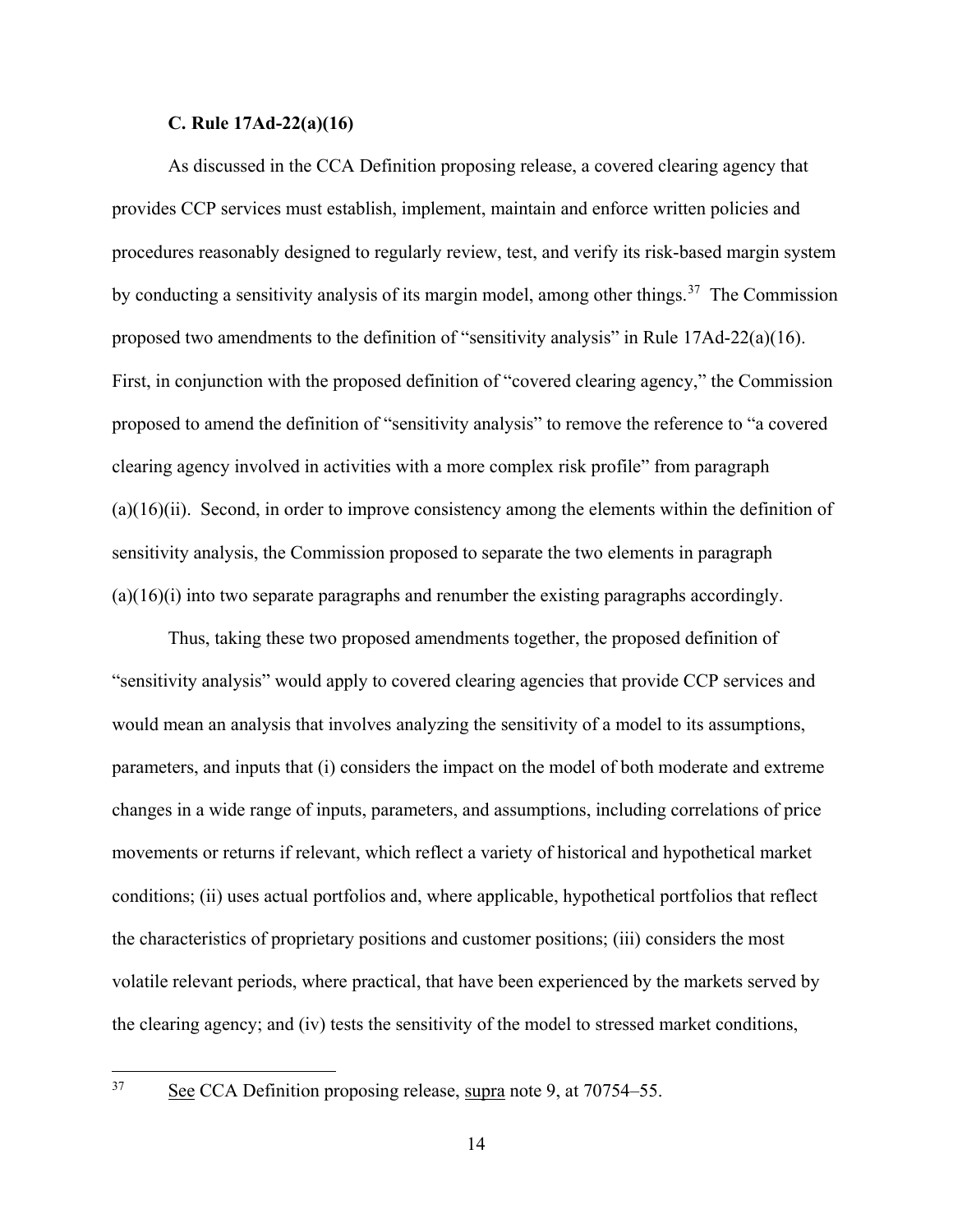including the market conditions that may ensue after the default of a member and other extreme but plausible conditions as defined in a covered clearing agency's risk policies.

In response to the proposal, one commenter suggested that the Commission specifically refer to reverse stress testing in the amendments to the rule.<sup>[38](#page-14-0)</sup> The Commission previously addressed this issue in the CCA Standards adopting release. As explained there, Rule 17Ad-22(e) does not preclude a covered clearing agency from performing reverse stress testing as part of its financial risk management; indeed, the Commission indicated that a covered clearing agency generally should consider using reverse stress testing to evaluate the adequacy of financial resources.[39](#page-14-1) However, the Commission continues to believe that each covered clearing agency should retain flexibility, subject to its obligations and responsibilities as an SRO under the Exchange Act, to develop its stress testing framework in light of the ever-evolving challenges and risks inherent in the securities markets. Further, the Commission notes that reverse stress testing, which can be a useful tool to evaluate the adequacy of financial resources held by a covered clearing agency, is a distinct concept from sensitivity analysis, which in the context of Rule 17Ad-22(a)(16) concerns how assumptions, parameters, and inputs into a covered clearing agency's margin model react to potential changes in market conditions.

For the reasons discussed above, the Commission is adopting the amended definition of "sensitivity analysis" in Rule 17Ad-22(a)(16) as proposed.

<span id="page-14-0"></span> <sup>38</sup> Barnard.

<span id="page-14-1"></span><sup>&</sup>lt;sup>39</sup> See CCA Standards adopting release, supra note [6,](#page-3-0) at 70815.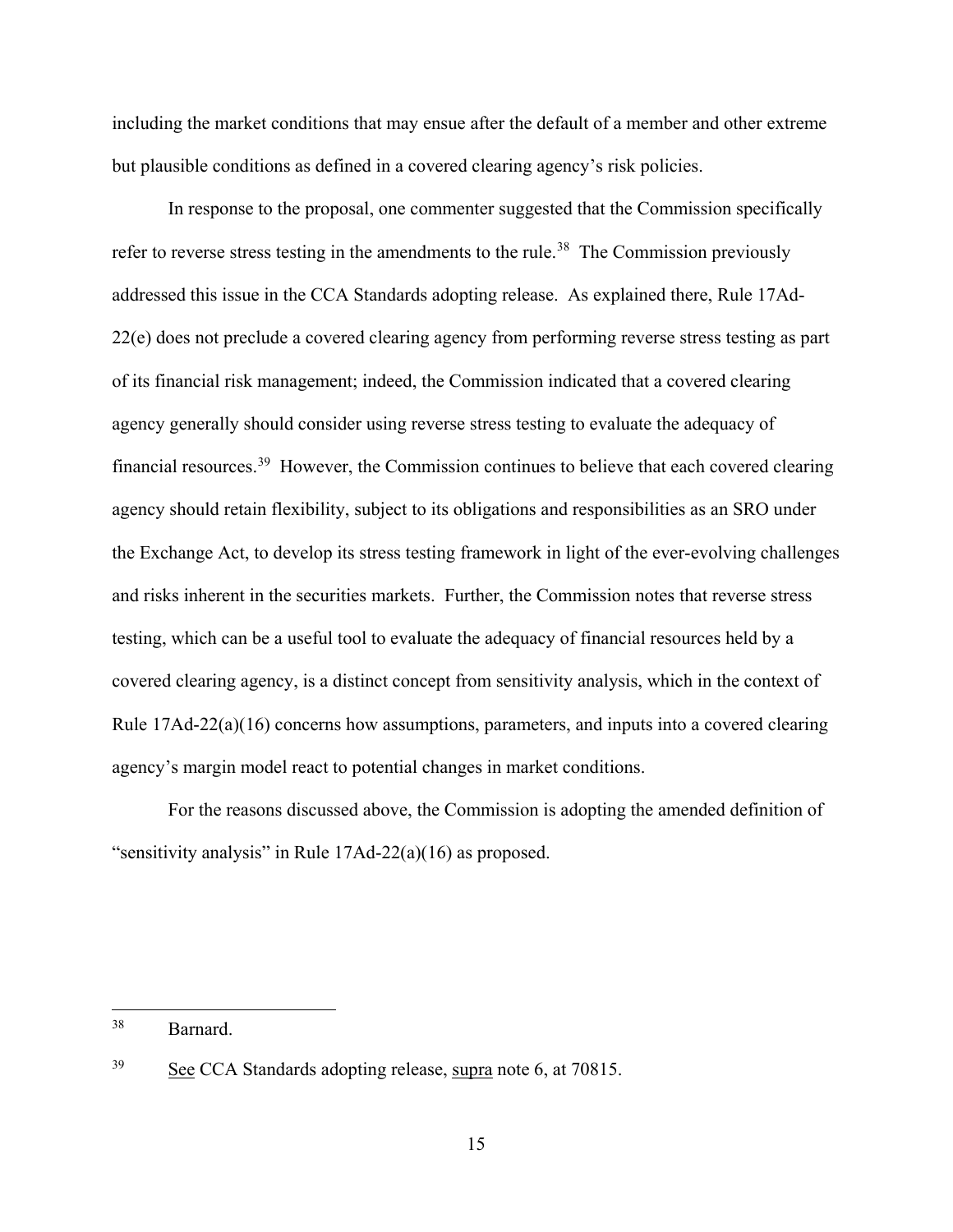## **D. Proposed Definition of "Securities Settlement System"**

<span id="page-15-0"></span>In the CCA Definition proposing release, the Commission proposed to define "securities settlement system" to mean a clearing agency that enables securities to be transferred and settled by book entry according to a set of predetermined multilateral rules.<sup>[40](#page-15-1)</sup>

Several commenters raised concerns regarding the proposed definition, stating that it was unclear,  $41$  ambiguous,  $42$  and superfluous.  $43$  Commenters raised these concerns because the term "securities settlement system" does not appear in the Exchange Act,<sup>[44](#page-15-5)</sup> and one commenter did not understand the meaning of "multilateral rules" as used in the definition.<sup>45</sup>

In consideration of these comments, the Commission is not adopting the proposed definition of "securities settlement system." At this time, no registered clearing agency currently provides only the services of a securities settlement system. Rather, as explained in the CCA Definition proposing release, clearing agencies provide differing clusters of services for their participants, and the Commission has registered several clearing agencies over the years that provide the services of a securities settlement system along with other services.<sup>[46](#page-15-7)</sup> For example, in the past, the Commission has included book-entry transfers among the services provided by

<span id="page-15-1"></span><sup>&</sup>lt;sup>40</sup> See CCA Definition proposing release, supra note [9,](#page-3-6) at 70754.

<span id="page-15-2"></span><sup>&</sup>lt;sup>41</sup> See Bishop.

<span id="page-15-3"></span><sup>42</sup> See Burrowes.

<span id="page-15-4"></span> $43$  See id.

<span id="page-15-5"></span><sup>44</sup> See Bishop; Burrowes.

<span id="page-15-6"></span><sup>45</sup> See Helmin.

<span id="page-15-7"></span> $\frac{16}{10}$  See CCA Definition proposing release, supra note [9,](#page-3-6) at 70752 & nn.83–88.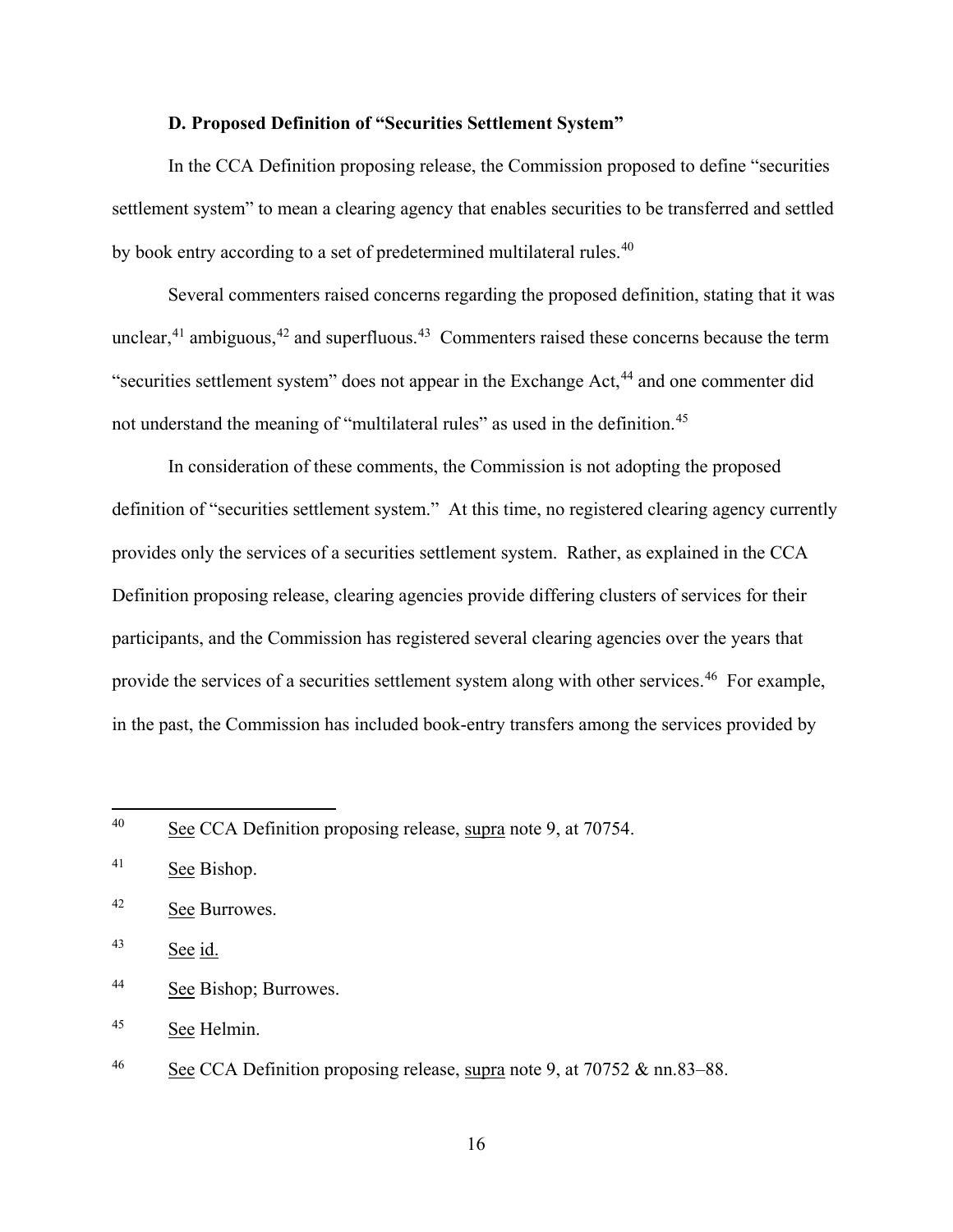either a CSD or a securities settlement system.<sup>47</sup> As another example, one registered clearing agency currently provides both CSD services and the services of a securities settlement system for the U.S. securities markets.<sup>48</sup> Because the services of a securities settlement system have not been offered as standalone services historically and are not currently,<sup>[49](#page-16-3)</sup> the Commission believes that the amended definition of "covered clearing agency," as adopted and discussed in Part [II.A,](#page-4-1) covers substantially the same scope of clearing agency activity as the proposed definition.

Thus, in response to the concerns identified by commenters and to eliminate ambiguity, the Commission is not adopting the proposed definition of "securities settlement system."[50](#page-16-4)

# <span id="page-16-0"></span>**III. Economic Analysis**

The Commission is sensitive to the economic consequences and effects of the adopted amendments, including their benefits and costs. Under Section 3(f) of the Exchange Act, whenever the Commission engages in rulemaking under the Exchange Act and is required to consider or determine whether an action is necessary or appropriate in the public interest, it must consider, in addition to the protection of investors, whether the action will promote efficiency,

<span id="page-16-4"></span><sup>50</sup> Because the Commission is not adopting the definition of "securities settlement system," the numbering for the definition of "sensitivity analysis" will be different than proposed, and the definitions of "stress testing," "systemically important in multiple jurisdictions," and "transparent" will retain their original numbering, rather than be renumbered as proposed.

<span id="page-16-1"></span> <sup>47</sup> See id. at 70748, 70752.

<span id="page-16-2"></span><sup>48</sup> See id.

<span id="page-16-3"></span><sup>&</sup>lt;sup>49</sup> As described in the CCA Definition proposing release, over the years the Commission has registered a number of entities as clearing agencies that provide a variety of services, including securities settlement services for transactions executed by specialists on an exchange, for mortgage-backed securities transactions, and for cross-border transactions. See id. at 70752.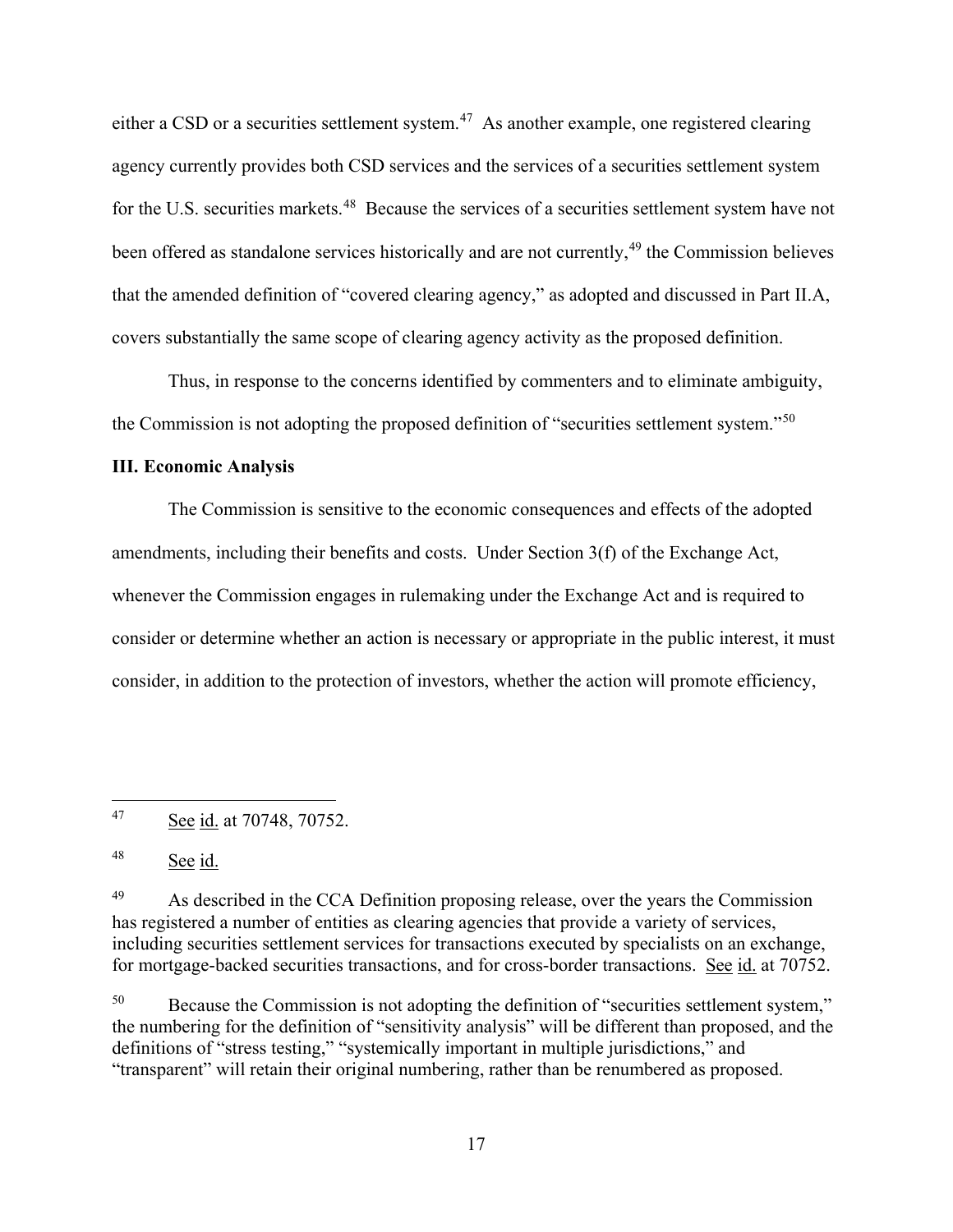competition, and capital formation.<sup>[51](#page-17-0)</sup> Further, as noted above, Section 17A of the Exchange Act directs the Commission, when using its authority to facilitate the establishment of a national system for clearance and settlement of securities transactions, to have due regard for the public interest, the protection of investors, the safeguarding of securities and funds, and maintenance of fair competition among brokers and dealers, clearing agencies, and transfer agents.<sup>[52](#page-17-1)</sup> Section 23(a)(2) of the Exchange Act also prohibits the Commission from adopting any rule that would impose a burden on competition not necessary or appropriate in furtherance of the purposes of the Exchange Act.<sup>[53](#page-17-2)</sup>

The Commission is amending the definition of "covered clearing agency" in Rule 17Ad- $22(a)(5)$  by focusing directly on clearing agency functions. Thus the amended definition of "covered clearing agency" covers all clearing agencies that provide the services of a CCP or CSD. The Commission is also adopting a conforming amendment to the definition of "central securities depository services" in Rule 17Ad-22(a)(3), and the Commission is amending the definition of "sensitivity analysis" in Rule 17Ad-22(a)(16). As discussed in Part [II,](#page-4-0) these amendments expand the scope of registered clearing agencies subject to Rule 17Ad-22(e) and encompass one additional registered clearing agency that now meets the definition of a "covered clearing agency" and is subject to the requirements of Rule 17Ad-22(e).

<span id="page-17-0"></span> <sup>51</sup> See 15 U.S.C. 78c(f).

<span id="page-17-1"></span><sup>52</sup> See CCA Definition proposing release, supra note 9, at 70745–46.

<span id="page-17-2"></span><sup>53</sup> See 15 U.S.C. 78w(a)(2).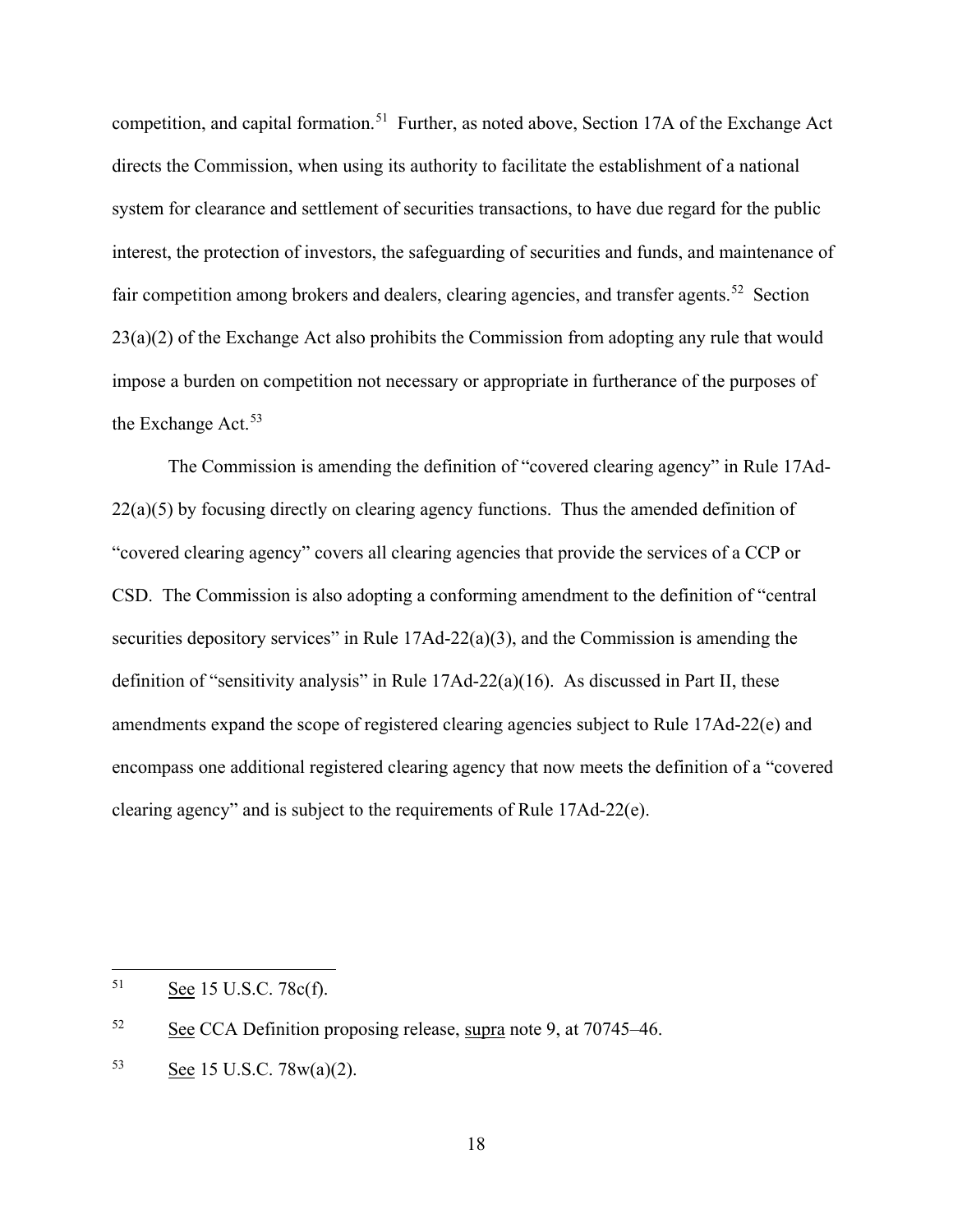# **A. Economic Background**

<span id="page-18-0"></span>As the Commission has noted before, registered clearing agencies have become an essential part of the infrastructure of the U.S. securities markets.<sup>[54](#page-18-1)</sup> While central clearing generally benefits the markets in which it is available, clearing agencies can pose substantial risk to the financial system as a whole, due in part to the fact that central clearing concentrates risk in the clearing agency.<sup>55</sup> Disruption to a clearing agency's operations, or failure on the part of a clearing agency to meet its obligations, could therefore serve as a potential source of contagion, resulting in significant costs not only to the clearing agency itself or its members but also to other market participants or the broader U.S. financial system.<sup>[56](#page-18-3)</sup> As a result, proper management

<span id="page-18-2"></span><sup>55</sup> For example, the default and liquidation of a clearing agency would be costly and disruptive to financial markets. See, e.g., CCA Standards adopting release, supra note 6, at 70866; see also Robert Cox & Robert Steigerwald, *A CCP is a CCP is a CCP*, (Fed. Reserve Bank of Chi. Policy Discussion Paper 2017-01, Apr. 2017), at 13–14, [https://www.chicagofed.org/publications/policy-discussion-papers/2017/pdp-1.](https://www.chicagofed.org/publications/policy-discussion-papers/2017/pdp-1) Further, clearing members face risks if losses borne by clearing agencies, including the default of one member, are mutualized across non-defaulting members. See, e.g., CCA Standards adopting release, supra note 6, at 70854–59 (describing the risks clearing agencies face, including, among others, counterparty credit risk, liquidity risk, and operational risk).

<span id="page-18-3"></span><sup>56</sup> See generally Dietrich Domanski, Leonardo Gambacorta, & Cristina Picillo, *Central Clearing: Trends and Current Issues*, BIS Q. REV., Dec. 2015, at 59, [https://www.bis.org/publ/qtrpdf/r\\_qt1512g.pdf](https://www.bis.org/publ/qtrpdf/r_qt1512g.pdf) (describing links between CCP financial risk management and systemic risk); Darrell Duffie, Ada Li, & Theo Lubke, *Policy Perspectives on OTC Derivatives Market Infrastructure*, (Fed. Reserve Bank of N.Y. Staff Report No. 424, Jan. 2010), at 9, [http://www.newyorkfed.org/research/staff\\_reports/sr424.pdf](http://www.newyorkfed.org/research/staff_reports/sr424.pdf) ("If a CCP is successful in clearing a large quantity of derivatives trades, the CCP is itself a systemically important financial institution. The failure of a CCP could suddenly expose many major market participants to losses. Any such failure, moreover, is likely to have been triggered by the failure of one or more large clearing members, and therefore to occur during a period of extreme market fragility."); Craig Pirrong, *The Inefficiency of Clearing Mandates* (CATO Inst. Policy Analysis No. 655, July 21, 2010), at 11–14, 16–17, 24–26,<http://www.cato.org/pubs/pas/PA665.pdf> (stating, among other things, that "CCPs are concentrated points of potential failure that can create their own systemic risks," that "[a]t most, creation of CCPs changes the topology of the

<span id="page-18-1"></span> <sup>54</sup> See CCA Definition proposing release, supra note 9, at 70756; see also CCA Standards adopting release, supra note 6, at 70849.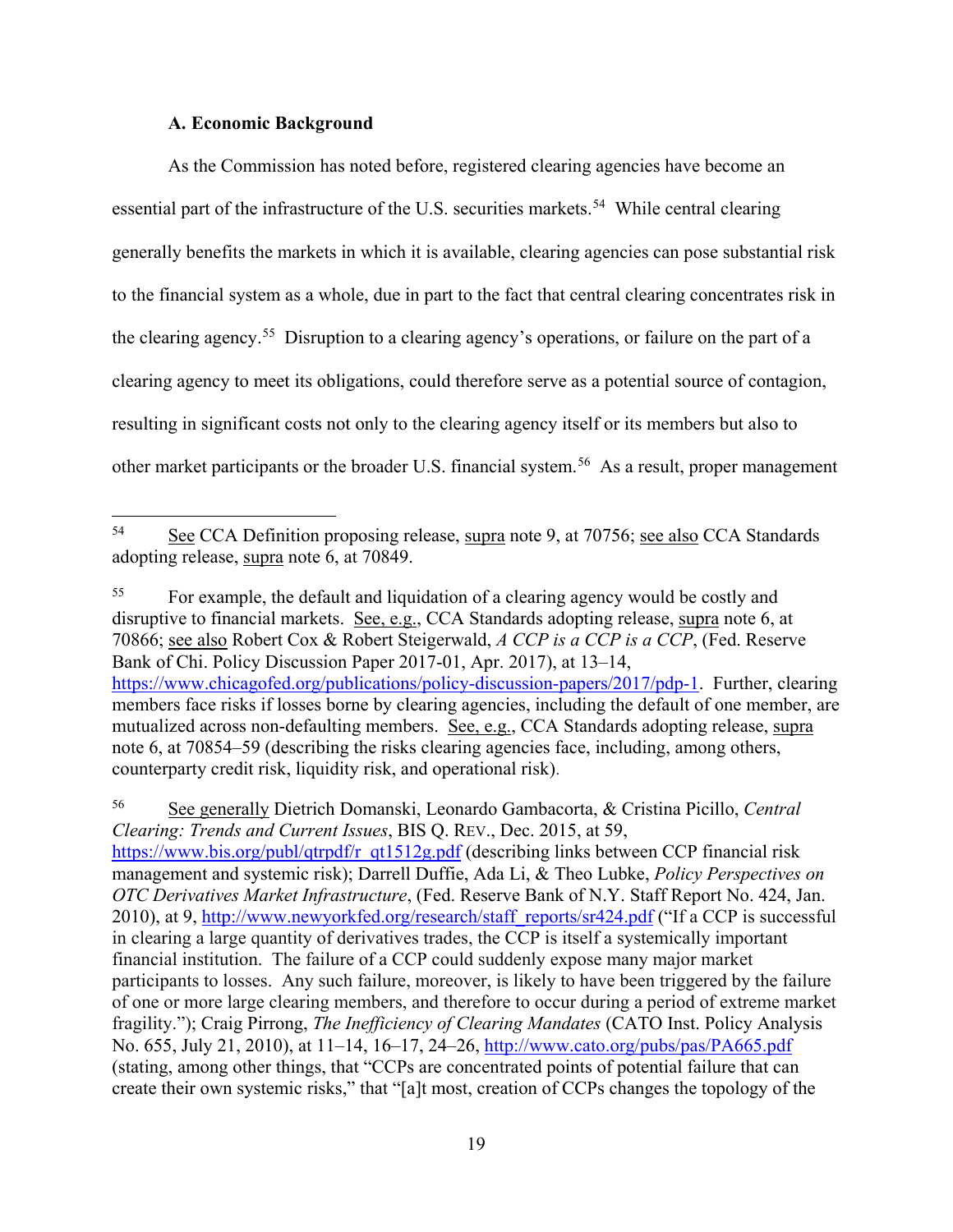of the risks associated with central clearing is necessary to ensure the stability of the U.S. securities markets and the broader U.S. financial system. When a clearing agency provides CCP services, central clearing replaces bilateral counterparty exposures with exposures against the clearing agency. Consequently, a move to central clearing of security-based swaps, holding the volume of security-based swap transactions constant, increases economic exposures against clearing agencies that centrally clear security-based swaps. Increased exposures in turn raise the possibility that these clearing agencies may serve as a transmission mechanism for systemic events.

As the Commission discussed in the CCA Definition proposing release, clearing agencies have incentives to implement a risk management framework that can effectively manage the risks posed by central clearing, but these incentives can also be tempered by pressures to reduce costs and maximize profits that are distinct from goals set forth in governing statutes.<sup>57</sup> In addition, regulatory reforms, including efforts to mandate central clearing for OTC derivatives,

network of connections among firms, but it does not eliminate these connections," that clearing may lead speculators and hedgers to take larger positions, that a CCP's failure to effectively price counterparty risks may lead to moral hazard and adverse selection problems, that the main effect of clearing would be to "redistribute losses consequent to a bankruptcy or run," and that clearing entities have failed or come close to failing in the past, including in connection with the 1987 market break); Froukelien Wendt, *Central Counterparties: Addressing Their Too Important to Fail Nature* (IMF Working Paper No. 15/21, Jan. 2015), [https://www.imf.org/en/Publications/WP/Issues/2016/12/31/Central-Counterparties-Addressing](https://www.imf.org/en/Publications/WP/Issues/2016/12/31/Central-Counterparties-Addressing-their-Too-Important-to-Fail-Nature-42637)[their-Too-Important-to-Fail-Nature-42637](https://www.imf.org/en/Publications/WP/Issues/2016/12/31/Central-Counterparties-Addressing-their-Too-Important-to-Fail-Nature-42637) (assessing the potential channels for contagion arising from CCP interconnectedness); Manmohan Singh, *Making OTC Derivatives Safe—A Fresh Look* (IMF Working Paper No. 11/66, Mar. 2011), at 5–11, <http://www.imf.org/external/pubs/ft/wp/2011/wp1166.pdf> (addressing factors that could lead central counterparties to be "risk nodes" that may threaten systemic disruption). See also Ben Bernanke, *Clearing and Settlement during the Crash*, 3 REV. FIN. STUD. 133 (1990) for a discussion of the risks affecting clearing and settlement during the October 1987 stock market crash.

<span id="page-19-0"></span><sup>57</sup> See id.

 $\overline{a}$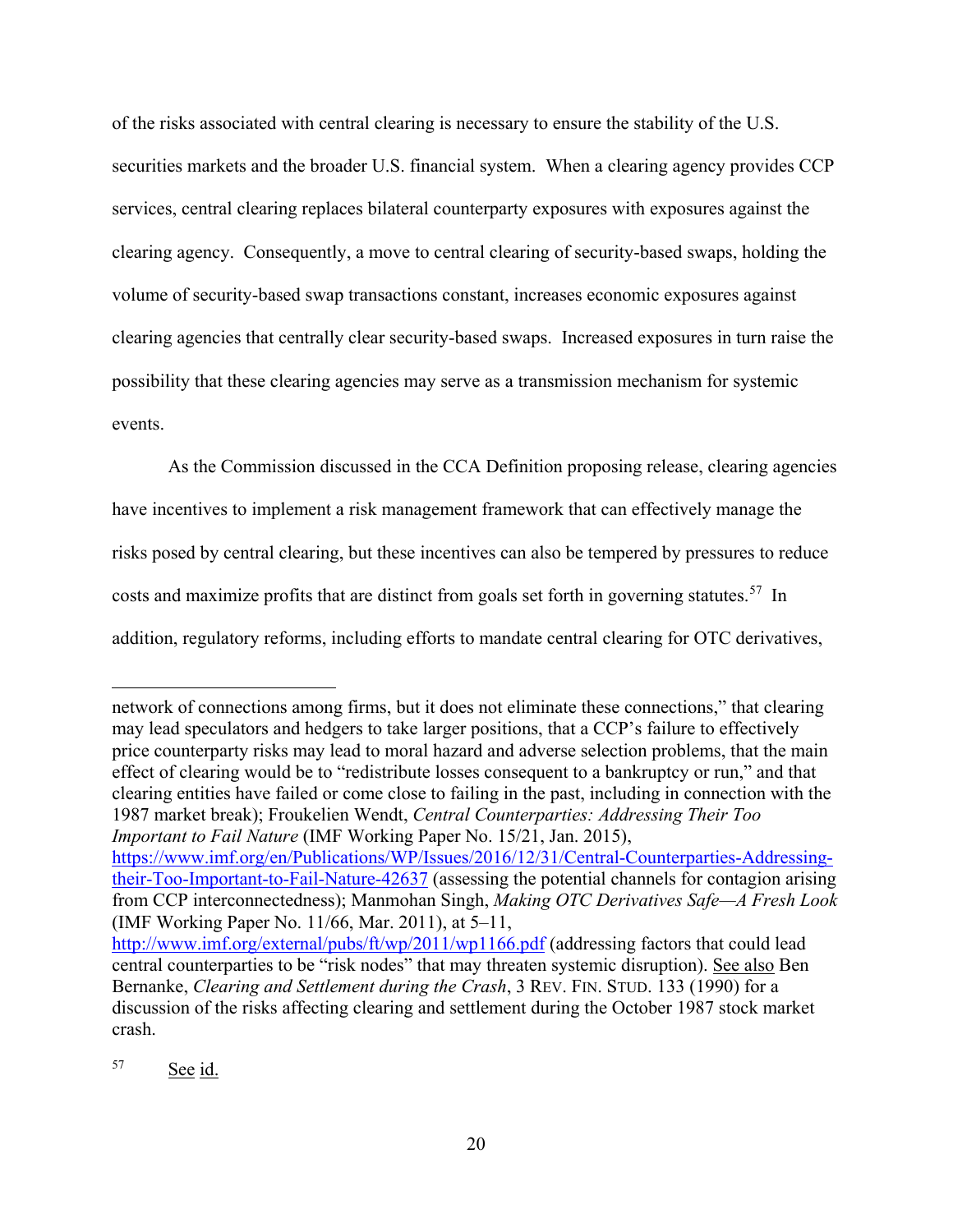can alter incentives to manage risks for both CCPs and clearing members. These factors may cause CCPs to choose risk management policies that do not fully reflect the costs and benefits that accrue to other financial market participants as a result of their decisions, and these choices may have implications for financial stability.

# **B. Baseline**

<span id="page-20-0"></span>In order to assess the economic effects of the amendments to Rule 17Ad-22, the Commission uses an economic baseline that considers the current market for clearance and settlement services. As discussed in the CCA Definition proposing release,<sup>[58](#page-20-1)</sup> the Commission believes that the amendment to the definition of "covered clearing agency" will likely result in one additional registered clearing agency, ICE Clear Credit ("ICC"), becoming subject to the requirements in Rule 17Ad-22(e), and may also affect ICE Clear Europe ("ICEU") because ICEU is a potential substitute provider of CCP services for security-based swaps to ICC's clearing members, even though the amendment to the definition of "covered clearing agency" does not affect ICEU's current status as a covered clearing agency.<sup>[59](#page-20-2)</sup> Since publication of the CCA Definition proposing release, the Commission has registered Banque Central de Compensation, which conducts business under the name LCH SA ("LCH SA"), as a clearing agency to provide CCP services for U.S. persons for security-based swaps, including singlename credit default swaps, through its CDSClear business unit. Similar to ICEU, the Commission believes that ICC becoming subject to the requirements in Rule 17Ad-22(e) may

<span id="page-20-3"></span><span id="page-20-1"></span> <sup>58</sup> See id. at 70757.

<span id="page-20-2"></span><sup>59</sup> See infra Part [III.C.1.c.](#page-38-0) Because ICC, ICEU, and LCH SA's CDSClear overlap in the products they clear, the amendments could potentially cause business to shift among these three clearing agencies.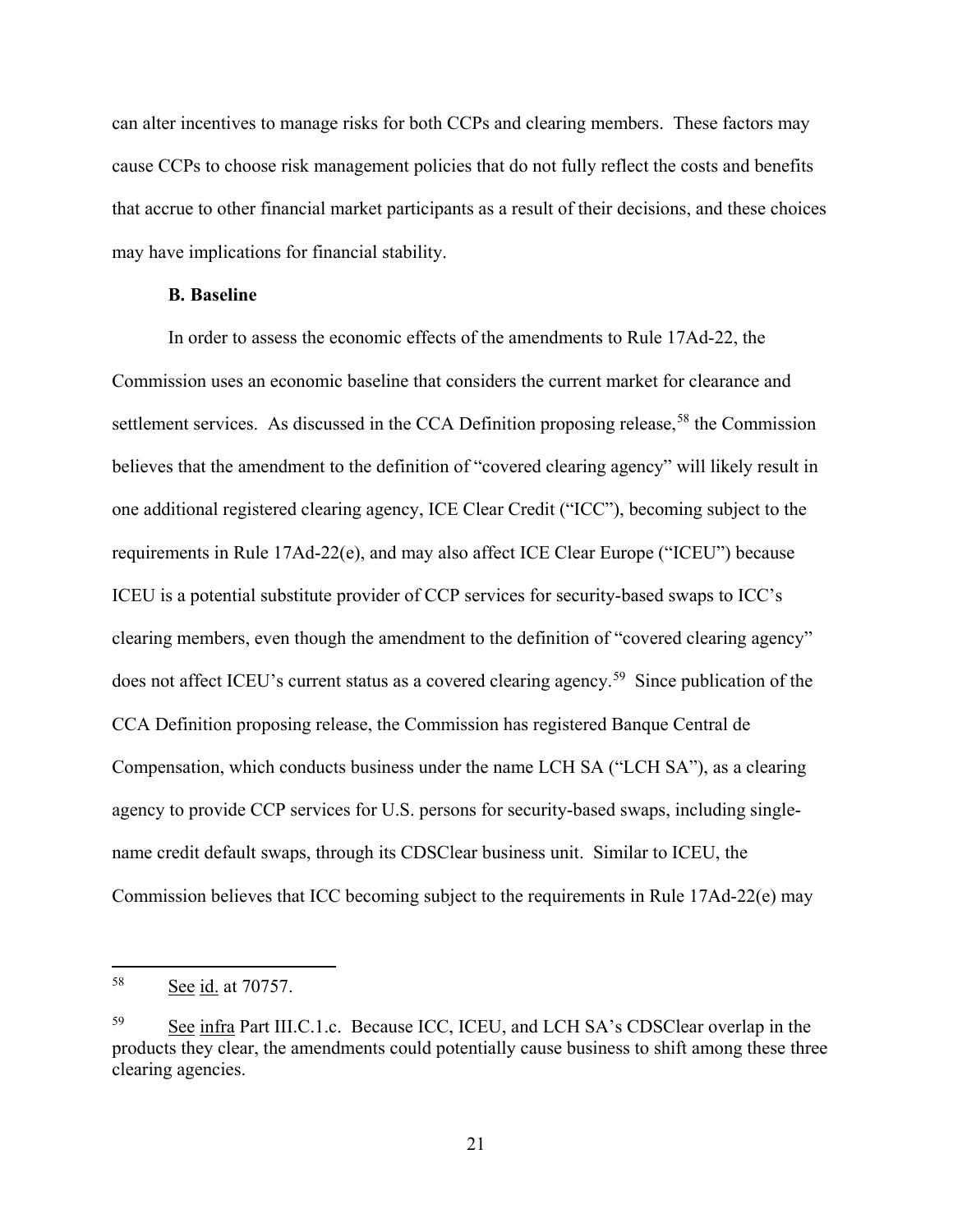also affect CDSClear because LCH SA is also a potential substitute provider of CCP services for security-based swaps to ICC's clearing members, even though the amendment to the definition of "covered clearing agency" does not affect LCH SA's current status as a covered clearing agency.<sup>[60](#page-21-0)</sup> The Commission's baseline therefore includes these three entities in the market for clearance and settlement services, the current market practices at these entities, as well as the regulatory framework for these entities, including rules adopted by other regulators to the extent that these rules affect the cost structure, business, and market practices of the above-mentioned entities. Accordingly, Table 1 below provides membership statistics for ICC, ICEU, and LCH SA's CDSClear as of February 2020.

**Table 1.** Membership statistics for ICE Clear Credit, ICE Clear Europe, and LCH SA's CDSClear. [61](#page-21-1)

|      |                                     | Numher |
|------|-------------------------------------|--------|
| ICE. | Clear Credit Members                |        |
|      | <b>Clear Europe Members</b>         |        |
|      | Clear Europe Members that clear CDS |        |
|      | <b>SA Members</b>                   |        |
|      | <b>CDSClear Members</b>             |        |

With respect to the regulatory framework and current practices, the Commission discussed each at length in the CCA Definition proposing release.<sup>62</sup> The regulatory framework, which includes

<span id="page-21-0"></span> $60$  See supra note [59](#page-20-3) and accompanying text.

<span id="page-21-1"></span> $61$  Membership statistics are taken from the websites of each of the listed clearing agencies as of February 2020: ICE Clear Credit Participants, [https://www.theice.com/clear](https://www.theice.com/clear-credit/participants)[credit/participants;](https://www.theice.com/clear-credit/participants) ICE Clear Europe Membership, [https://www.theice.com/clear](https://www.theice.com/clear-europe/membership)[europe/membership;](https://www.theice.com/clear-europe/membership) LCH SA Member Search, [https://www.lch.com/membership/member](https://www.lch.com/membership/member-search)[search.](https://www.lch.com/membership/member-search)

<span id="page-21-2"></span> $62 \text{ See CCA Definition proposing release, supra note 9, at } 70757-64.$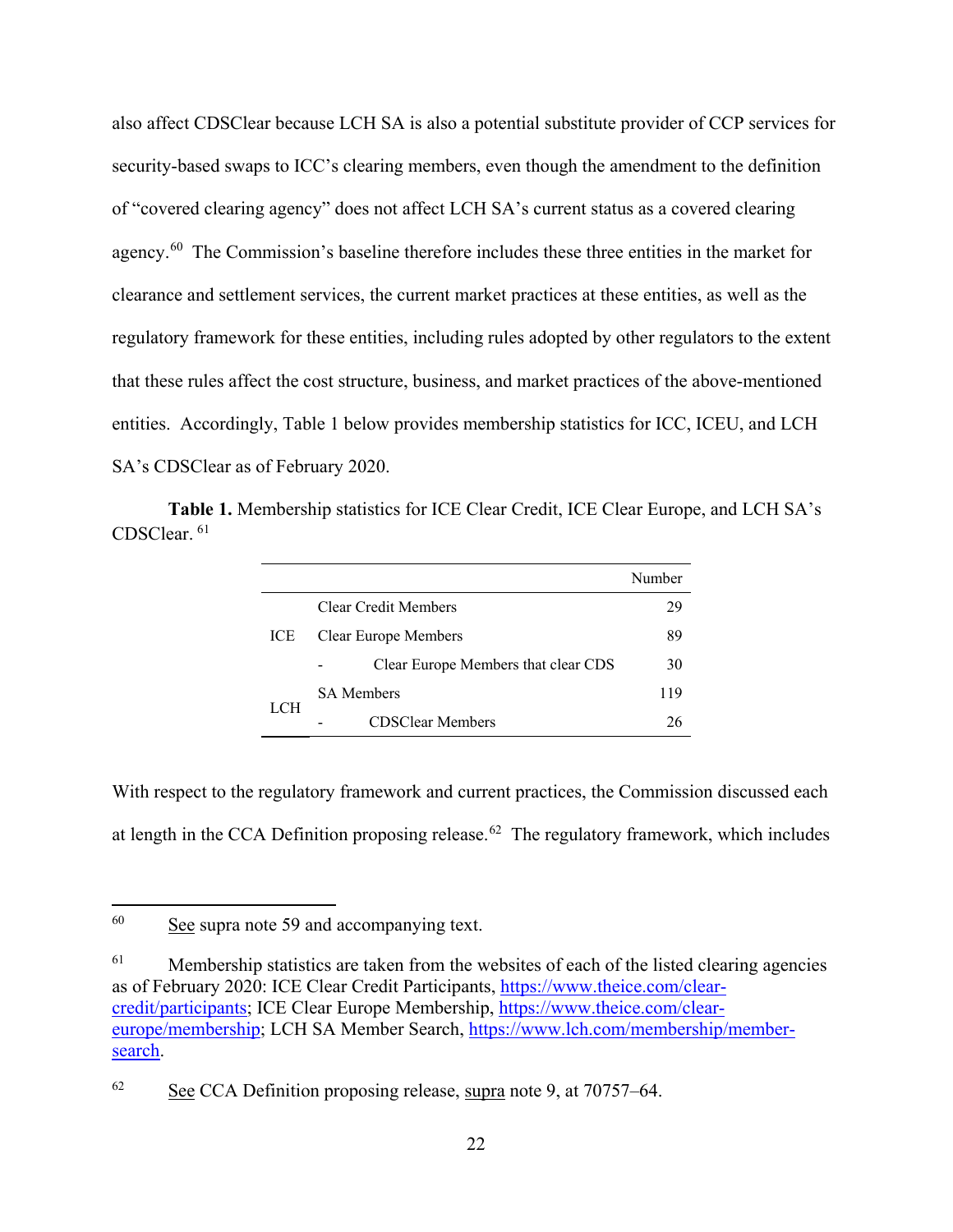Section 17A of the Exchange Act, Section 19 of the Exchange Act, Titles VII and VIII of the Dodd-Frank Act, Rule 17Ad-22 under the Exchange Act, and certain regulations adopted by the CFTC, remains substantially unchanged. The current practices of ICC and ICEU also remain substantially unchanged, except that the Commission has approved the following proposed rule changes at ICC and ICEU since publication of the CCA Definition proposing release:

• With respect to risk management, ICC has expanded the scope of credit default swap contracts for which it provides clearing services,  $63$  revised its risk management framework, <sup>[64](#page-22-1)</sup> revised its liquidity risk management and stress testing frameworks, <sup>[65](#page-22-2)</sup> revised policies and procedures regarding liquidity thresholds, [66](#page-22-3) amended policies and procedures for end-of-day price discovery, <sup>[67](#page-22-4)</sup> revised and formalized its model validation

<span id="page-22-0"></span> <sup>63</sup> See, e.g., Release Nos. 34-87297 (Oct. 15, 2019), 84 FR 56270 (Oct. 21, 2019); 34-84130 (Sept. 18, 2018), 83 FR 47665 (Sept. 20, 2018); 34-82853 (Mar. 12, 2018), 83 FR 11570 (Mar. 15, 2018); 34-81646 (Sept. 18, 2017), 82 FR 44477 (Sept. 22, 2017); 34-79892 (Jan. 27, 2017), 82 FR 9086 (Feb. 2, 2017); 34-79197 (Oct. 31, 2016), 81 FR 76987 (Nov. 4, 2016).

<span id="page-22-1"></span><sup>64</sup> See, e.g., Release Nos. 34-87297 (Oct. 15, 2019), 84 FR 56270 (Oct. 21, 2019); 34-84457 (Oct. 19, 2018), 83 FR 53917 (Oct. 25, 2018); 34-83832 (Aug. 13, 2018), 83 FR 41118 (Aug. 17, 2018); 34-82853 (Mar. 12, 2018), 83 FR 11570 (Mar. 15, 2018); 34-79220 (Nov. 2, 2016), 81 FR 78677 (Nov. 8, 2016).

<span id="page-22-2"></span><sup>65</sup> See, e.g., Release Nos. 34-86838 (Aug. 30, 2019), 84 FR 47019 (Sept. 9, 2019); 34- 86378 (July 15, 2019), 84 FR 34990 (July 19, 2019); 34-82853 (Mar. 12, 2018), 83 FR 11570 (Mar. 15, 2018); 34-81797 (Oct. 2, 2017), 82 FR 46844 (Oct. 6, 2017); 34-81347 (Aug. 8, 2017), 82 FR 37917 (Aug. 14, 2017).

<span id="page-22-3"></span><sup>66</sup> Release No. 34-80324 (Mar. 28, 2017), 82 FR 16244 (Apr. 3, 2017).

<span id="page-22-4"></span><sup>67</sup> See, e.g., Release Nos. 34-87297 (Oct. 15, 2019), 84 FR 56270 (Oct. 21, 2019); 34-82960 (Mar. 28, 2018), 83 FR 14300 (Apr. 3, 2018); 34-81186 (July 21, 2017), 82 FR 34997 (July 27, 2017); 34-80858 (June 5, 2017), 82 FR 26824 (June 9, 2017).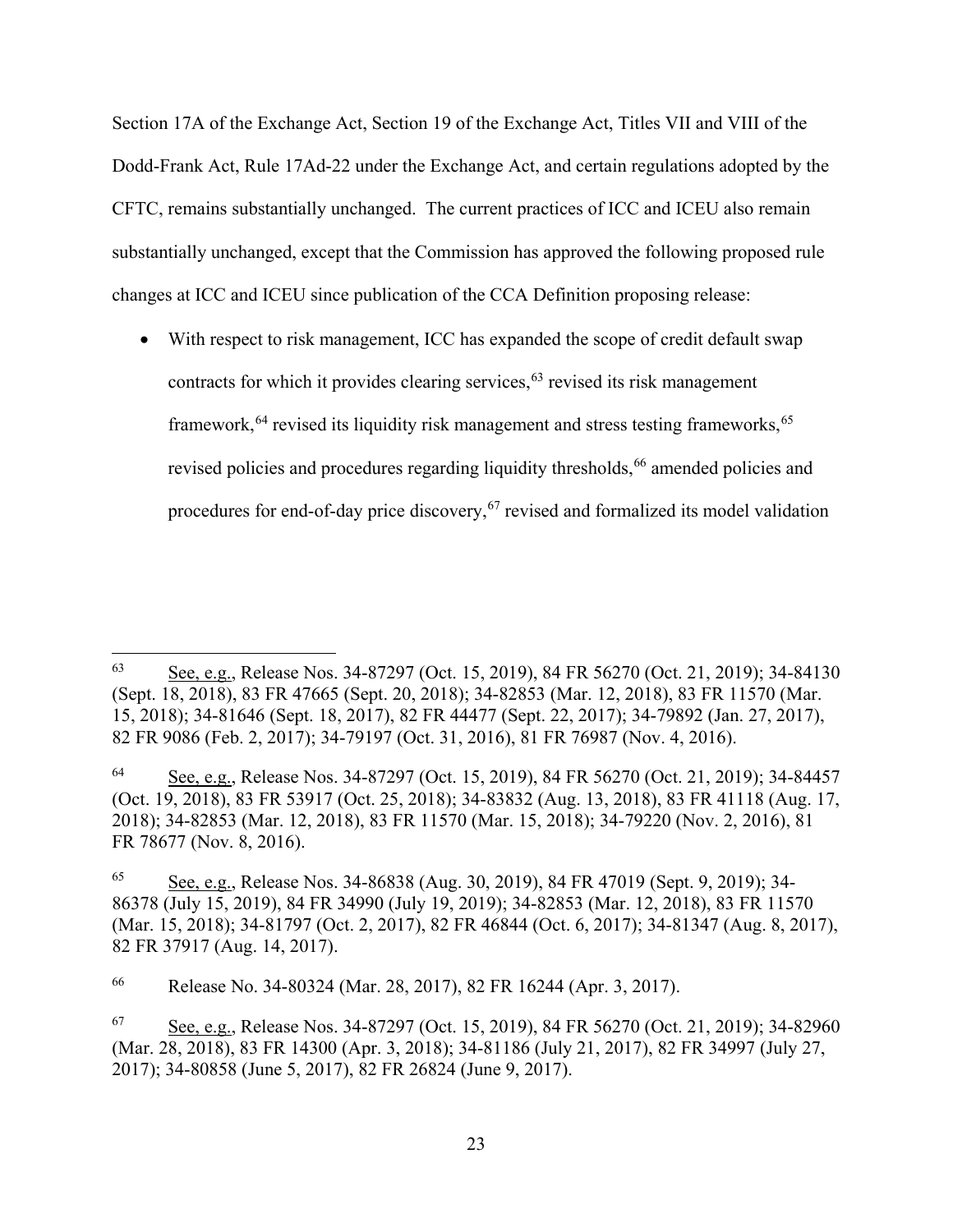<span id="page-23-0"></span>framework,<sup>[68](#page-23-1)</sup> revised and formalized its back-testing framework,<sup>[69](#page-23-2)</sup> revised and formalized its new initiatives approval policy and procedural framework, $\frac{70}{3}$  $\frac{70}{3}$  $\frac{70}{3}$  and revised and formalized its risk parameter setting and review policy; $71$ 

• With respect to risk management, ICEU has modified rules relating to its own contribution to CDS default resources,<sup>[72](#page-23-5)</sup> allowed new transaction types,<sup>[73](#page-23-6)</sup> revised policies and procedures concerning end-of-day price discovery,  $^{74}$  $^{74}$  $^{74}$  amended its loss-given default framework,<sup>[75](#page-23-8)</sup> amended its collateral and haircut policy,<sup>[76](#page-23-9)</sup> modified its procyclicality framework,<sup>[77](#page-23-10)</sup> amended its stress testing policy,<sup>[78](#page-23-11)</sup> amended its liquidity plan,<sup>[79](#page-23-12)</sup> amended

<span id="page-23-5"></span><sup>72</sup> Release No. 34-81076 (July 5, 2017), 82 FR 32037 (July 11, 2017).

<span id="page-23-6"></span><sup>73</sup> Release No. 34-82890 (Mar. 16, 2018), 83 FR 12630 (Mar. 22, 2018).

<span id="page-23-7"></span><sup>74</sup> See, e.g., Release Nos. 34-84033 (Sept. 5, 2018), 83 FR 46005 (Sept. 11, 2018); 34- 83389 (June 6, 2018), 83 FR 27356 (June 12, 2018); 34-81031 (June 27, 2017), 82 FR 30918 (July 3, 2017); 34-80978 (June 20, 2017), 82 FR 28919 (June 26, 2017).

<span id="page-23-1"></span> <sup>68</sup> See, e.g., Release No. 34-86039 (June 5, 2019), 84 FR 27167 (June 11, 2019); 34-83690 (July 24, 2018), 83 FR 36655 (July 30, 2018).

<span id="page-23-2"></span><sup>69</sup> Release No. 34-85357 (Mar. 19, 2019), 84 FR 11146 (Mar. 25, 2019).

<span id="page-23-3"></span><sup>70</sup> Release No. 34-85105 (Feb. 11, 2019), 84 FR 4570 (Feb. 15, 2019).

<span id="page-23-4"></span><sup>71</sup> Release No. 34-85495 (Apr. 3, 2019), 84 FR 14158 (Apr. 9, 2019).

<span id="page-23-8"></span> $\frac{\text{See} \text{ supra}}{23}$ .

<span id="page-23-9"></span><sup>76</sup> Release No. 34-82659 (Feb. 8, 2018), 83 FR 6660 (Feb. 14, 2018).

<span id="page-23-10"></span><sup>77</sup> Release No. 34-82313 (Dec. 13, 2017), 82 FR 60254 (Dec. 19, 2017).

<span id="page-23-11"></span><sup>78</sup> Release Nos. 34-85236 (Mar. 1, 2019), 84 FR 8348 (Mar. 7, 2019); 34-83243 (May 15, 2018), 83 FR 23506 (May 21, 2018).

<span id="page-23-12"></span><sup>79</sup> Release No. 34-84754 (Dec. 7, 2018), 83 FR 64171 (Dec. 13, 2018).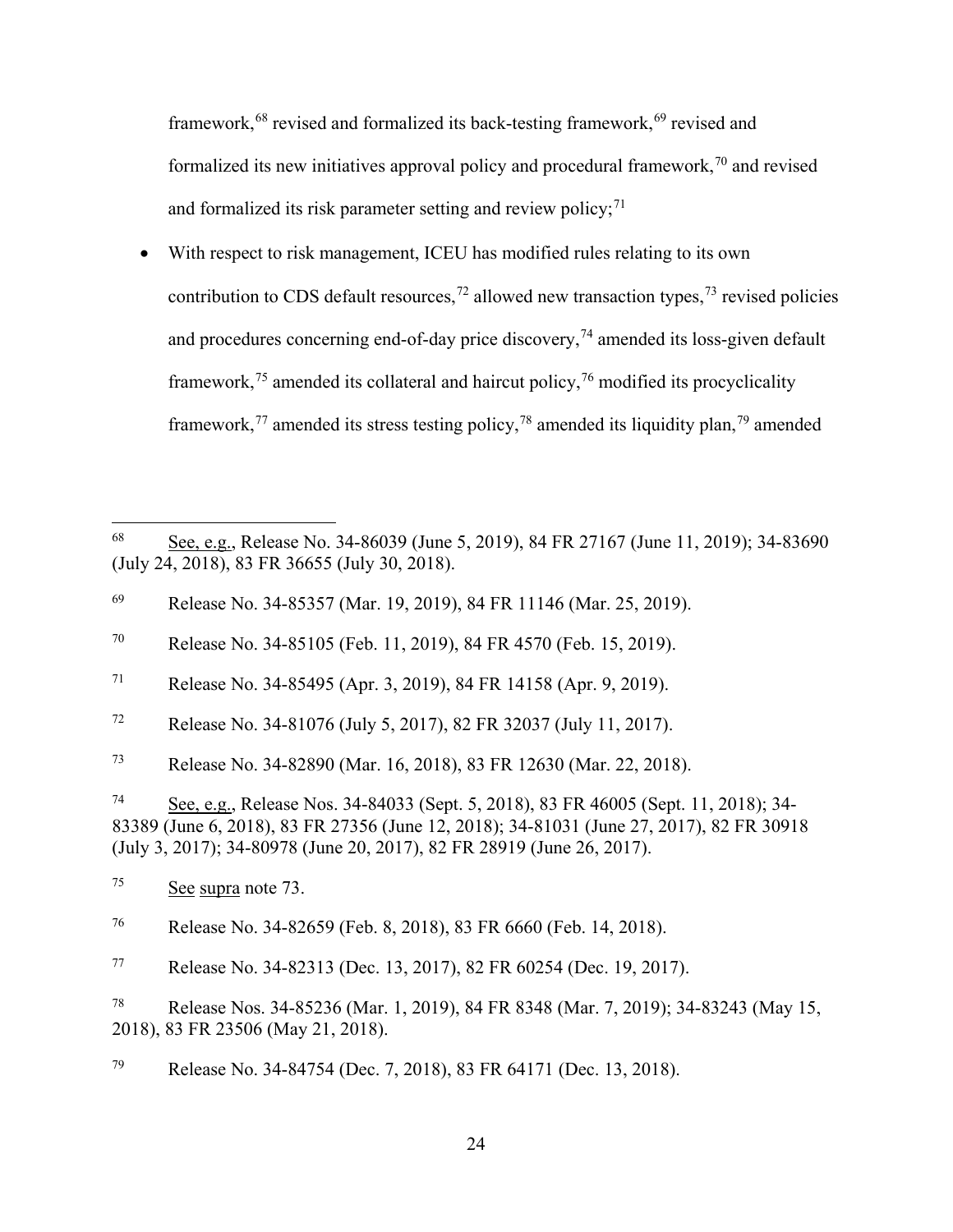its finance procedures,  $80$  amended its single name CDS liquidity charge methodology,  $81$ modified rules relating to its model risk governance framework, [82](#page-24-2) revised its back-testing policy,<sup>[83](#page-24-3)</sup> revised its risk policy,<sup>[84](#page-24-4)</sup> and revised its policies relating to liquidity management:<sup>[85](#page-24-5)</sup>

- With respect to client clearing, ICEU modified its rules to permit indirect client clearing arrangements;<sup>[86](#page-24-6)</sup>
- With respect to recovery and wind-down plans, both ICC and ICEU amended their clearing rules relating to default management, recovery, and wind-down;<sup>[87](#page-24-7)</sup>

<span id="page-24-0"></span> <sup>80</sup> Release No. 34-84375 (Oct. 5, 2018), 83 FR 51715 (Oct. 12, 2018).

<span id="page-24-1"></span><sup>81</sup> Release No. 34-85776 (May 3, 2019), 84 FR 20454 (May 9, 2019).

<span id="page-24-2"></span><sup>&</sup>lt;sup>82</sup> See, e.g., Release No. 34-85128 (Feb. 13, 2019), 84 FR 5137 (Feb. 20, 2019).

<span id="page-24-3"></span><sup>83</sup> See, e.g., Release Nos. 34-87360 (Oct. 18, 2019), 84 FR 57100 (Oct. 24, 2019); 34-85236 (Mar. 1, 2019), 84 FR 8348 (Mar. 7, 2019).

<span id="page-24-4"></span><sup>84</sup> See, e.g., Release Nos. 34-85236 (Mar. 1, 2019), 84 FR 8348 (Mar. 7, 2019); 34-81680 (Sept. 22, 2017), 82 FR 45339 (Sept. 28, 2017).

<span id="page-24-5"></span><sup>85</sup> Release No. 34-86891 (Sept. 6, 2019), 84 FR 48191 (Sept. 12, 2019).

<span id="page-24-6"></span><sup>86</sup> Release No. 34-82422 (Dec. 29, 2017), 83 FR 546 (Jan. 4, 2018).

<span id="page-24-7"></span><sup>87</sup> See, e.g., Release Nos. 34-86783 (Aug 28, 2019), 84 FR 46575 (Sept. 4, 2019); 34-86364 (July 12, 2019), 84 FR 34455 (July 18, 2019); 34-86259 (July 1, 2019), 84 FR 32483 (July 8, 2019); 34-83651 (July 17, 2018), 83 FR 34891 (July 23, 2018); 34-79750 (Jan. 6, 2017), 82 FR 3831 (Jan. 12, 2017).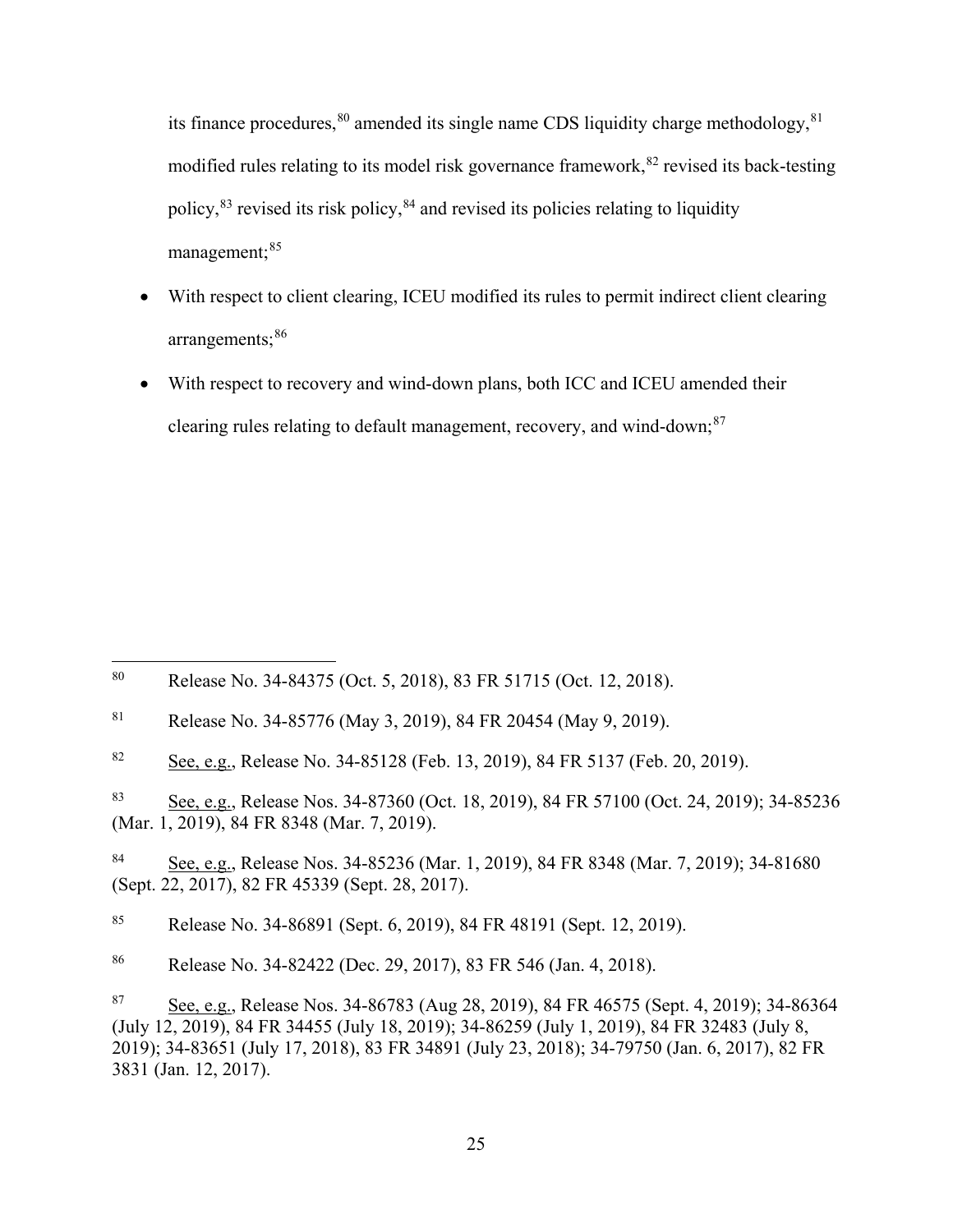- With respect to policies and procedures for default management, both ICC and ICEU revised their rules relating to the application of default provisions<sup>[88](#page-25-0)</sup> and revised their auction procedures for a defaulting clearing participant's open CDS positions;<sup>[89](#page-25-1)</sup>
- With respect to recognizing credit events, both ICC and ICEU modified their clearing rules to reflect ISDA's Narrowly Tailored Credit Event supplement;<sup>[90](#page-25-2)</sup>
- With respect to treasury operations, ICC amended its treasury operations policies and procedures; $91$
- With respect to clearing membership policy, ICEU formalized and added requirements for applications for CDS clearing membership;  $92$  and
- With respect to operational risk, both ICC and ICEU amended their operational risk management frameworks. [93](#page-25-5)

In addition, the Commission approved LCH SA's registration as a clearing agency after publication of the CCA Definition proposing release, and since then the Commission has also

<span id="page-25-2"></span><sup>90</sup> See, e.g., Release Nos. 34-87971 (Jan. 15, 2020), 85 FR 3724 (Jan. 22, 2020); 34-88013 (Jan. 22, 2020), 85 FR 5058 (Jan. 28, 2020).

<span id="page-25-0"></span><sup>88</sup> See, e.g., Release Nos. 34-86838 (Aug. 30, 2019), 84 FR 47019 (Sept. 9, 2019); 34-80304 (Mar. 24, 2017), 82 FR 15733 (Mar. 30, 2017).

<span id="page-25-1"></span><sup>89</sup> Release No. 34-87804 (Dec. 19, 2019), 84 FR 71501 (Dec. 27, 2019).

<span id="page-25-3"></span><sup>91</sup> See, e.g., Release Nos. 34-87859 (Dec. 26, 2019), 85 FR 157 (Jan. 2, 2020); 34-84312 (Sept. 28, 2018), 83 FR 50124 (Oct. 4, 2018); 34-81386 (Aug. 14, 2017), 82 FR 39484 (Aug. 18, 2017).

<span id="page-25-4"></span><sup>92</sup> Release No. 34-86359 (July 11, 2019), 84 FR 34241 (July 17, 2019).

<span id="page-25-5"></span><sup>93</sup> See, e.g., Release Nos. 34-86184 (June 24, 2019), 84 FR 31132 (June 28, 2019); 34- 83071 (Apr. 19, 2018), 83 FR 18108 (Apr. 25, 2018).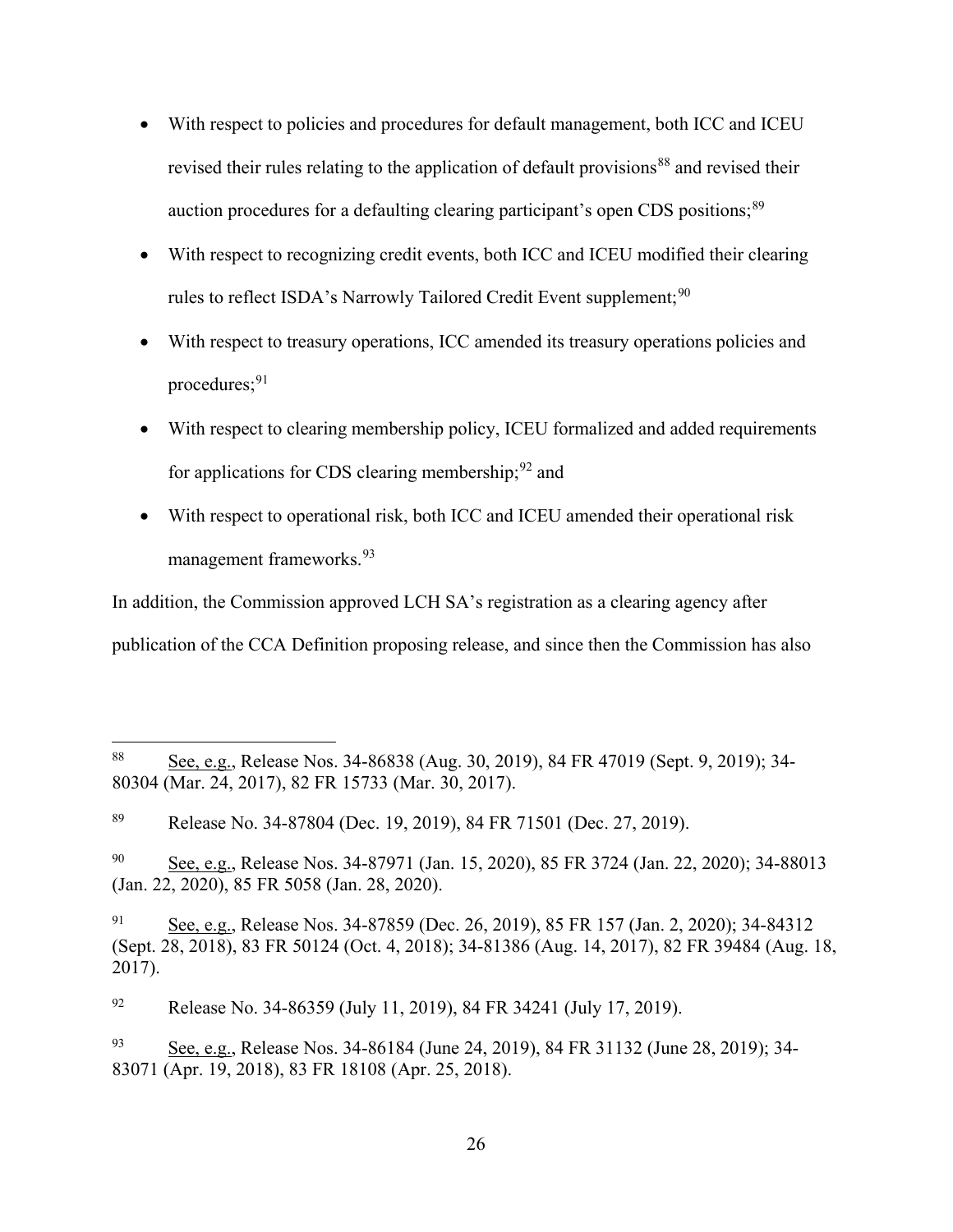approved rule changes by LCH SA concerning its policies and procedures for risk management, including with respect to liquidity risk, margin, and default fund management.<sup>[94](#page-26-1)</sup>

The Commission believes that ICEU's rule changes, LCH SA's registration, and LCH SA's subsequent rule changes would not substantially affect the preliminary assessment of most of the economic effects set forth in the CCA Definition proposing release, except to the extent that uniform regulatory requirements among ICEU, LCH SA, and ICC may enable clearing members to shift their business from ICEU or LCH SA to ICC.<sup>95</sup> The Commission also believes that the ICC rule changes may affect the Commission's preliminary assessment of benefits, costs, and the effect on competition, efficiency, and capital formation in two ways, as follows. First, to the extent that changes to ICC's risk management framework result in changes to ICC's clearing fund deposits, margin deposits, and deposits collected in lieu of margin, the updated calculations in Part [III.C.1.a](#page-28-0) below include the effects of such rule changes in estimating the anticipated benefits for clearing members. Second, to the extent that these rule changes improve compliance with any aspect of Rule 17Ad-22(e) or the CFTC's comparable rules, ICC may have lower costs of complying with the amendments to Rule 17Ad-22 than first estimated in 2016.

# <span id="page-26-0"></span>**C. Consideration of Benefits, Costs, and the Effect on Competition, Efficiency, and**

<span id="page-26-1"></span> <sup>94</sup> See, e.g., Release Nos. 34-88039 (Jan. 24, 2020), 85 FR 5489 (Jan. 30, 2020); 34-87881 (Jan. 2, 2020), 85 FR 947 (Jan. 8, 2020); 34-86376 (July 15, 2019), 84 FR 34955 (July 19, 2019); 34-83691 (July 24, 2018), 83 FR 36635 (July 30, 2018); 34-82345 (Dec. 18, 2017), 82 FR 60781 (Dec. 22, 2017); 34-81056 (June 30, 2017), 82 FR 31364 (July 6, 2017); 34-80849 (June 2, 2017), 82 FR 26721 (June 8, 2017); 34-80848 (June 2, 2017), 82 FR 26728 (June 8, 2017).

<span id="page-26-2"></span><sup>95</sup> See infra Part [III.C.1.c.](#page-38-0)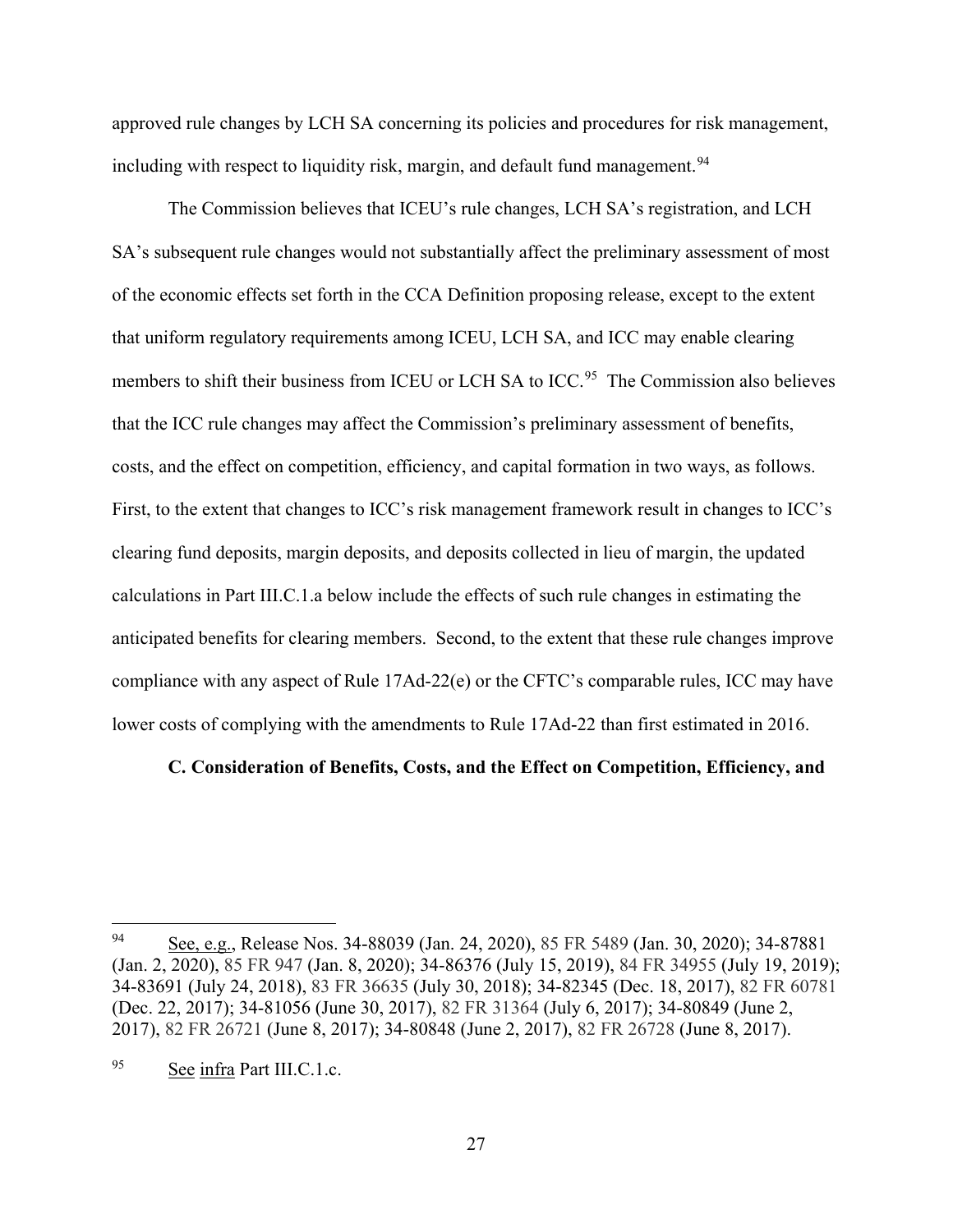# **Capital Formation**

As discussed in the CCA Definition proposing release, the aggregate economic effects of the amendments to Rule 17Ad-22 arise from two sources: (i) the amendments' likely effects on existing registered clearing agencies, and (ii) the amendments' likely effects on clearing agencies that may register with the Commission in the future. Thus, the below discussion considers the benefits, costs, and likely effects on efficiency, competition, and capital formation that may arise from these two sources separately.<sup>[96](#page-27-0)</sup> Further, when viewed in isolation, the economic effects related to existing registered clearing agencies are likely to be low in magnitude but, when taken together with the economic effects related to future registrants, could be substantial. This is particularly true because the rules subject future registrants that are CCPs or CSDs to the enhanced requirements in Rule 17Ad-22(e), and these clearing agencies are likely to play critical roles in the U.S. clearance and settlement system.

# **1. Economic Effects Related to Registered Clearing Agencies**

The Commission continues to believe that the addition of ICC as a covered clearing agency will incrementally extend the systemic benefits of risk management first discussed in the CCA Standards adopting release and previously explained in the CCA Definition proposing release. These benefits consist of improved financial stability,  $97$  a reduction in the ambiguity associated with holding cleared assets in the presence of credit and settlement risk, and a reduction in market fragmentation arising from different requirements across regulatory

<span id="page-27-0"></span><sup>&</sup>lt;sup>96</sup> CCA Definition proposing release, supra note [9,](#page-3-6) at 70764.

<span id="page-27-1"></span> $\frac{97}{2}$  See id. at 70765; see also CCA Standards adopting release, supra note [6,](#page-3-0) at 70867–80.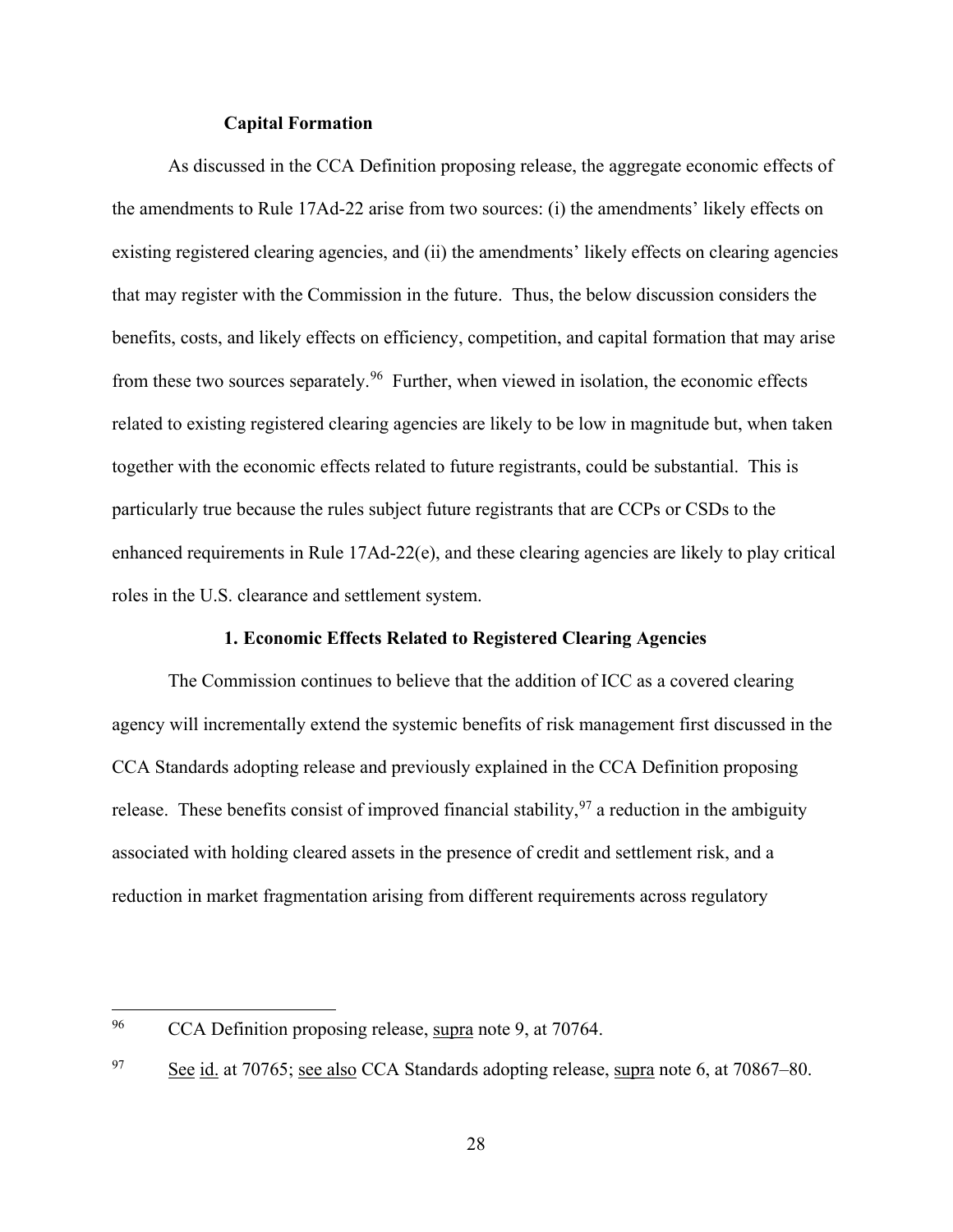regimes.[98](#page-28-1) The Commission also continues to believe that the extension of these benefits will likely be incremental and will only appear to the extent that the amendments would result in changes to ICC policies and procedures because, as explained in the CCA Definition proposing release, ICC is regulated as a systemically important derivatives clearing organization ("SIDCO") by the CFTC, and Rule 17Ad-22(e) is consistent with comparable regulatory provisions adopted by the CFTC.<sup>[99](#page-28-2)</sup> The following sections attempt to estimate particular benefits that could accrue to ICC and its members as a result of ICC being more likely to qualify as a Qualified CCP ("QCCP") under the amended definitions,  $100$  and then they discuss the costs and the effect on efficiency, competition, and capital formation.

# <span id="page-28-5"></span>**a. Benefits**

<span id="page-28-0"></span>As explained in the CCA Definition proposing release, the amendments to Rule 17Ad-22

make it more likely that ICC will qualify as a QCCP for security-based swap transactions in

foreign jurisdictions that have adopted the BCBS capital framework's OCCP definition.<sup>[101](#page-28-4)</sup> In

<span id="page-28-4"></span> $101$  See CCA Definition proposing release, supra note [9,](#page-3-6) at 70765.

<span id="page-28-1"></span> <sup>98</sup> See CCA Definition proposing release, supra note [9,](#page-3-6) at 70765; see also CCA Standards adopting release, supra note [6,](#page-3-0) at 70861–62.

<span id="page-28-2"></span><sup>&</sup>lt;sup>99</sup> See CCA Definition proposing release, supra note [9,](#page-3-6) at 70765.

<span id="page-28-3"></span><sup>&</sup>lt;sup>100</sup> The BCBS capital framework, as well as the rules adopted by the FRB and Office of the Comptroller of the Currency consistent with that framework, applies lower risk weights to indirect exposures of banks to QCCPs. See BCBS, Capital Requirements for Bank Exposures to Central Counterparties (Dec. 2019),

[https://www.bis.org/basel\\_framework/chapter/CRE/54.htm?inforce=20191215&export=pdf](https://www.bis.org/basel_framework/chapter/CRE/54.htm?inforce=20191215&export=pdf)  ("BCBS capital framework"); see also Regulatory Capital Rules: Regulatory Capital, Implementation of Basel III, Capital Adequacy, Transition Provisions, Prompt Corrective Action, Standardized Approach for Risk-Weighted Assets, Market Discipline and Disclosure Requirements, Advanced Approaches Risk-Based Capital Rule, and Market Risk Capital Rule, 76 FR 62017, 62099 (Oct. 11, 2013), at 62103.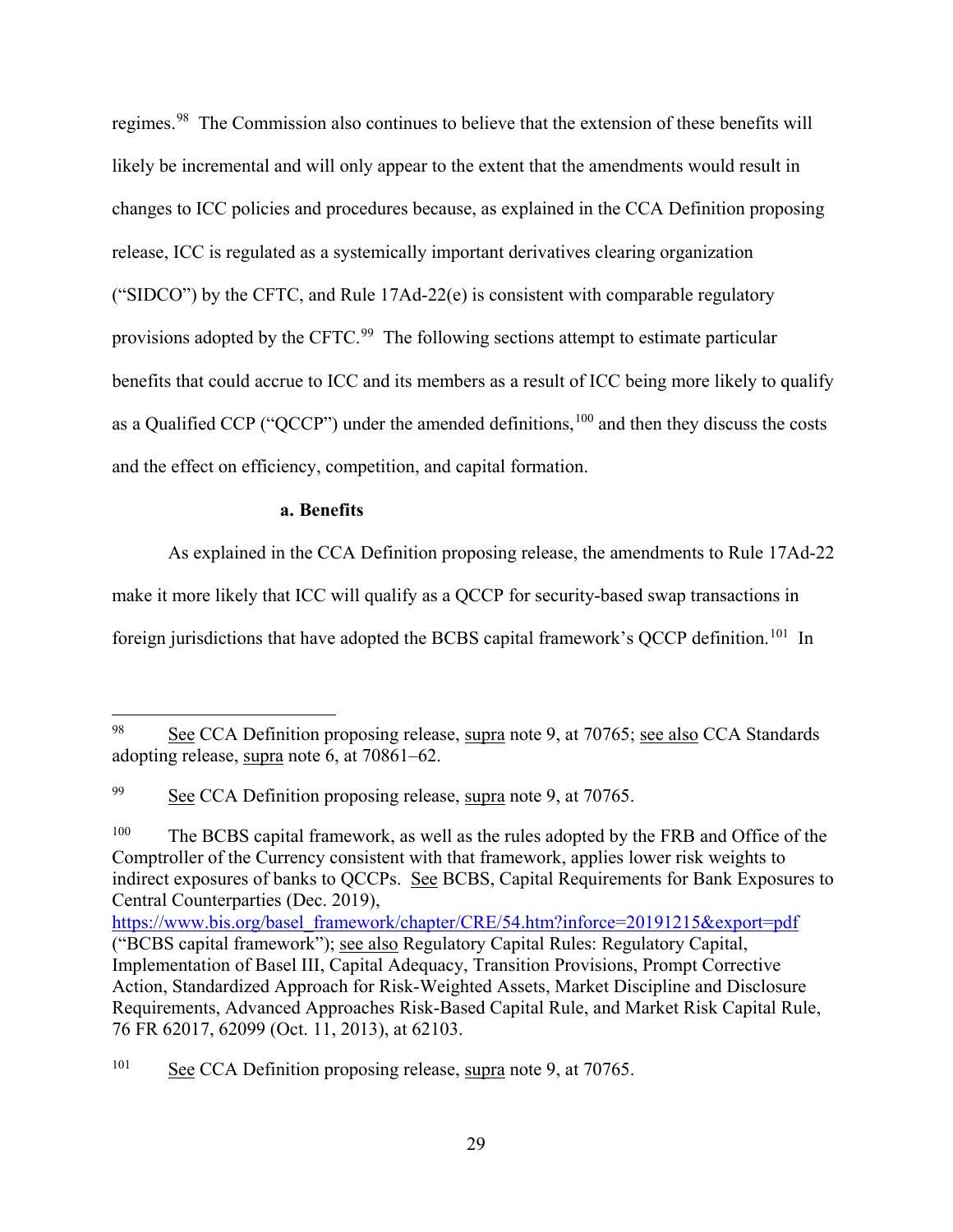particular, ICC's qualification as a QCCP would result in its foreign bank clearing members and foreign bank indirect participants facing lower capital requirements with respect to cleared security-based swap transactions relative to the baseline in which foreign banking regulators do not determine ICC to be a QCCP.<sup>[102](#page-29-1)</sup>

As explained in the CCA Definition proposing release, the BCBS capital framework affects capital requirements for bank exposures to CCPs in two important ways: (i) generally, trade exposures held against a QCCP are assigned a risk weight of two percent rather than risk weights ranging from 20 to 100 percent depending on counterparty credit risk; and (ii) the risk weight applied to default fund contributions to a QCCP are generally lower than those applied to default fund contributions to a non-QCCP.<sup>[103](#page-29-2)</sup> In the proposing release, the Commission used a method permitted under the interim BCBS capital requirements to estimate an upper bound for the benefits to clearing members of lower capital requirements for exposures to QCCPs.<sup>[104](#page-29-3)</sup> Since the CCA Definition proposing release, the BCBS capital framework updated the capital requirements for bank exposures to CCPs. In contrast to the interim approach that was in force until January 1, 2017, the current requirements permit only one method for computing capital requirements for default fund contributions to QCCPs.[105](#page-29-4) Under the current requirements, a

<span id="page-29-1"></span><span id="page-29-0"></span> $102$  The benefits to bank clearing members are contingent upon regulators in other jurisdictions taking action to recognize ICC's QCCP status following adoption of the amended definition of "covered clearing agency."

<span id="page-29-2"></span><sup>103</sup> See CCA Definition proposing release, supra note [9,](#page-3-6) at 70765.

<span id="page-29-3"></span><sup>&</sup>lt;sup>104</sup> See BCBS, Capital Requirements for Bank Exposures to Central Counterparties (July 2012), [https://www.bis.org/publ/bcbs227.pdf.](https://www.bis.org/publ/bcbs227.pdf)

<span id="page-29-4"></span><sup>&</sup>lt;sup>105</sup> See CCA Definition proposing release, supra note [9,](#page-3-6) at 70765, for a discussion of the 2014 methods for calculating capital requirements for bank exposures to CCPs; see also supra note [104](#page-29-0) and accompanying text.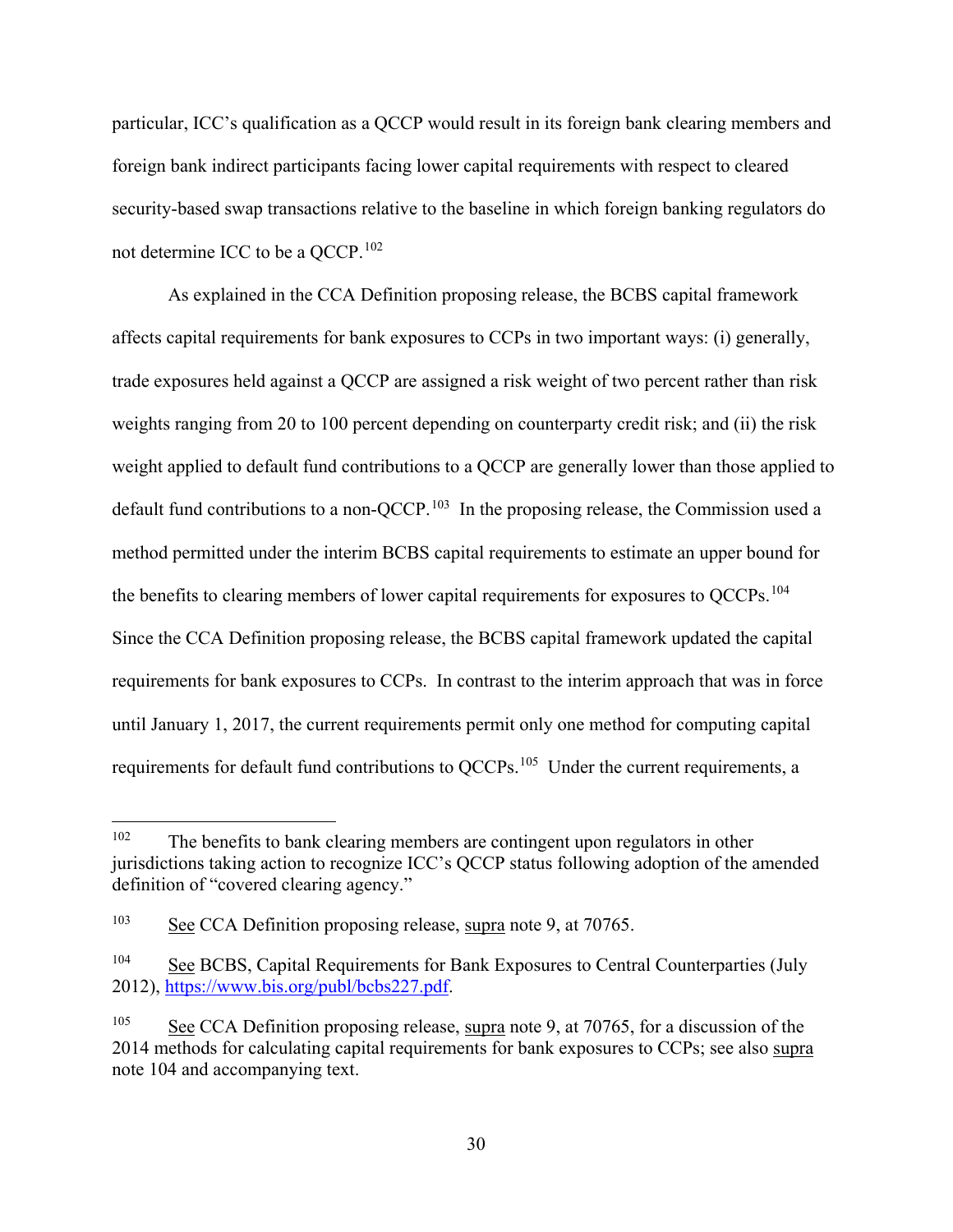bank clearing member's default fund contribution has a capital requirement that is the greater of either (i) the hypothetical capital requirement of the CCP reflecting all of its counterparty credit risk exposures multiplied by the proportion of the bank clearing member's contribution to the CCP's default fund or (ii) eight percent multiplied by two percent multiplied by the clearing member bank's default fund contribution.<sup>[106](#page-30-0)</sup> Although the change in capital requirements affects the magnitude of benefits that bank clearing members might experience as a result of QCCP status, the Commission continues to expect that bank clearing members subject to the BCBS capital framework may benefit from an improved capital position and lowering funding costs relative to the bank clearing members of non-qualifying CCPs.

As set forth in the CCA Definition proposing release, the Commission has attempted to quantify the benefits of achieving QCCP status using publicly available information with regard to ICC.<sup>107</sup> To estimate the upper bound for the potential benefits accruing to bank clearing members at ICC as a result of its QCCP status, the Commission identified the sample of 15 bank holding companies and foreign equivalents of bank holding companies that own clearing members and, for each, collected information about total assets, risk-weighted assets, net income, and tier-one capital ratio at the holding company level for 2019.<sup>[108](#page-30-2)</sup> The Commission

<span id="page-30-2"></span><sup>108</sup> The Commission used the set of entities it identified as banks on ICC's member list available at [https://www.theice.com/clear-credit/participants.](https://www.theice.com/clear-credit/participants) For U.S. bank holding companies, 2019 total assets, risk weighted assets, net income, and tier-one capital ratios were collected from Y-9C reports from the National Information Center, available at [https://www.ffiec.gov/nicpubweb/nicweb/nichome.aspx.](https://www.ffiec.gov/nicpubweb/nicweb/nichome.aspx) For the foreign equivalent of bank holding companies, Commission staff obtained corresponding data from financial statements and supplementary financial materials posted to company websites. Where necessary, values were converted back to U.S. dollars at September 30, 2019 or December 31, 2019 (depending on the

<span id="page-30-0"></span> <sup>106</sup> See BCBS capital framework, supra note [100;](#page-28-5) see also supra note 101.

<span id="page-30-1"></span> $107$  See CCA Definition proposing release, supra note [9,](#page-3-6) at 70765–66.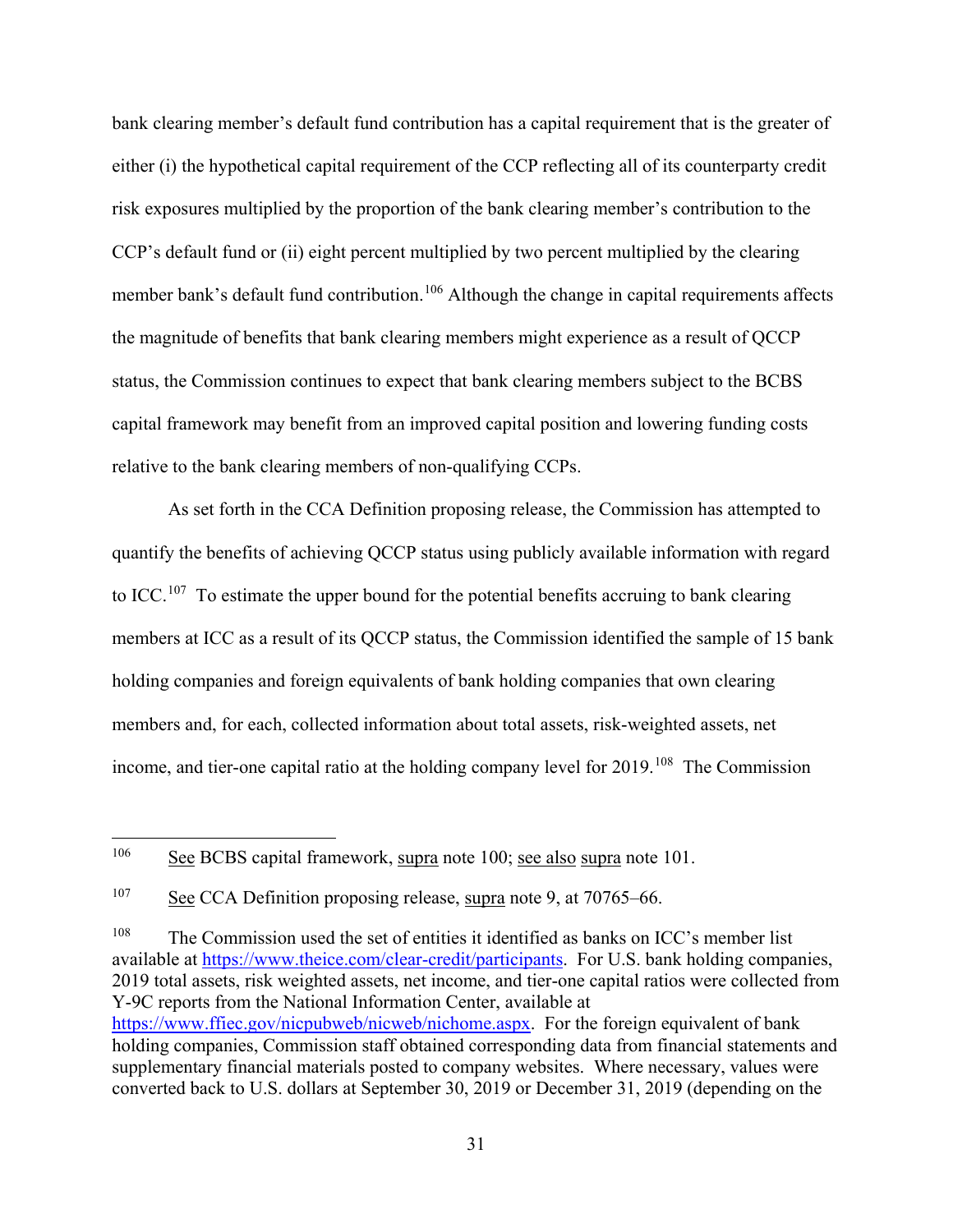<span id="page-31-0"></span>then allocated trade exposures and default fund exposures across the sample of bank clearing members based on the level of risk-weighted assets.<sup>[109](#page-31-1)</sup> The Commission measured the impact on risk-weighted assets for foreign bank clearing members under two different capital treatment regimes. In the first regime, ICC does not obtain QCCP status, and bank clearing members are subject to a 100 percent risk weight for trade exposures and a 1250 percent risk weight for default fund exposures. In the second regime, ICC obtains QCCP status, and bank clearing members can apply a two percent risk weight to trade exposures and the greater of either (i) ICC's hypothetical capital requirement multiplied by the proportion of the bank clearing member's contribution to the CCP's default fund, or (ii) 0.16 percent of the bank clearing member's default fund contribution.<sup>[110](#page-31-2)</sup> If ICC is determined to be a QCCP, then the increase in risk-weighted assets will be smaller in magnitude, implying a smaller adjustment at lower cost. Using data through December 2019, the Commission now estimates that the benefits of lower capital requirements against exposures to QCCPs as a result of the amendments to Rule 17Ad-22 have an upper bound of \$17.8 million per year (up from the estimate of \$12.9 million provided in

 $\overline{a}$ 

most recently reported quarterly financial results) exchange rates obtained from the Federal Reserve at [http://www.federalreserve.gov/releases/h10/hist/.](http://www.federalreserve.gov/releases/h10/hist/)

<span id="page-31-1"></span><sup>&</sup>lt;sup>109</sup> For example, one bank in the sample, with 8.52 percent of total risk-weighted assets, was assigned 8.52 percent of the total trade and default fund exposures while another bank in the sample, with 3.01 percent of total risk weighted assets, was assigned 3.01 percent of these exposures. Because trade exposures of ICC members against ICC are nonpublic, the Commission used the balance of ICC margin deposits in house accounts held by ICC, \$11.1 billion, as a proxy for trade exposures. ICC's clearing participant guaranty fund deposits as of September 30, 2019 were valued at \$2.28 billion. See ICC 2019 Q3 Quantitative Disclosure, [https://www.theice.com/clear-credit/regulation#quantitative-disclosures.](https://www.theice.com/clear-credit/regulation#quantitative-disclosures)

<span id="page-31-2"></span><sup>&</sup>lt;sup>110</sup> See BCBS capital framework, supra note [100.](#page-28-5) ICC's hypothetical capital requirement ("KCCP") as of September 30, 2019 was \$126.38 million. See supra note [109](#page-31-0) and accompanying text (discussing ICC's guaranty fund deposits).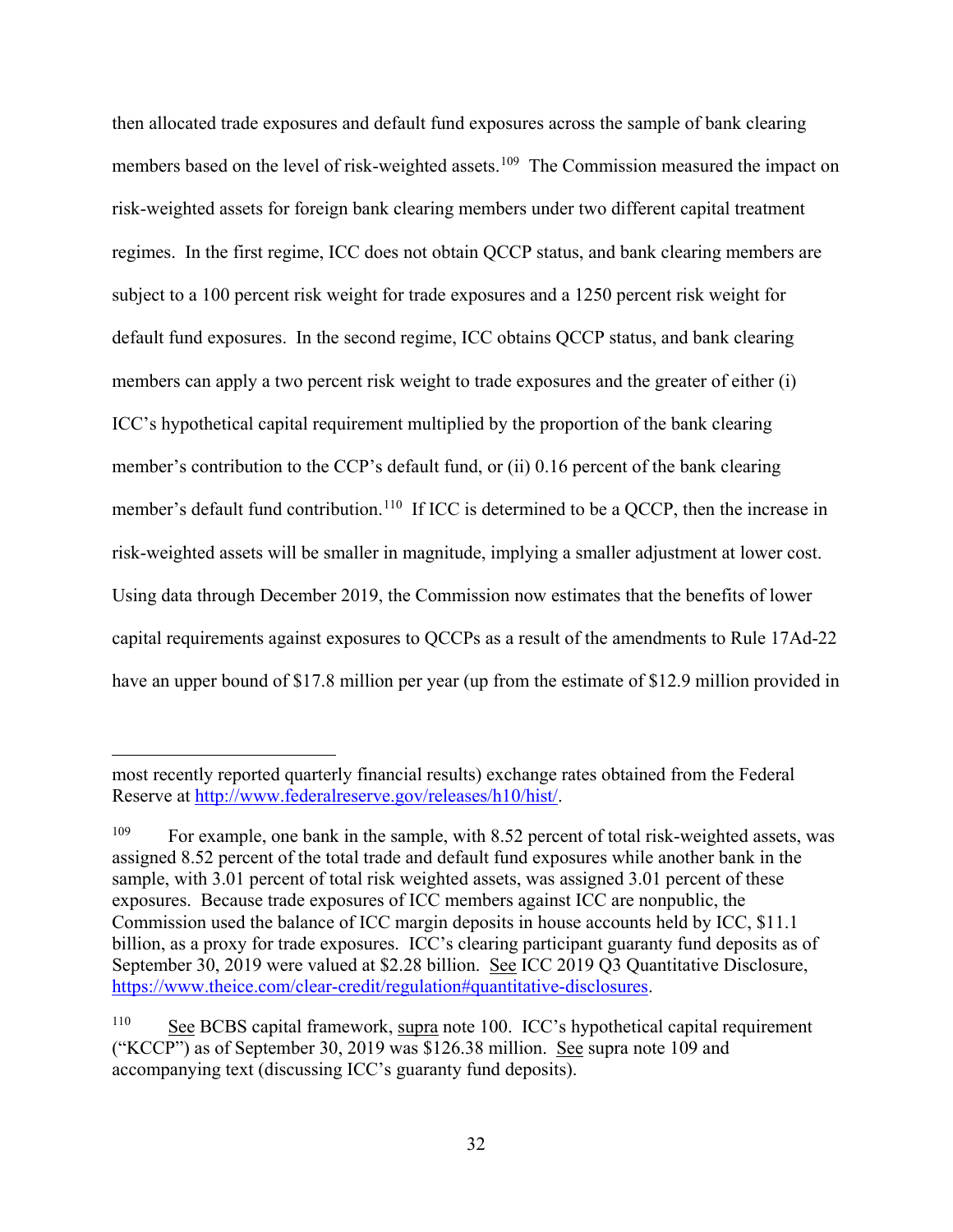the CCA Definition proposing release, which was based on data through August 2016), or approximately 0.01 percent of the total net income reported by the bank holding companies and foreign equivalent of bank holding companies that own ICC clearing members in 2019.<sup>[111](#page-32-0)</sup>

As previously explained in the CCA Definition proposing release, the Commission's analysis here is limited in several respects and relies on several assumptions about the nature of trade exposures to  $ICC, <sup>112</sup>$  $ICC, <sup>112</sup>$  $ICC, <sup>112</sup>$  as discussed further below. First, the Commission is using the balance of ICC's margin account and default fund as proxies for trade exposures and guaranty fund deposits, respectively. These likely include deposits both by bank clearing members, who would directly experience lower capital requirements under the BCBS capital framework, and non-bank subsidiaries of bank holding companies and foreign equivalents of bank holding companies, who would experience effects through the lower capital requirements of their parent bank holding companies. Furthermore, the guaranty fund deposits may include deposits by nonbank client clearing participants. For the purposes of this analysis, the Commission continues to assume, to establish an upper bound for the benefits to market participants that are associated with QCCP status for ICC under the adopted rules, that ICC's guaranty fund accounts are attributable only to bank clearing members. Additionally, the Commission continues to assume an extreme case where, in the absence of QCCP status, trade exposures against a CCP would be

<span id="page-32-0"></span><sup>&</sup>lt;sup>111</sup> The Commission quantified the benefits related to ICC's attaining QCCP status for ICC's bank clearing members and indirect participants with respect to all reported exposures. Over the period of March 2009 through December 2019, the gross notional value of security-based swap transactions cleared by ICE Clear Credit comprised 9.6 percent of the total value of all CDS transactions cleared (see [https://www.theice.com/clear-credit\)](https://www.theice.com/clear-credit). Based on this information, the Commission arrived at the benefits to ICC's bank clearing members and bank indirect participants from ICC's attaining QCCP status with respect to security-based swap transactions by multiplying the total benefits by 0.096.

<span id="page-32-1"></span><sup>112</sup> See CCA Definition proposing release, supra note [9,](#page-3-6) at 70766–77.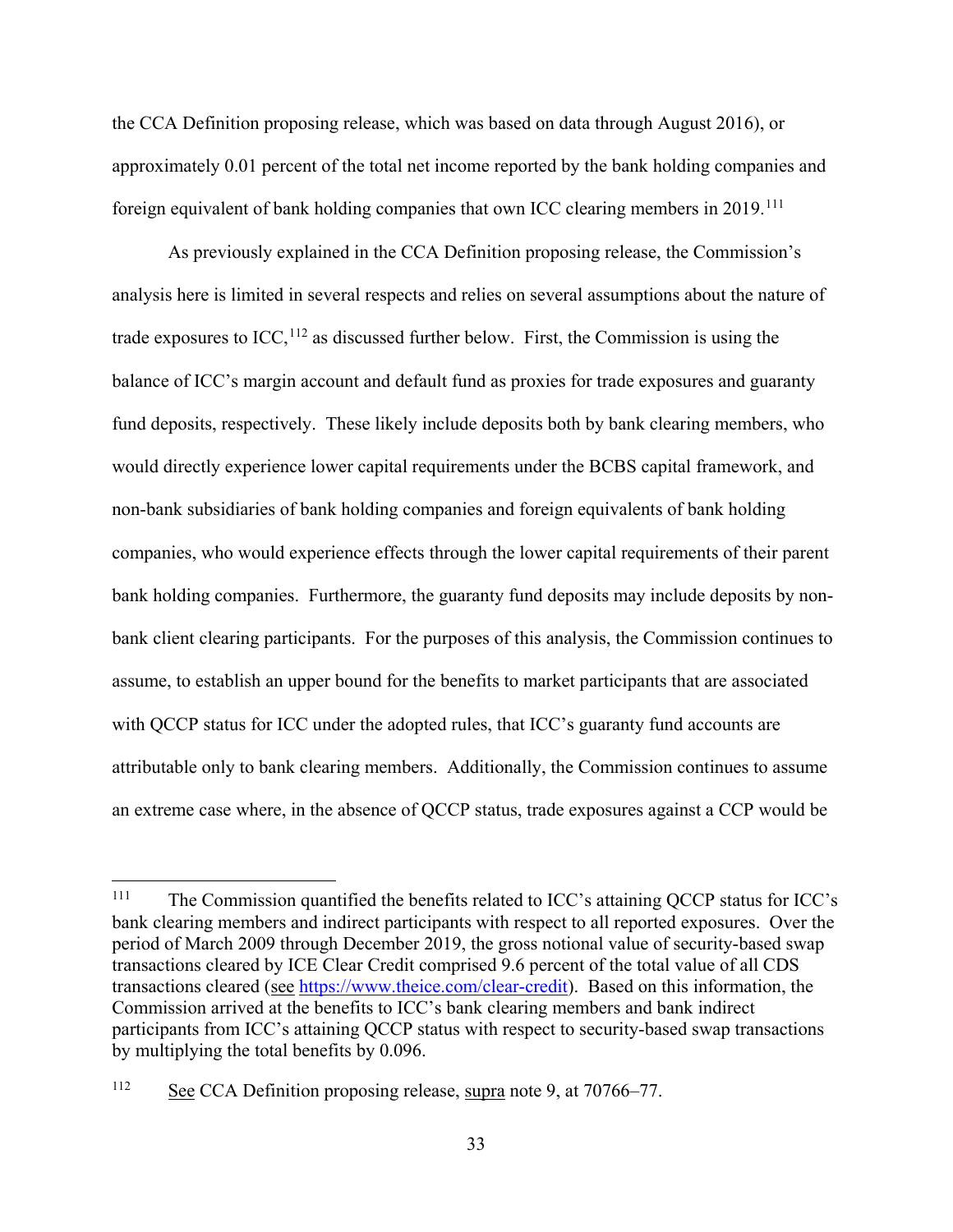assigned a 100 percent risk weight, causing the largest possible shock to risk-weighted assets for affected banks.

Second, lower capital requirements on exposures to ICC would produce effects in the real economy only under certain conditions. For example, agency problems, taxes, or other capital market imperfections could result in banks targeting a particular capital structure. Additionally, the BCBS capital framework must constrain bank clearing members such that these banks cannot either use capital to invest in assets whose returns exceed the banks' cost of capital or return capital to shareholders because these actions would decrease their capital ratios below regulatory minimums. Using publicly available data, however, it remains unfeasible to determine to what extent the finalized BCBS capital requirements will constrain bank clearing members. Instead, the Commission continues to assume that all bank clearing members of ICC act as if they are at their minimum allowed tier-one capital ratios before accounting for exposures to  $CCPs$ . <sup>[113](#page-33-0)</sup>

Third, the Commission continues to assume that banks choose to adjust to new capital requirements by deleveraging. In particular, the Commission has assumed that banks would respond by reducing risk-weighted assets equally across all risk classes until they reach the minimum tier-one capital ratio under the BCBS capital framework.<sup>114</sup> The Commission

<span id="page-33-0"></span> <sup>113</sup> The Commission notes that, at present, no bank in its sample of bank clearing members of ICC has only the minimum amount of capital required by the BCBS capital framework. For U.S. bank holding companies, tier-one capital ratios were collected from Y-9C reports from the National Information Center, available at

[https://www.ffiec.gov/nicpubweb/nicweb/nichome.aspx.](https://www.ffiec.gov/nicpubweb/nicweb/nichome.aspx) For the foreign equivalent of bank holding companies, Commission staff obtained corresponding data from financial statements and supplementary financial materials posted to company websites. The Commission used data from 2019 for its sample of clearing members. This sample's minimum tier-one capital ratio is 12.2 percent, and the minimum amount by which a clearing member exceeds its tier-one capital requirement is two percent.

<span id="page-33-1"></span><sup>114</sup> Each bank, bank holding company, and foreign equivalent of a bank holding company faces the same six percent base tier-one capital ratio requirement and 2.5 percent capital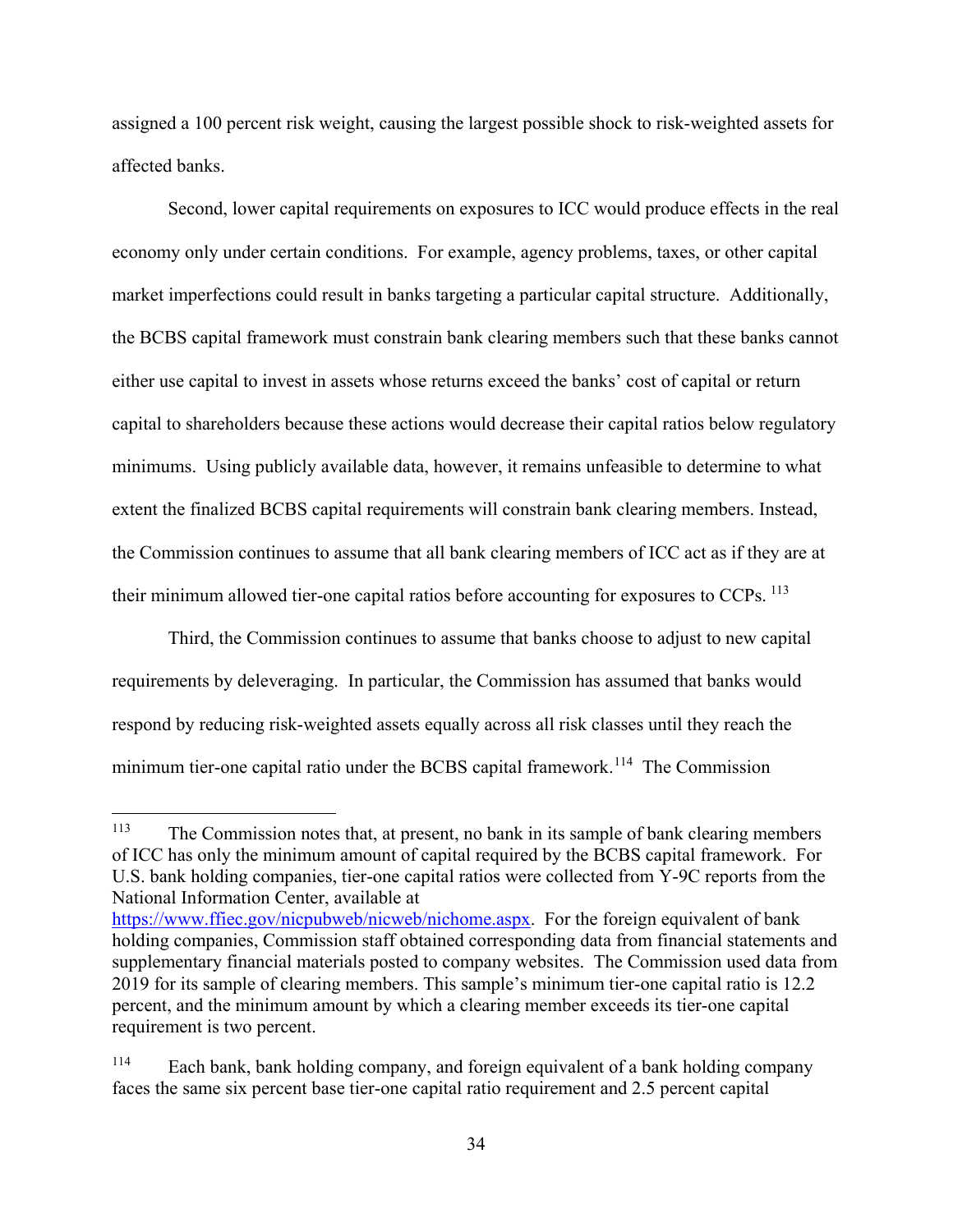continues to measure the ongoing costs to each foreign bank clearing member by multiplying the implied change in total assets by each bank's return on assets, using up to 12 years of annual financial statement data. $115$ 

Fourth, the BCBS capital framework yields additional benefits for QCCPs that the Commission remains unable to quantify due to a lack of data concerning client clearing arrangements by banks. For client exposures to clearing members, the BCBS capital framework allows participants to reflect the shorter close-out period of cleared transactions in their capitalized exposures. The BCBS capital framework's treatment of exposures to CCPs also applies to client exposures to CCPs through clearing members. This may increase the likelihood that bank clients of bank clearing members subject to the BCBS capital framework share some of the benefits of QCCP status.

Fifth, the BCBS capital framework may impact competition and concentration. For example, while the amendments to Rule 17Ad-22 may extend lower capital requirements to certain bank clearing members, the costs of overall compliance with Rule 17Ad-22 may be borne by all clearing members, regardless of whether or not they are supervised as banks. A potential consequence of this allocation of costs and benefits may be a "crowding out" of non-bank members of QCCPs, including any such subsidiaries of bank holding companies, who may not experience any or all of the benefits with respect to the BCBS capital framework. This may result in an unintended consequence of an increased concentration of clearing activity among

 $\overline{a}$ 

conservation buffer. Additionally, each bank holding company has a buffer for being a globally or domestically systemically important bank, ranging from one percent to 3.5 percent. Lastly, some jurisdictions have instituted countercyclical capital buffers.

<span id="page-34-0"></span><sup>115</sup> This data has been taken from Compustat. Due to data limitations, for certain banks a shorter window was used for this calculation. The minimum sample window was nine years.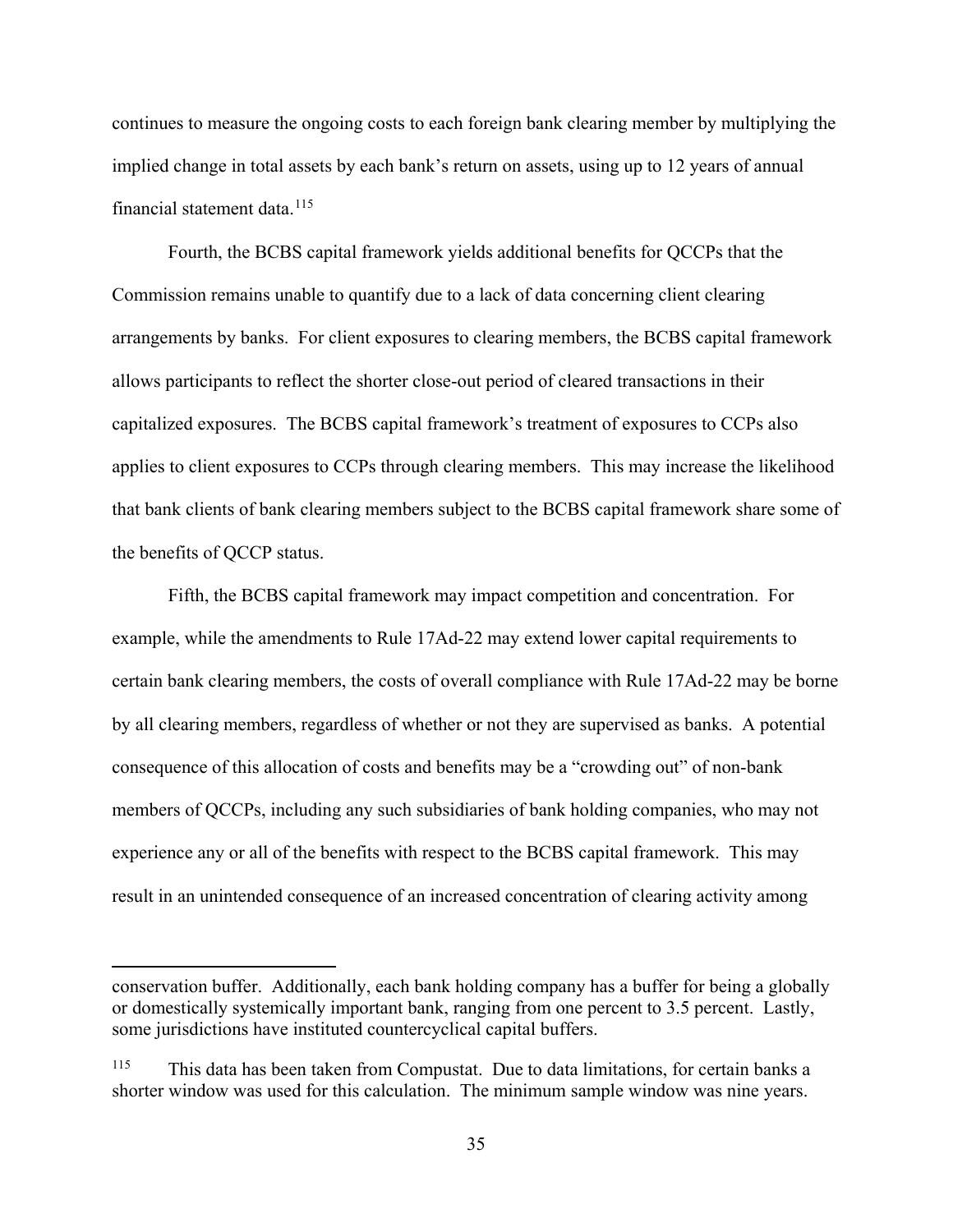ICC's bank clearing members. This increased concentration could mean that each of the remaining clearing members becomes more important from the standpoint of systemic risk transmission since, for example, clearing agencies would have fewer non-defaulting members to take on a defaulting member's portfolio, and clearing agencies that rely on clearing members to participate in default auctions would hold auctions with fewer participants.

Sixth, the Commission continues to believe that the benefits of ICC attaining QCCP status may depend on whether foreign bank clearing members of ICC are currently able to shift their clearing business from ICC to alternative clearing agencies that serve similar markets. In this regard, the Commission notes that ICC has several overlapping members with ICEU and LCH SA's CDSClear. ICEU and CDSClear also clear many of the same contracts that ICC does.<sup>[116](#page-35-0)</sup> ICEU clears all of the European corporate single name CDS and Western European sovereign single name CDS. Additionally, compared to ICC's 250 North American corporate single name reference entities, LCH SA clears contracts on 153 North American entities, with significant overlap. Thus, in a situation where ICEU and LCH SA are QCCPs and ICC is not, common foreign bank clearing members of the three agencies may obtain many of the same benefits of ICC having QCCP status by moving their clearing business to either ICEU or LCH SA's CDSClear. However, under such a scenario, the full range of benefits stemming from ICC having QCCP status would not be fully realized because: (i) some clearing members of ICC are not clearing members of either ICEU or LCH SA's CDSClear; (ii) some participants that have a

<span id="page-35-0"></span><sup>&</sup>lt;sup>116</sup> ICEU clears all of the European corporate security-based swaps and Western European sovereign security-based swaps that ICC does. CDSClear only clears corporate security-based swaps that reference constituents of the index products it accepts. The 153 unique North American reference entities have a substantial overlap with the North American corporate security-based swaps that ICC clears. The Commission used the description of ICEU cleared contracts available at<https://www.theice.com/clear-europe/cds> and CDSClear cleared contracts available at [https://www.lch.com/services/cdsclear/what-we-clear.](https://www.lch.com/services/cdsclear/what-we-clear)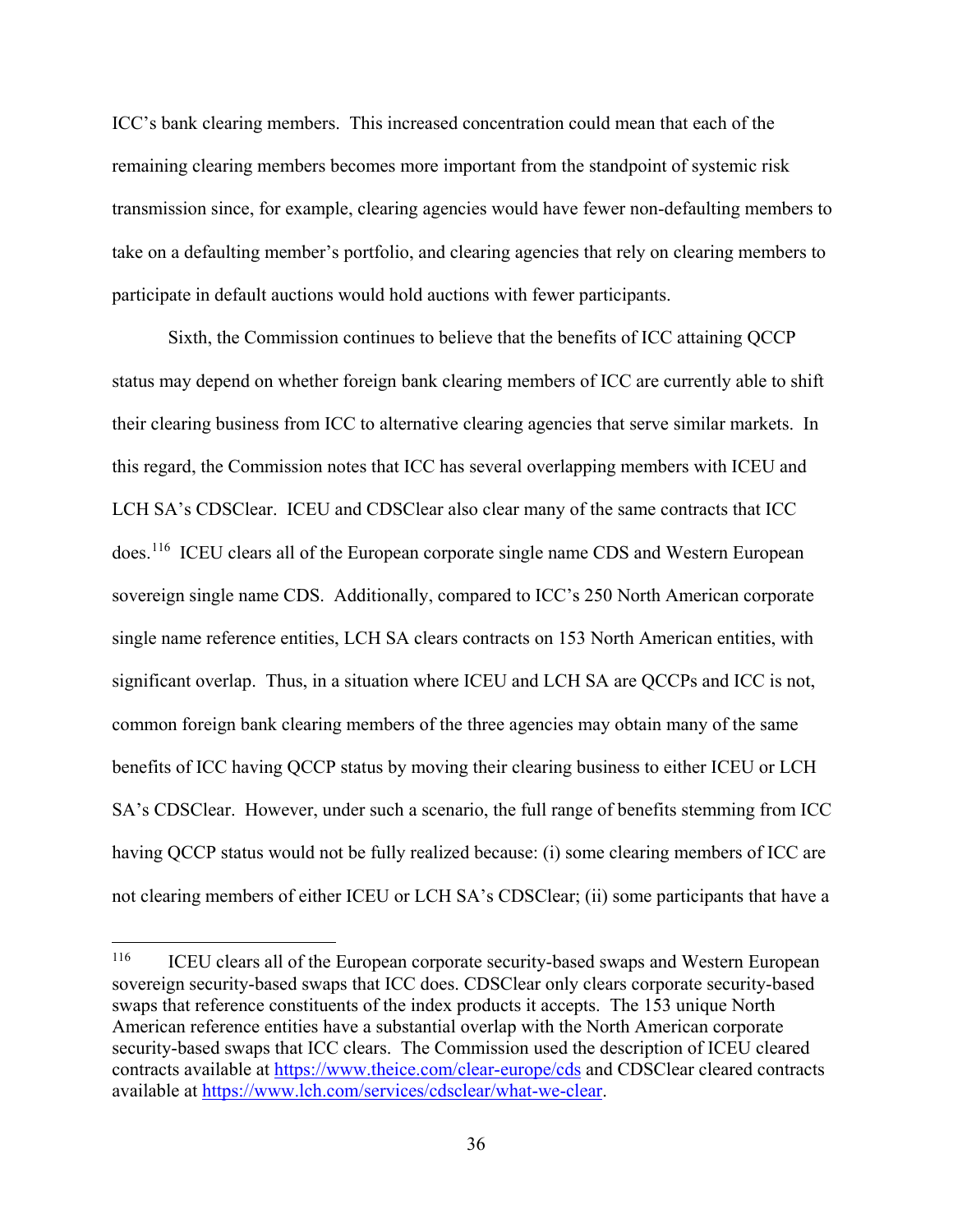client clearing agreement with ICC may not have a client clearing agreement with ICEU; and (iii) ICC clears contracts that neither ICEU or LCH SA's CDSClear does. Thus, even common bank members may not be able to move their entire clearing business to another CCP.

# **b. Costs**

As previously discussed, ICC is a SIDCO regulated by the CFTC under a regime that is consistent and comparable with Rule 17Ad-22(e). In light of the similarity among the two regulatory frameworks, the Commission continues to believe that the economic costs ICC will bear as a result of the amendments to Rule 17Ad-22 will be related to the establishment, implementation, and maintenance of certain policies and procedures under Rule 17Ad-22(e). The Commission now estimates that these costs will at most include one-time costs of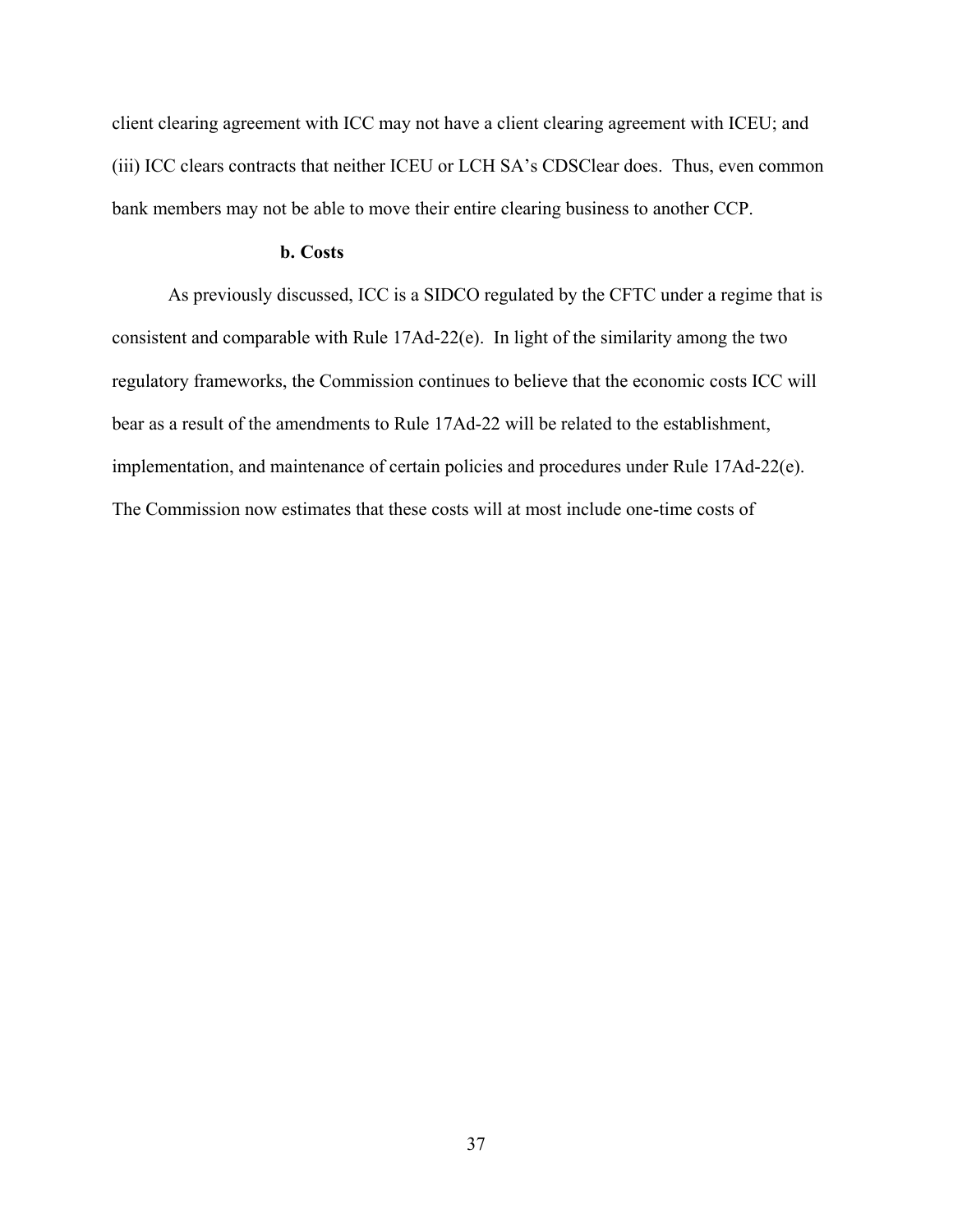approximately \$752,673<sup>[117](#page-37-0)</sup> and annual costs of approximately \$158,594.<sup>[118](#page-37-1)</sup> As noted above in Part [III.B,](#page-20-0) to the extent that rule changes implemented by ICC since 2016 facilitate compliance with Rule 17Ad-22(e), the actual cost to ICC may be lower.

To monetize these costs and those set forth below, Commission staff used data from two SIFMA publications, Management and Professional Earnings in the Security Industry—2013, and Office Salaries in the Securities Industry—2013, modified to account for an 1800-hour work year and multiplied by 5.35 (professionals) or 2.93 (office) to account for bonuses, firm size, employee benefits and overhead. Inflation adjustments use data published by the Bureau of Labor Statistics.

Commission staff separately estimated an hourly rate for a chief financial officer, using the website [www.salary.com,](http://www.salary.com/) which reports median salaries of \$378,564, and a Grant Thornton LLP 2019 survey, which estimates that Russell 2000 financial services chief financial officers receive a median annual salary of \$368,815. Using an approximate midpoint of these two estimates of \$373,690 per year, and dividing by an 1800-hour work year and multiplying by the 5.35 factor, which normally is used to include benefits but here is used as an approximation to offset the fact that New York salaries are typically higher than the rest of the country, the result is \$1,111 per hour.

<span id="page-37-1"></span><sup>118</sup> Calculated as ((Administrative Assistant for 20 hours at \$82 per hour) + (Compliance Attorney for 279 hours at \$374 per hour) + (Computer Operations Department Manager for 12 hours at \$452 per hour) + (Risk Management Specialist for 183 hours at \$204 per hour) + (Senior Business Analyst for 22 hours at \$281 per hour) + (Senior Risk Management Specialist for 10 hours at \$367 per hour)) =  $$158,594$  per year.

<span id="page-37-0"></span><sup>&</sup>lt;sup>117</sup> Calculated as ((Assistant General Counsel for 440 hours at \$478 per hour) + (Chief Compliance Officer for 146 hours at \$544 per hour) + (Chief Financial Officer for 50 hours at \$1,111 per hour) + (Compliance Attorney for 377 hours at \$374 per hour) + (Computer Operations Department Manager for 344 hours at \$452 per hour) + (Financial Analyst for 70 hours at \$281 per hour) + (Senior Business Analyst for 85 hours at \$281 per hour) + (Senior Programmer for 75 hours at \$340 dollars per hour) + (Senior Risk Management Specialist for 114 hours at \$367 per hour) =  $$752,673$ . These dollar amounts have been updated since the CCA Definition proposing release to account for inflation since 2016.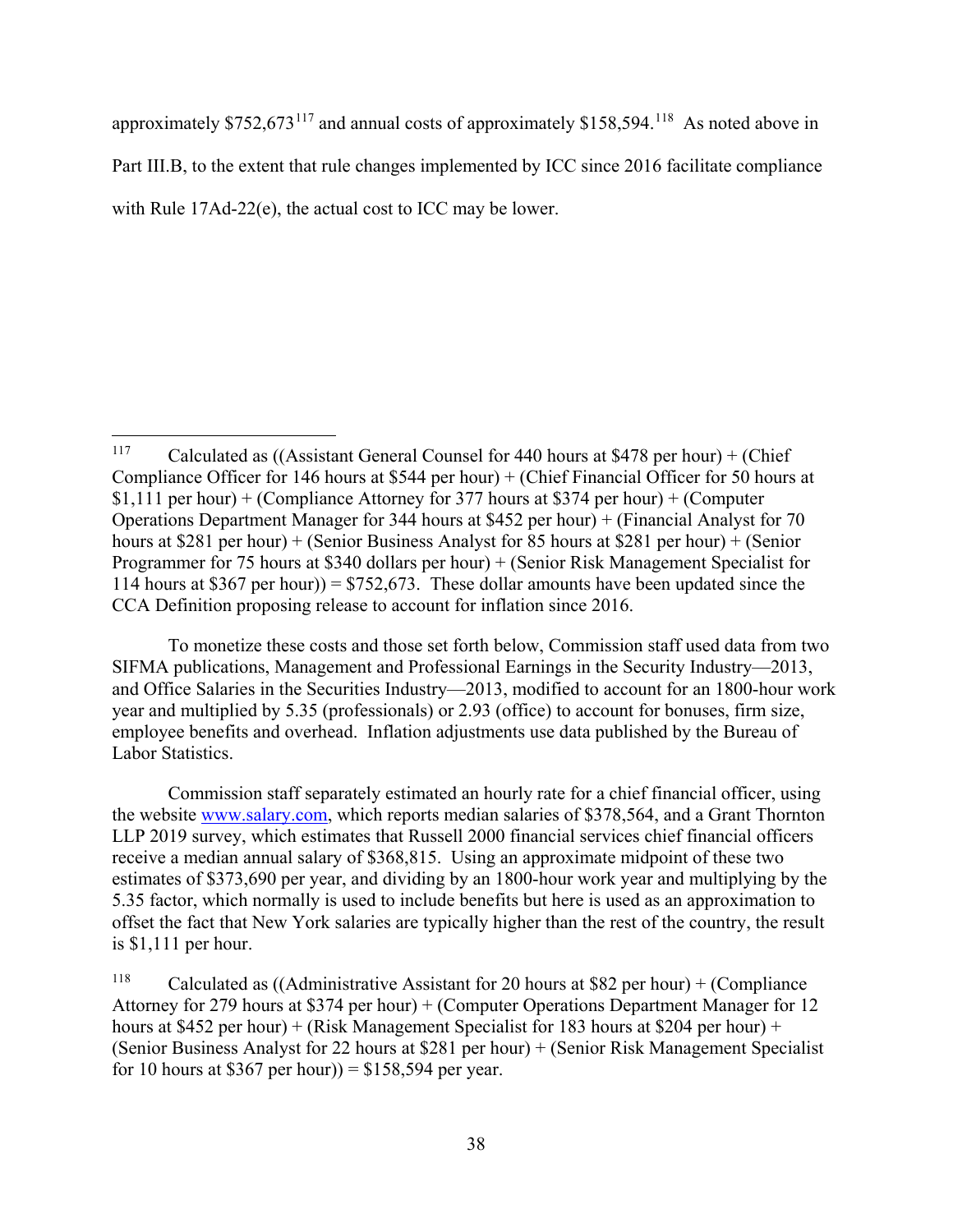#### **c. Effects on Efficiency, Competition, and Capital Formation**

<span id="page-38-0"></span>As previously discussed, the amendments to Rule 17Ad-22 do not alter the status of existing covered clearing agencies.<sup>[119](#page-38-1)</sup> The Commission continues to believe that the amendments will not change the behavior of market participants associated with these entities and will therefore not generate any economic benefits or costs for these entities. Further, even though the amendments do not alter the status of ICEU or LCH SA, the Commission continues to believe that the amendments are likely to generate economic effects for these entities because ICC clears many of the same security-based swap transactions that are cleared by ICEU and LCH SA. Because the amendments are likely to result in uniform regulatory requirements for similar risks at these clearing agencies, they could potentially cause business to shift from ICEU or LCH SA to ICC. This could translate into a loss of economies of scale for ICEU or LCH SA which, in turn, would result in higher clearing fees and higher transaction costs in cleared products. Furthermore, it may reduce the benefits of netting and portfolio margining, which could result in higher margins and consequently transaction costs for clearing participants.

# **2. Economic Effects Related to Future Registrants**

In addition to the effects imposed on the existing set of registered clearing agencies, the amendments to Rule 17Ad-22 will affect the regulation of clearing agencies that register with the Commission in the future. As previously discussed in the CCA Definition proposing release, any clearing agency that provides the services of a CCP or CSD will now be a covered clearing agency.<sup>120</sup> This means that covered clearing agencies will no longer be limited to those that have

<span id="page-38-1"></span><sup>&</sup>lt;sup>119</sup> See supra note [21](#page-8-2) (discussing the six CCPs and one CSD that, prior to the amendments, were already covered clearing agencies subject to Rule 17Ad-22(e)).

<span id="page-38-2"></span><sup>120</sup> See CCA Definition proposing release, supra note [9,](#page-3-6) at 70767–68.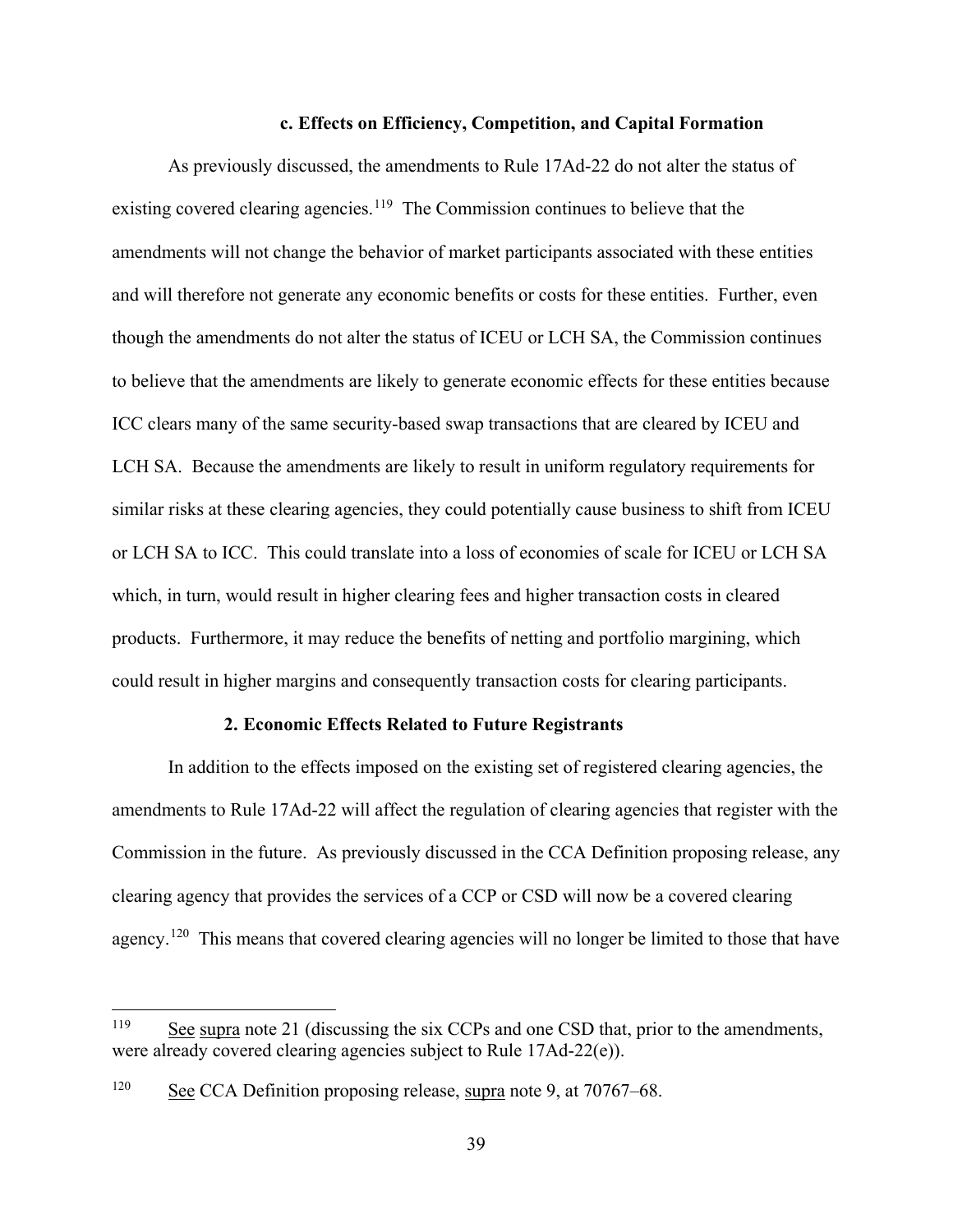been designated by FSOC or that are involved in activities with a complex risk profile. Nor will clearing agencies be excluded when the CFTC is the supervisory agency under the Clearing Supervision Act.

Because the Commission continues to be unable to predict the number of clearing agencies likely to register in the future, much less the number that are likely to be CCPs or CSDs, it continues to be unable to quantify the aggregate economic effects that could flow to future registrants from the amendments to Rule  $17Ad-22$ .<sup>[121](#page-39-0)</sup> The Commission continues to believe that the amendments would generally increase the likelihood that Rule 17Ad-22(e) would apply to a new registrant; in recent years, however, the Commission has received, on average, fewer than one application for registration as a clearing agency per year.<sup>122</sup> Where possible, the Commission has attempted to estimate the benefits and costs it would expect the amendments to Rule 17Ad-22 to have on a single new registrant.

#### **a. Benefits**

As discussed in the CCA Definition proposing release, the Commission continues to believe that the amendments to Rule 17Ad-22 may reduce the costs that potential new providers of clearance and settlement services expect to incur in determining whether they would need to meet the enhanced requirements of covered clearing agencies.<sup>[123](#page-39-2)</sup> Under the amendments, any registered clearing agency that expects to provide the services of a CCP or CSD would also

<span id="page-39-0"></span><sup>&</sup>lt;sup>121</sup> The comments received did not provide any additional information regarding the likelihood of new registrant clearing agencies.

<span id="page-39-1"></span><sup>&</sup>lt;sup>122</sup> The Commission notes that, for new registrants seeking to provide CCP or CSD services, the amendments ensure that Rule 17Ad-22(e) would apply to such registrants, but clearing agencies can perform other functions as well.

<span id="page-39-2"></span><sup>123</sup> See CCA Definition proposing release, supra note [9,](#page-3-6) at 70768.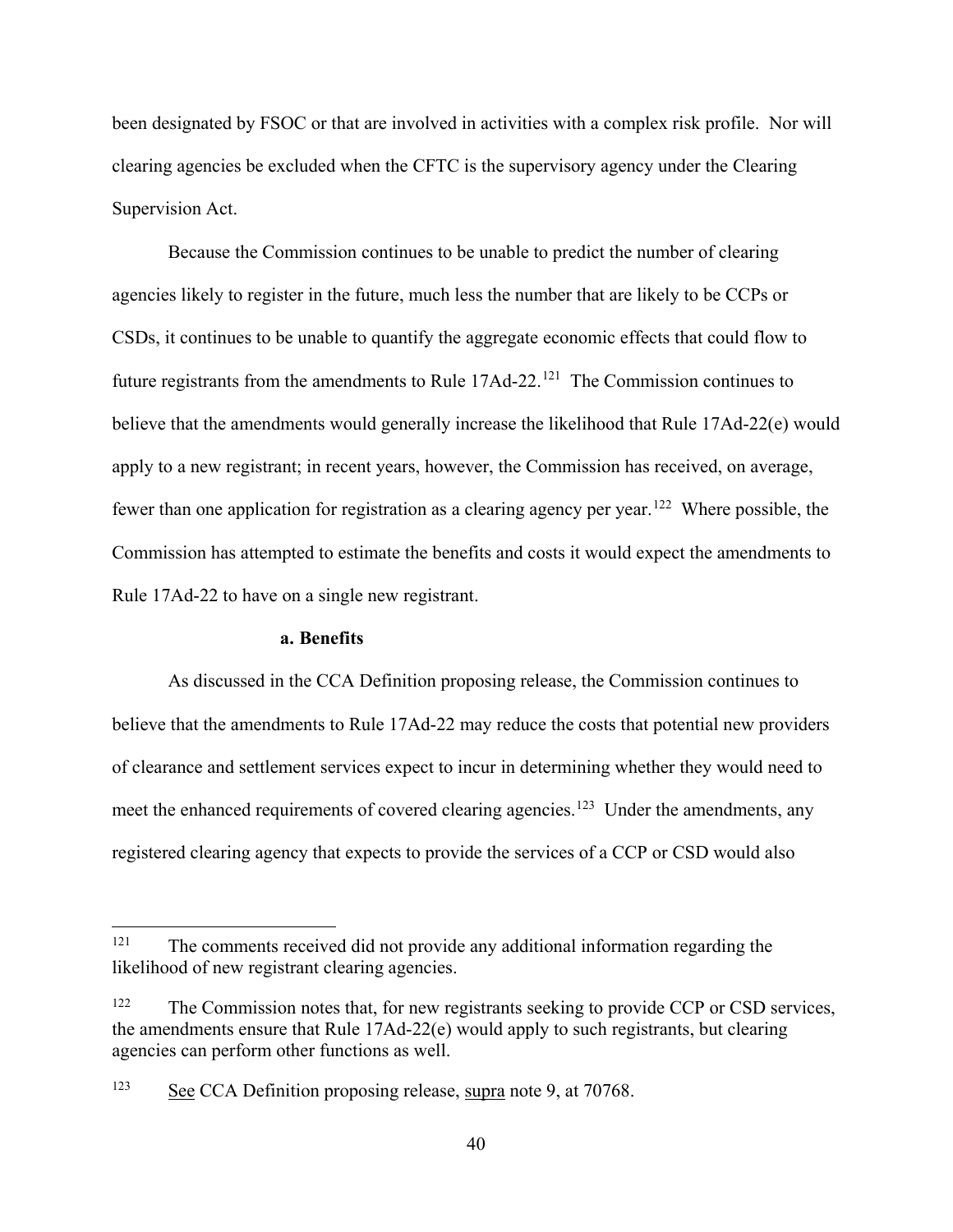expect to be subject to Rule 17Ad-22(e) without requiring additional information about FSOC designation or a Commission determination that its activities have a more complex risk profile. To the extent that this reduces the need for potential entrants that engage in those services to assess whether they are likely to be regulated as covered clearing agencies, the amendments could reduce the costs associated with registration. The Commission continues to believe that a reasonable estimate of cost reduction a single registrant is likely to experience is \$4,208, attributable to reduced legal expenses associated with determining whether or not the registrant will also be regulated as a covered clearing agency.<sup>[124](#page-40-0)</sup>

In the absence of the amendments to Rule 17Ad-22, and without designation by FSOC or engagement in activities with a more complex risk profile, a registered clearing agency would instead be subject to Rule 17Ad-22(d). The amendments therefore increase the likelihood that new entrants into the market for clearance and settlement services would be subject to Rule 17Ad-22(e). Generally, to the extent that Rule 17Ad-22(e) imposes higher risk management standards on potential entrant CCPs and CSDs, the Commission believes the amendments to Rule 17Ad-22 may improve financial stability. As previously discussed, some of this increased stability may come as a result of lower activity, as Rule 17Ad-22(e) causes participants of these new entrants to internalize a greater proportion of the costs that their activity imposes on the financial system, reducing the costs of default when a default event occurs. Increased stability may also come as a result of the higher risk management standards at potential entrants,

<span id="page-40-0"></span><sup>&</sup>lt;sup>124</sup> The Commission calculated this reduction in costs as ((Assistant General Counsel for 2 hours at \$478 per hour) + (Compliance Attorney for 3 hours at \$374 per hour) + (Outside Counsel for 5 hours at \$426 per hour  $=$  \$4,208. These dollar amounts have been updated since the CCA Definition proposing release to account for inflation since 2016.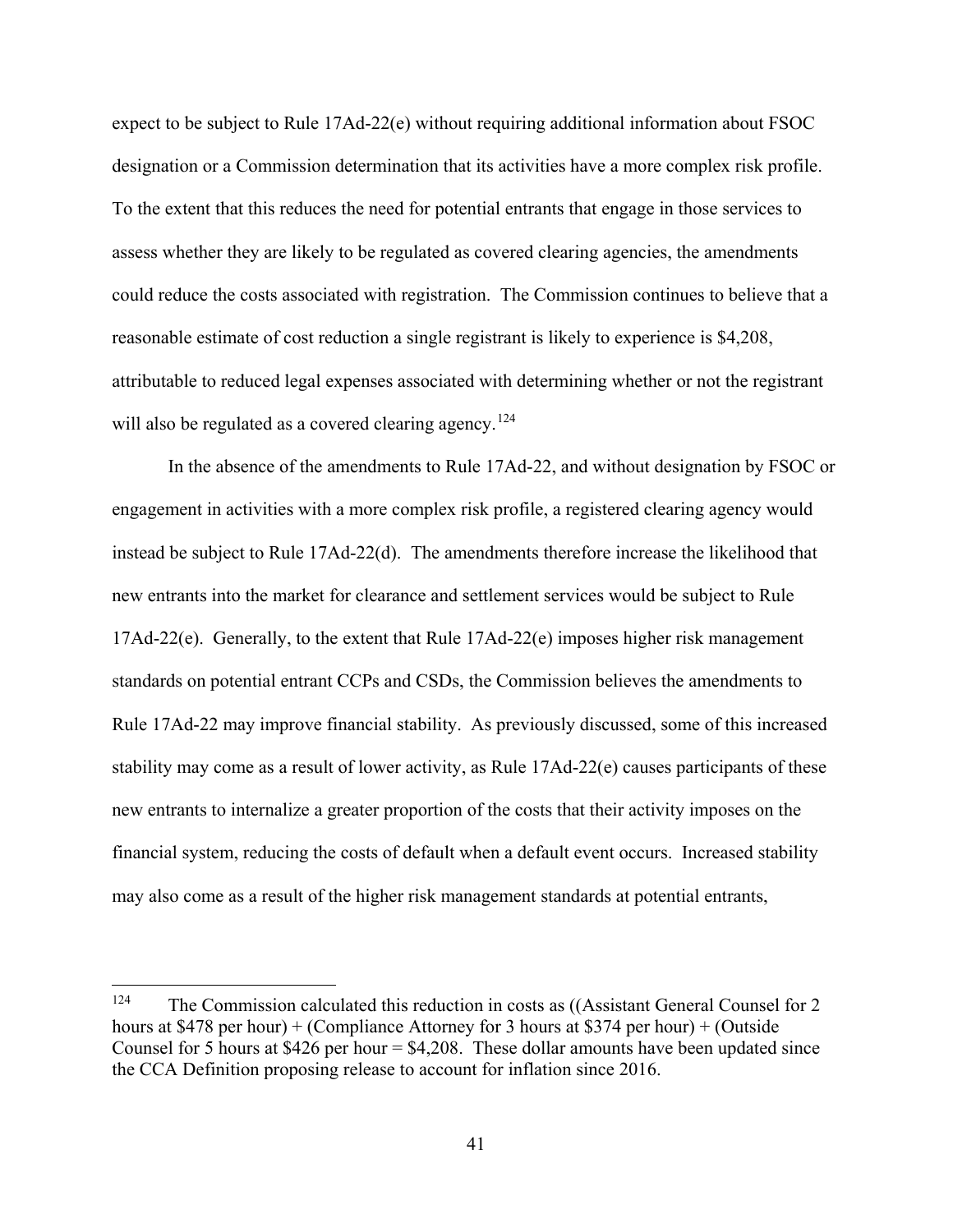effectively lowering the probability that either the entrant clearing agencies or their members default. [125](#page-41-0)

#### **b. Costs**

As previously discussed, in the absence of these amendments to Rule 17Ad-22, a registered clearing agency that has not been designated by FSOC or subject to a Commission determination would be subject to Rule 17Ad-22(d) rather than Rule 17Ad-22(e). To the extent that the requirements under Rule 17Ad-22(e) impose additional costs on potential entrants who would otherwise have been regulated under Rule 17Ad-22(d), the Commission continues to believe that the amendments may impose additional costs on such potential entrants.

In the CCA Definition proposing release and the CCA Standards adopting release,  $126$  the Commission estimated specific costs that registered clearing agencies would bear related to holding sufficient qualifying liquid resources under 17 CFR 240.17Ad-22(e)(7) ("Rule 17Ad- $22(e)(7)$ "). Because the organizational and governance structures of covered clearing agencies vary, as do the composition of their members and the products they clear, the Commission remains unable to provide precise estimates of the costs associated with these requirements that potential entrants may bear as a result of the amendments to Rule 17Ad-22. However if a potential entrant resembles the average covered clearing agency, the Commission continues to expect that compliance with Rule 17Ad-22(e)(7) would cost the entrant between \$24 million and

<span id="page-41-0"></span><sup>&</sup>lt;sup>125</sup> See CCA Definition proposing release, supra note [9,](#page-3-6) at  $70768$ ; CCA Standards adopting release, supra note [6,](#page-3-0) at 70881.

<span id="page-41-1"></span> $126$  See CCA Definition proposing release, supra note [9,](#page-3-6) at 70768; CCA Standards adopting release, supra note [6,](#page-3-0) at 70870–73.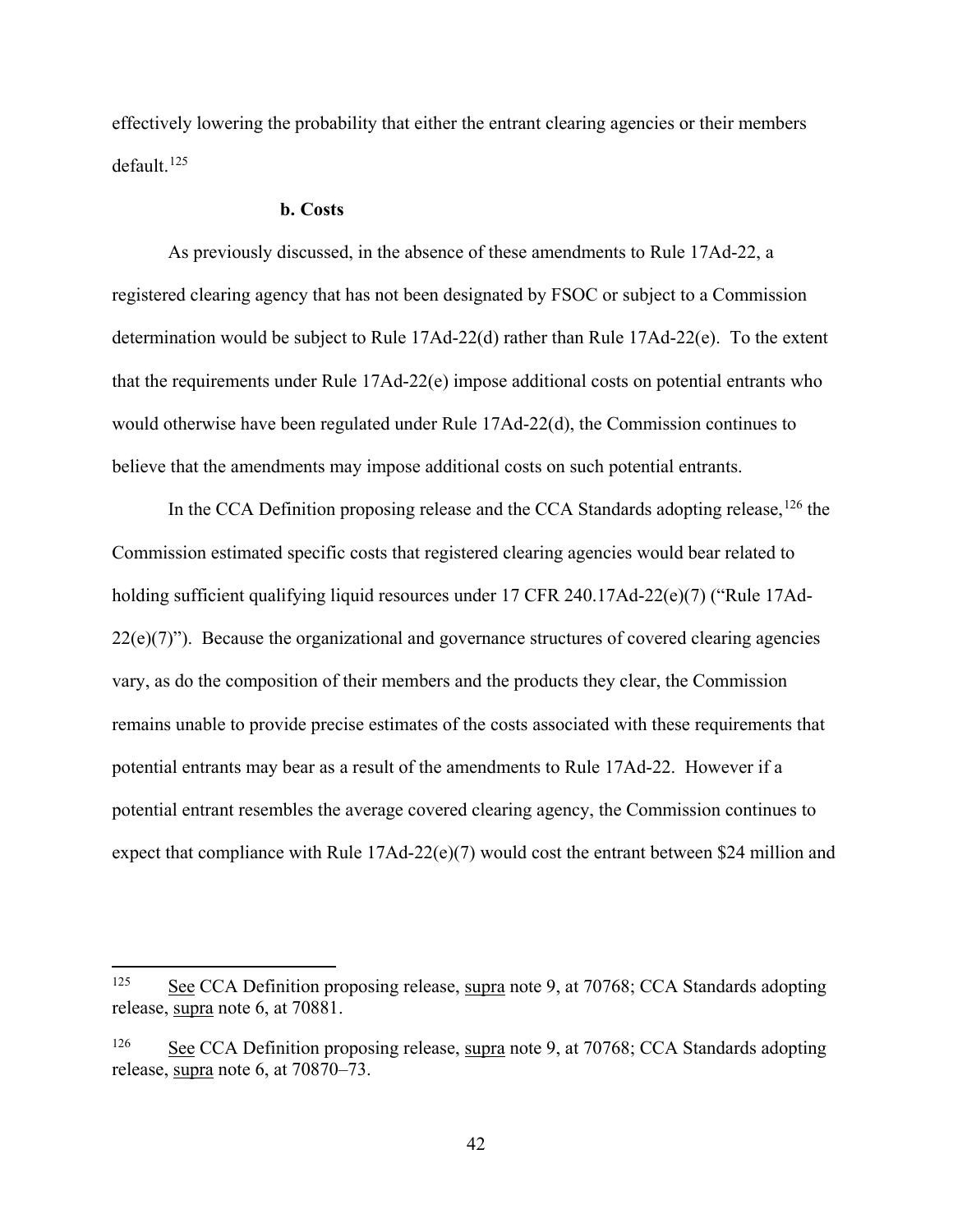\$40 million per year.<sup>[127](#page-42-0)</sup> In addition, the Commission continues to estimate the startup compliance costs associated with policies and procedures for a potential entrant that is not a CSD to be substantially similar to the costs estimated in the CCA Standards adopting release: \$691,309, after adjusting for inflation.<sup>[128](#page-42-1)</sup> Furthermore, 17 CFR 240.17Ad-22(e)(3), (4), (6), (7), (15), and (21) each include elements of review by either a covered clearing agency's board or its management on an ongoing basis. The Commission continues to estimate the cost of ongoing review for these rules at approximately \$40,000 per year for a potential entrant, as estimated in the CCA Standards adopting release.<sup>[129](#page-42-2)</sup>

<span id="page-42-2"></span><sup>129</sup> CCA Standards adopting release, supra note [6,](#page-3-0) at 70880  $\&$  n.755. To estimate the cost of board review for these rules, the Commission has used a report by Bloomberg stating that the average director works 250 hours and earns \$251,000, resulting in an estimated \$1000 per hour for board review. See Jeff Green & Hideki Suzuki, *Board Pay Hits Record \$251,000 for 250 Hours*, BLOOMBERG, May 30, 2013, [https://www.bloomberg.com/news/articles/2013-05-](https://www.bloomberg.com/news/articles/2013-05-30/board-director-pay-hits-record-251-000-for-250-hours) [30/board-director-pay-hits-record-251-000-for-250-hours.](https://www.bloomberg.com/news/articles/2013-05-30/board-director-pay-hits-record-251-000-for-250-hours) As a proxy for the cost of management review, the Commission is estimating \$461 per hour, based upon the Director of Compliance cost data from SIFMA. The Commission estimates the total cost of review for each clearing agency as follows: ((Board Review for 32 hours at \$1000 per hour) + (Management

<span id="page-42-0"></span><sup>&</sup>lt;sup>127</sup> To arrive at this range, the Commission divided the maximum and minimum costs associated with compliance estimated in the CCA Standards adopting release by five covered clearing agencies. See CCA Definition proposing release, supra note [9,](#page-3-6) at 70768.

<span id="page-42-1"></span><sup>&</sup>lt;sup>128</sup> CCA Standards adopting release, supra note [6,](#page-3-0) at 70881 & n.757. The total initial cost for an entrant that is not a CSD and does engage in activities with a more complex risk profile was calculated as follows: ((Assistant General Counsel for 428 hours at \$478 per hour) + (Compliance Attorney for 365 hours at \$374 per hour) + (Administrative Assistant for 2 hours at \$82 per hour) + (Computer Operations Department Manager for 300 hours at \$452 per hour) + (Senior Business Analyst for 85 hours at \$281 per hour) + (Senior Risk Management Specialist for 114 hours at \$367 per hour) + (Chief Compliance Office for 102 hours at \$544 per hour) + (Senior Programmer for 53 hours at \$340 per hour) + (Chief Financial Officer for 50 hours at \$1,111 per hour) + (Financial Analyst for 70 hours at \$281 per hour)) = \$691,309. These dollar amounts have been updated since the CCA Definition proposing release to account for inflation since 2016. Because only 17 CFR 240.17Ad-22(e)(11) applies solely to CSDs and many of the other parts of Rule 17Ad-22(e) do not apply to CSDs, the Commission believes the initial cost of an entrant that is a CSD would be lower.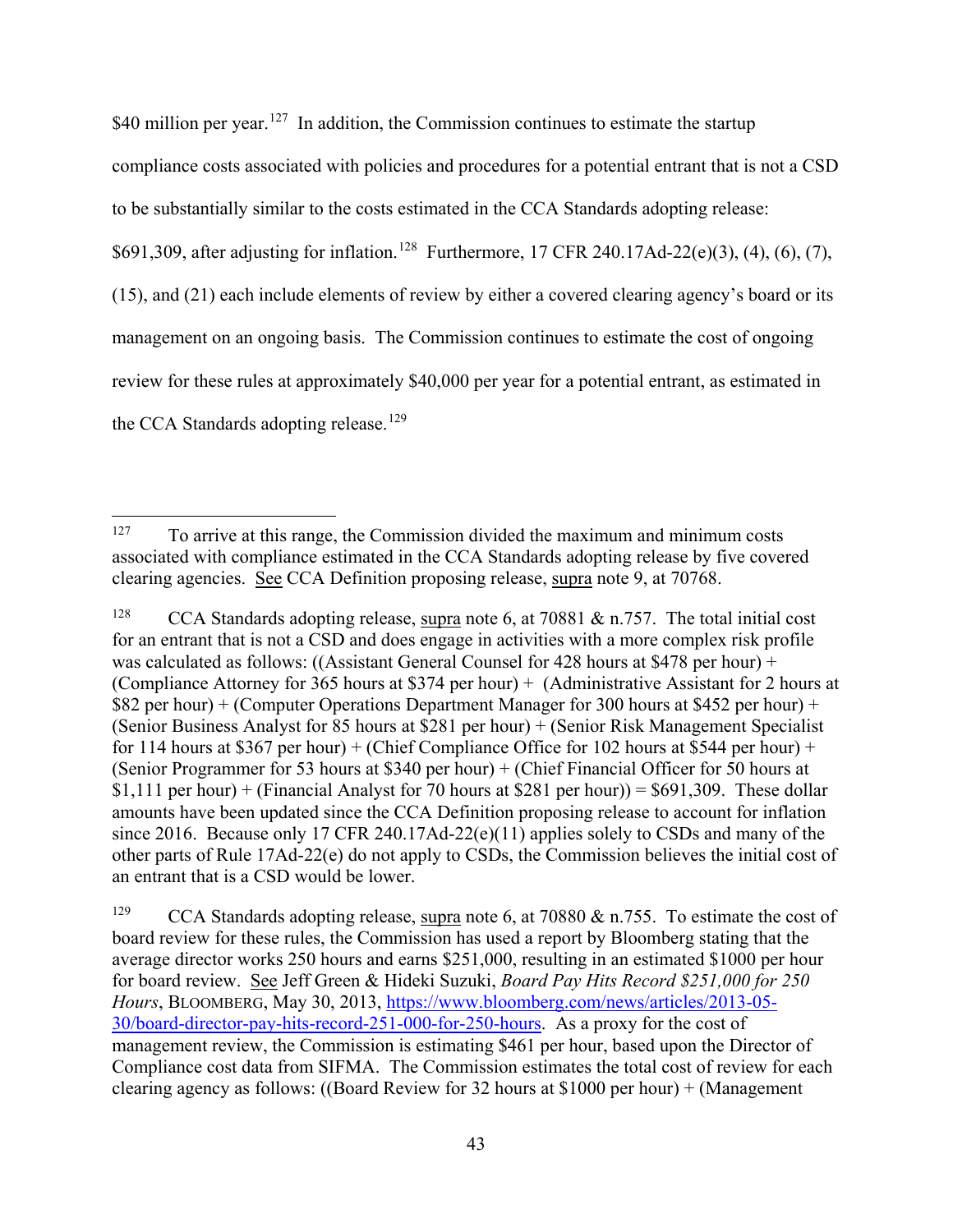#### **c. Effects on Efficiency, Competition, and Capital Formation**

The Commission continues to believe that substantial direct effects on efficiency and capital formation are unlikely to flow from the impact of the amendments to Rule 17Ad-22 on potential entrants; however, potential effects on competition may arise from how the amendments affect the regulatory treatment of registered clearing agencies and the barriers to entry into the market for services provided by CCPs and CSDs.

As discussed in the CCA Definition proposing release, the amendments are likely to result in more consistent regulatory treatment of firms that provide similar services to the securities markets.<sup>[130](#page-43-0)</sup> By imposing Rule 17Ad-22(e) on all CCPs and CSDs, regardless of FSOC designation or their engagement in activities with a more complex risk profile, the amendments mitigate the risk that registered clearing agencies with similar businesses are subject to substantially different regulatory regimes. The Commission continues to believe that more uniform treatment may provide a more level playing field. By contrast, in the absence of the amendments to Rule 17Ad-22, an entrant CCP or CSD that did not engage in activity with a more complex risk profile could initially receive a competitive advantage by being regulated under Rule 17Ad-22(d) until becoming a designated clearing agency and internalizing less of the risk it poses to the financial system.

On the other hand, as previously discussed in the CCA Standards adopting release and the CCA Definition proposing release, costs resulting from regulation under Rule 17Ad-22(e) as

 $\overline{a}$ 

Review for 16 hours at  $$500$  per hour) =  $$40,000$ . The estimate for management review has been updated since the CCA Definition proposing release to account for inflation since 2016.

<span id="page-43-0"></span> $130$  See CCA Definition proposing release, supra note [9,](#page-3-6) at 70768.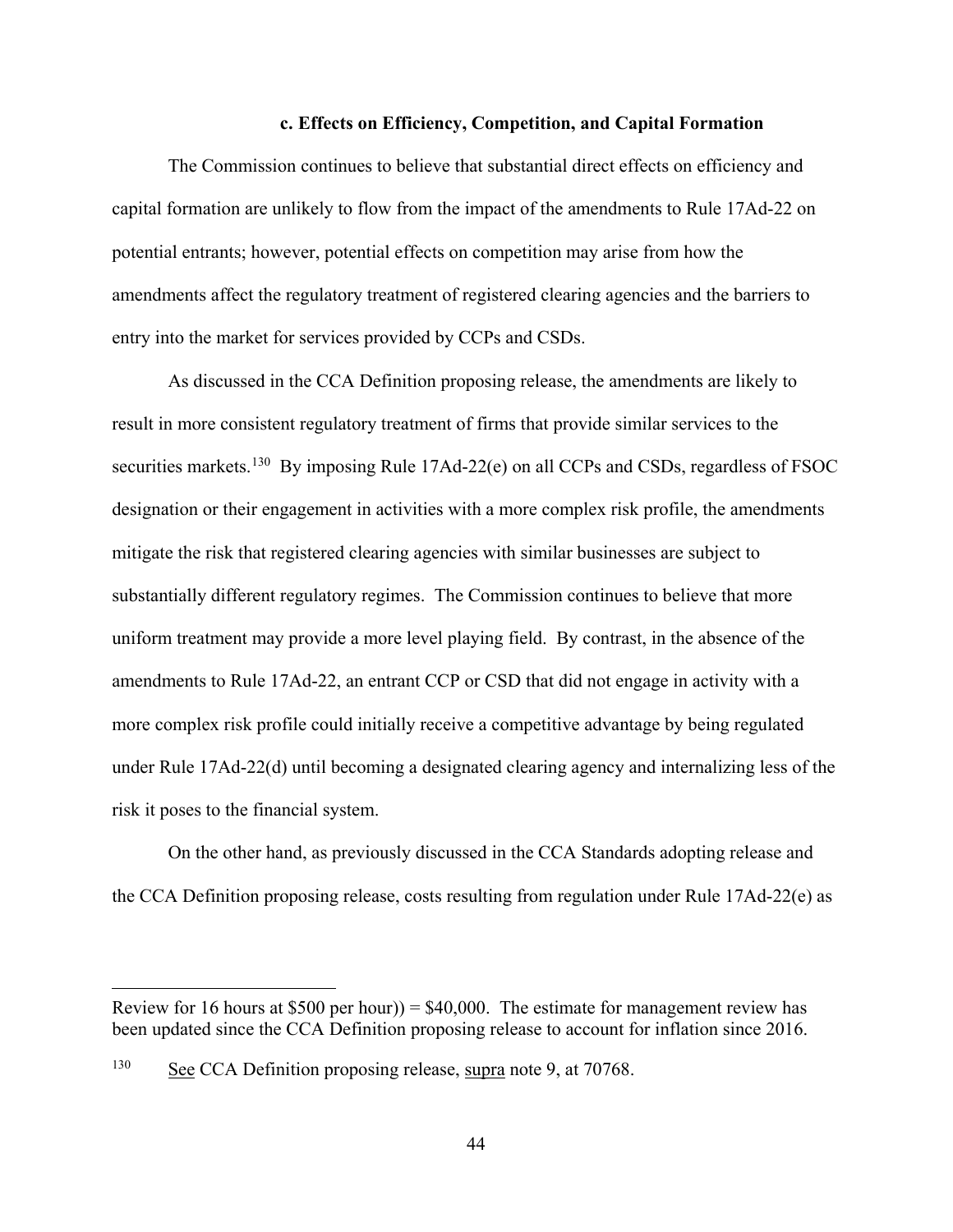a result of the amendments may have the effect of raising already high barriers to entry.<sup>[131](#page-44-1)</sup> As the potential entry of new clearing agencies becomes more remote, existing clearing agencies may be able to reduce service quality, restrict the supply of services, or increase fees above marginal cost in an effort to earn economic rents from participants in cleared markets.<sup>[132](#page-44-2)</sup>

# **3. Alternatives to the Amended Definition**

In the CCA Definition proposing release, the Commission proposed including registered clearing agencies that provided the services of a securities settlement system in the definition of "covered clearing agency." Among the alternatives discussed in the proposing release was a definition that excluded securities settlement services from the definition of a covered clearing agency,<sup>[133](#page-44-3)</sup> which the Commission is adopting in this document for the reasons set forth above in Parts [II.A](#page-4-1) and [D.](#page-15-0)

# <span id="page-44-0"></span>**IV. Paperwork Reduction Act**

The Paperwork Reduction Act of 1995 ("PRA") imposes certain requirements on federal agencies in connection with the conducting or sponsoring of any "collection of information."<sup>134</sup> An agency may not conduct or sponsor, and a person is not required to respond to, a collection of information unless it displays a currently valid control number. Further, 44 U.S.C. 3507(a) provides that, before adopting or revising a collection of information requirement, an agency must, among other things, publish notice in the Federal Register stating that the agency has

<span id="page-44-1"></span><sup>&</sup>lt;sup>131</sup> CCA Definition proposing release, supra note [9,](#page-3-6) at 70769; see also CCA Standards adopting release, supra note [6,](#page-3-0) at 70864–66.

<span id="page-44-2"></span><sup>132</sup> See, e.g., Clearing Agency Standards adopting release, supra note [5,](#page-2-2) at 66263 n.481.

<span id="page-44-3"></span> $133$  See CCA Definition proposing release, supra note [9,](#page-3-6) at 70769.

<span id="page-44-4"></span><sup>134</sup> See 44 U.S.C. 3501 et seq.; 44 U.S.C. 3502(3).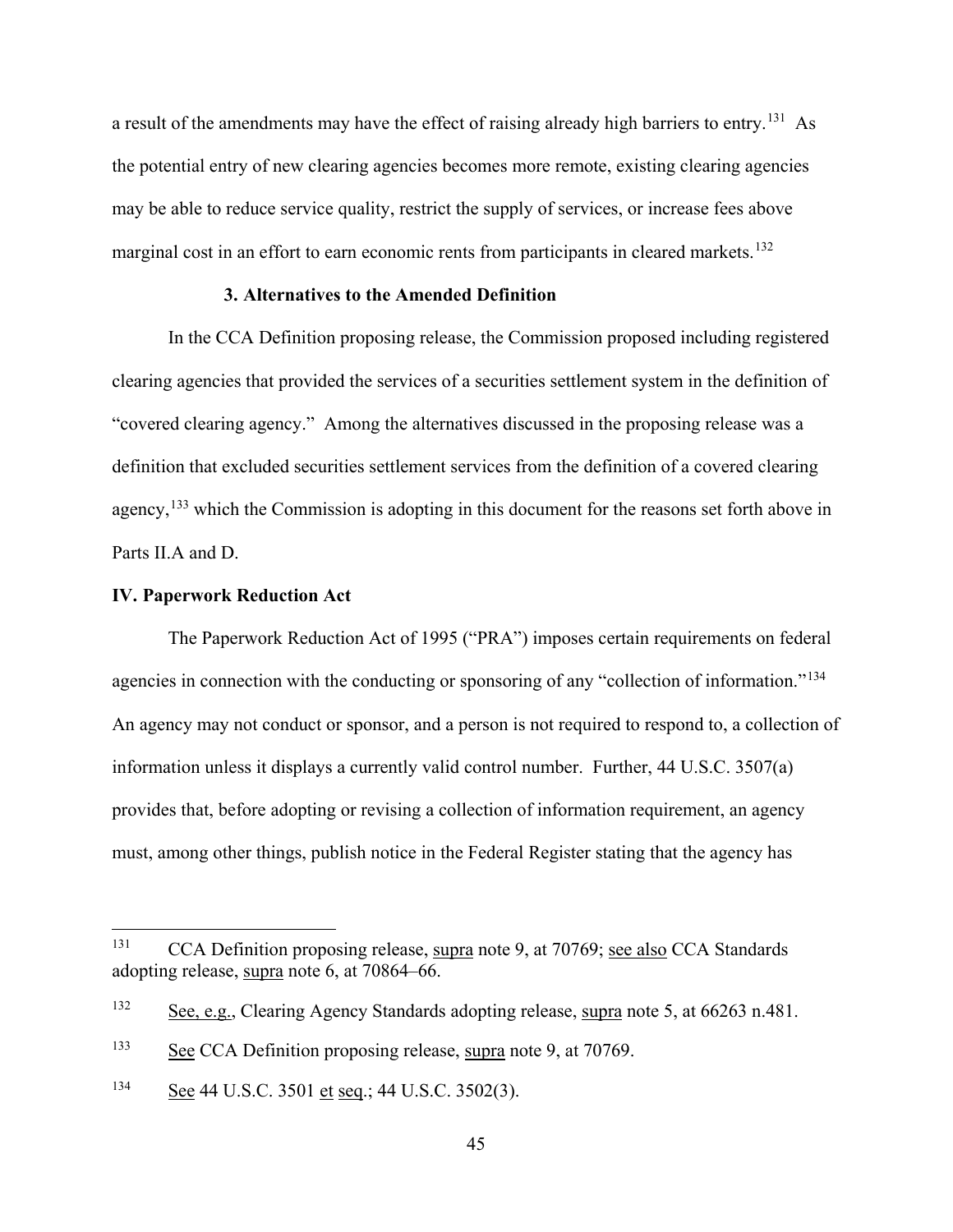submitted the proposed collection of information to the Office of Management and Budget ("OMB") and setting forth certain required information, including (i) a title for the collection of information; (ii) a summary of the collection of information; (iii) a brief description of the need for the information and the proposed use of the information; (iv) a description of the likely respondents and proposed frequency of response to the collection of information; (v) an estimate of the paperwork burden that shall result from the collection of information; and (vi) notice that comments may be submitted to the agency and director of OMB.<sup>[135](#page-45-0)</sup>

Certain provisions of Rule 17Ad-22(e) impose collection of information requirements under the PRA. The Commission submitted these collections of information to the OMB for review in accordance with 44 U.S.C. 3507 and 5 CFR 1320.11. Because the Commission is revising the respondents under Rule 17Ad-22(e) to account for amended Rule 17Ad-22(a)(5), the Commission will use the same title and control number: "Clearing Agency Standards for Operation and Governance," OMB Control No. 3235-0695.

The Commission provided notice of the PRA estimates in the CCA Definition proposing release and received no comments in response. The Commission continues to believe that the PRA estimates set forth in the CCA Definition proposing release are correct, except where changes are noted below.

<span id="page-45-0"></span><sup>&</sup>lt;sup>135</sup> See 44 U.S.C. 3507(a)(1)(D); <u>see also</u> 5 CFR 1320.5(a)(1)(iv).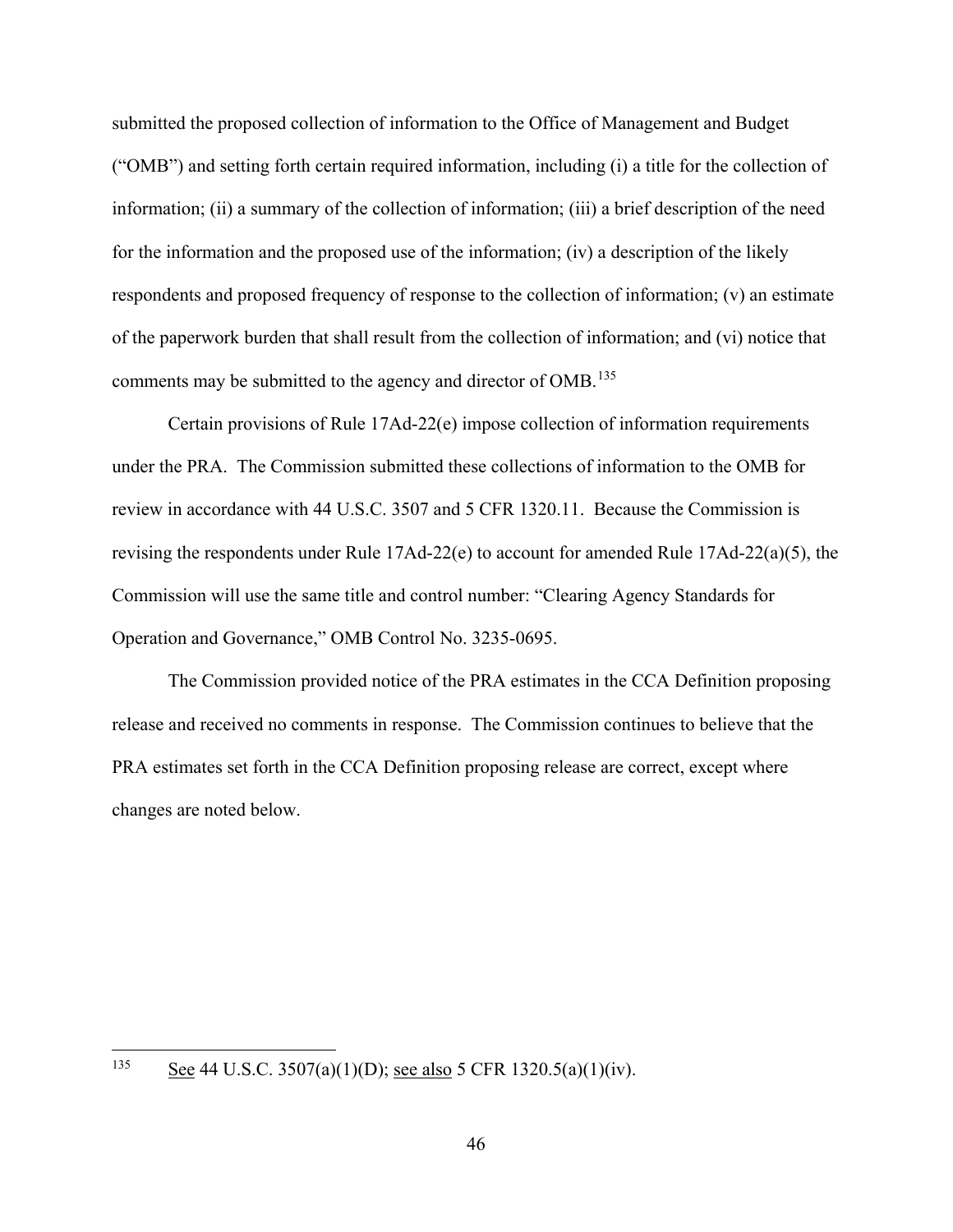# **A. Summary of Collection of Information and Use of Information[136](#page-46-2)**

<span id="page-46-0"></span>As described above, the Commission is adopting amendments to three definitions in Rules 17Ad-22(a) and is not altering any of the requirements in Rule 17Ad-22(e).<sup>137</sup> Accordingly, the Collection of Information and Use of Information for Rule 17Ad-22(e) previously set forth in the CCA Standards adopting release and the CCA Definition proposing release remain unchanged. [138](#page-46-4)

# **B. Respondent Clearing Agencies**

<span id="page-46-1"></span>The requirements in Rule 17Ad-22(e) impose a PRA burden on covered clearing agencies. Under the prior definition of "covered clearing agency" adopted in 2016, Rule 17Ad-22(e) applied to five registered clearing agencies, including four registered clearing agencies that provide CCP services and one registered clearing agency that provides CSD services, and the Commission estimated that two additional entities might seek to register with the Commission. Accordingly, the Commission estimated that the majority of the requirements under Rule 17Ad-22(e) would have seven respondents, of which (i) six would be CCPs and one would be a CSD, and (ii) two would be security-based swap clearing agencies. The Commission further clarified that 17 CFR 240.17Ad-22(e)(6) ("Rule 17Ad-22(e)(6)") would only have six respondents because it only applies to CCPs, 17 CFR 240.17Ad-22(e)(11) ("Rule 17Ad-22(e)(11)") would only have one respondent because it only applies to CSDs, and 17 CFR 240.17Ad-22(e)(14)

<span id="page-46-2"></span><sup>&</sup>lt;sup>136</sup> The Commission notes that the policies and procedures required by Rule 17Ad-22(e) would also be used by the Commission as part of its ongoing efforts to monitor and enforce compliance with the federal securities laws through, among other things, examinations and inspections.

<span id="page-46-3"></span><sup>137</sup> See supra Parts [I](#page-2-0) and [II.](#page-4-0)

<span id="page-46-4"></span><sup>138</sup> CCA Standards adopting release, supra note [6,](#page-3-0) at 70881–90; CCA Definition proposing release, supra note [9,](#page-3-6) at 70769–83.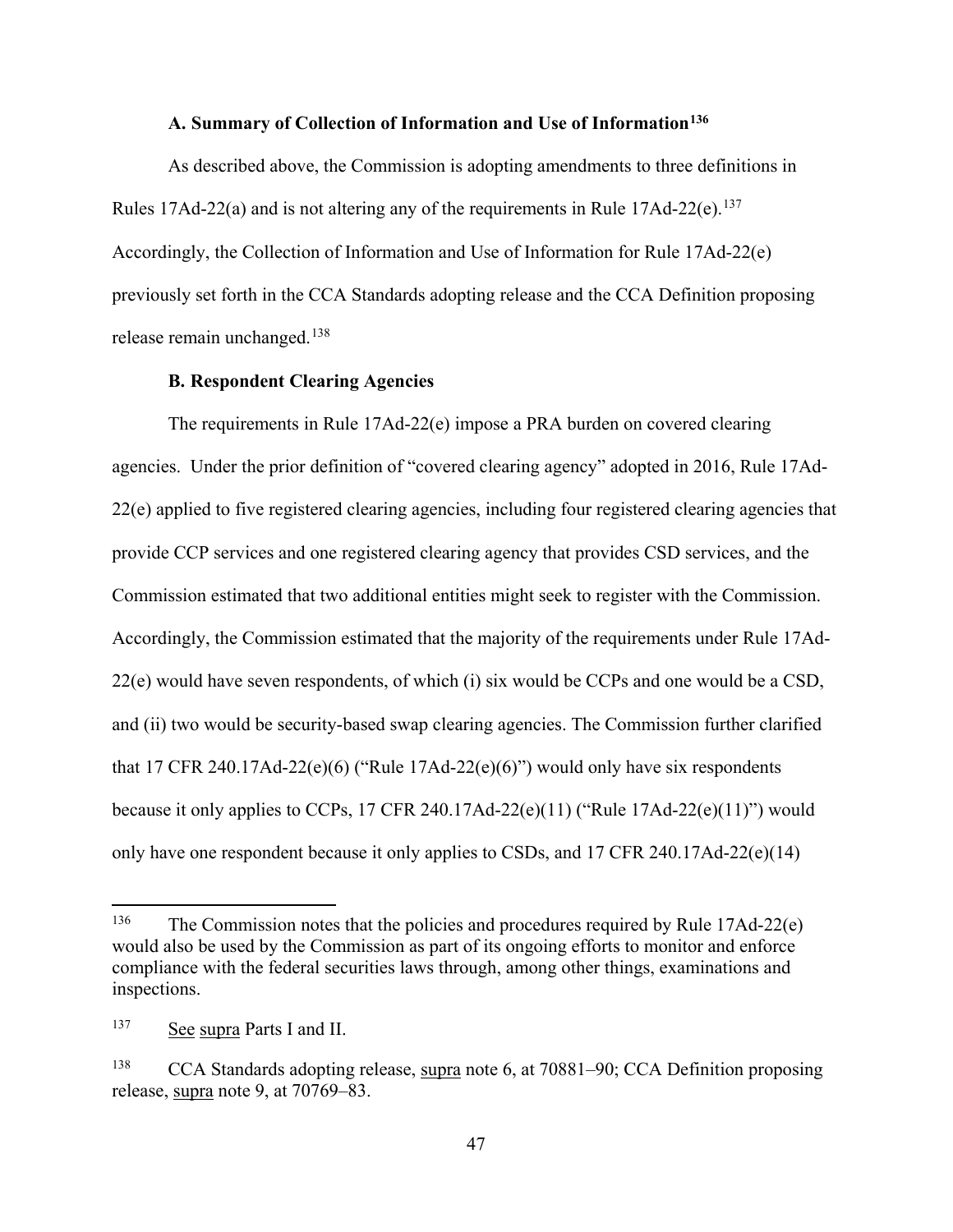("Rule  $17\text{Ad}-22\text{(e)}(14)$ ") would only have two respondents because it only applies to securitybased swap clearing agencies.

Under the amended definition of "covered clearing agency" adopted in this document, the Commission estimates that Rule 17Ad-22(e) now applies to seven registered clearing agencies, including six registered clearing agencies that provide CCP services and one registered clearing agency that provides CSD services.<sup>139</sup> The Commission continues to believe that one additional entity might seek to register with the Commission in the next three years.<sup>[140](#page-47-1)</sup> Accordingly, the Commission estimates that a majority of the requirements under Rule 17Ad-22(e) have eight respondents, of which (i) seven are CCPs and one is a CSD, and (ii) three are security-based swap clearing agencies. The Commission also notes that Rule  $17Ad-22(e)(6)$  now has seven respondents because it applies to CCPs, Rule 17Ad-22(e)(11) continues to have one respondent because it only applies to CSDs, and Rule  $17Ad-22(e)(14)$  now has three respondents because it only applies to security-based swap clearing agencies.

The PRA analysis for seven of the eight respondents appears in the CCA Standards adopting release. Below, the Commission provides a PRA analysis for the one additional respondent subject to Rule 17Ad-22(e) under the amended definition of "covered clearing agency," thereby reflecting the incremental annual reporting and recordkeeping burdens resulting

<span id="page-47-0"></span> <sup>139</sup> The additional respondent clearing agency subject to Rule 17Ad-22(e) under the amended definition of "covered clearing agency" was a registered clearing agency subject to Rule 17Ad-22(d).

<span id="page-47-1"></span><sup>&</sup>lt;sup>140</sup> In 2016, the Commission registered a new security-based swap clearing agency that was not previously a registered clearing agency.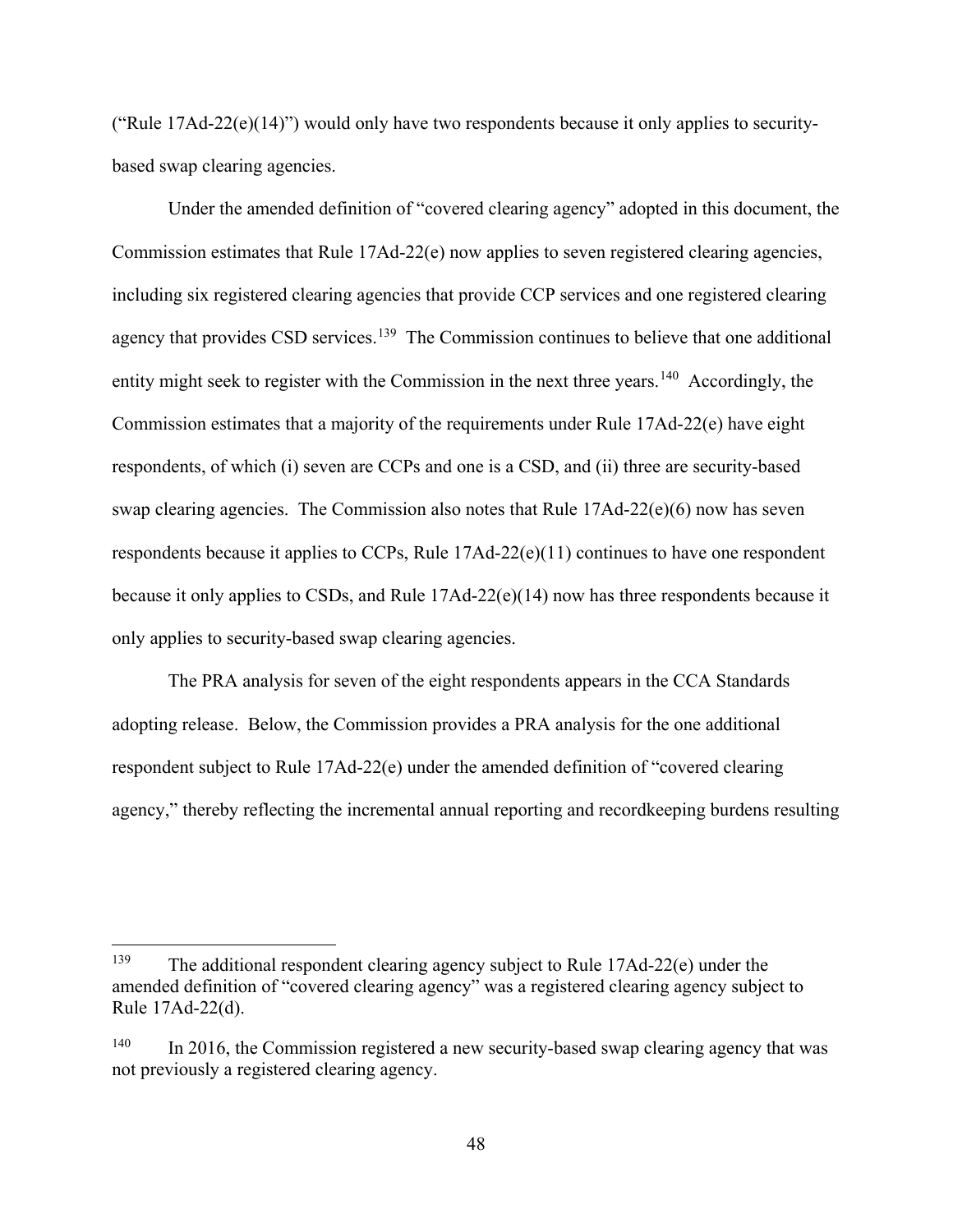from the amended definition. Because the one remaining respondent provides CCP services and does not provide CSD services, the analysis below does not include Rule 17Ad-22(e)(11).<sup>[141](#page-48-1)</sup>

## **C. Total Annual Reporting and Recordkeeping Burdens**

<span id="page-48-0"></span>The amendments adopted in this document increase by one the estimated number of respondent clearing agencies for some aspects of Rule 17Ad-22(e), as previously discussed. The amendments do not affect the Commission's rationales and estimates for the annual reporting and recordkeeping burdens under Rule 17Ad-22(e) as set forth in the CCA Standards adopting release.<sup>142</sup> Below, the Commission therefore summarizes the initial and annual burden estimates for each rule that the Commission expects will impose a burden on a new respondent clearing agency subject to Rule 17Ad-22(e) under the amended definition of "covered clearing agency" and then provides the corresponding increase in the total burden estimate that results under Rule  $17Ad-22(e)$ .

# **1. Initial and Annual Burden Estimates**

For 17 CFR 240.17Ad-22(e)(1), the Commission continues to estimate that a respondent clearing agency incurs an initial burden of eight hours and an annual burden of three hours.<sup>[143](#page-48-3)</sup>

<span id="page-48-1"></span> $141$  In addition, in the CCA Definition proposing release, the Commission included 17 CFR  $240.17$ Ad- $22(c)(1)$  ("Rule  $17$ Ad- $22(c)(1)$ ") in the PRA discussion. Because the number of respondents for Rule 17Ad-22(c)(1) is unchanged, the analysis below does not include Rule  $17Ad-22(c)(1)$ .

<span id="page-48-2"></span><sup>142</sup> See CCA Standards adopting release, supra note [6,](#page-3-0) at 70891–99.

<span id="page-48-3"></span><sup>&</sup>lt;sup>143</sup> These figures were calculated as follows: Assistant General Counsel for 2 hours + Compliance Attorney for 6 hours = 8 hours of initial burden; Compliance Attorney for 3 hours = 3 hours of annual burden.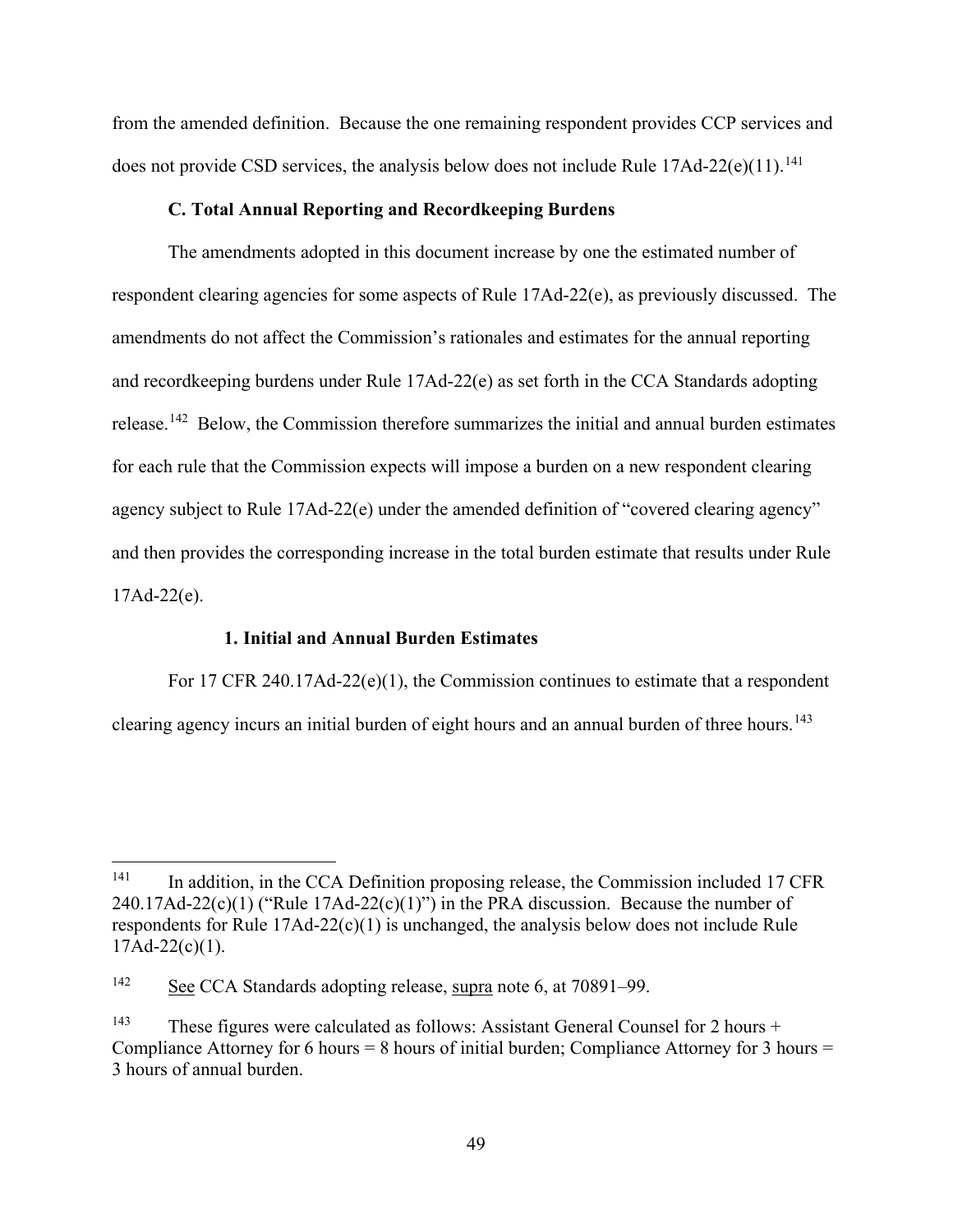For 17 CFR 240.17Ad-22(e)(2), the Commission continues to estimate that a respondent

clearing agency incurs an initial burden of 25 hours and an annual burden of five hours.<sup>[144](#page-49-0)</sup>

For 17 CFR 240.17Ad-22(e)(3), the Commission continues to estimate that a respondent

clearing agency incurs an initial burden of 57 hours and an annual burden of 49 hours.<sup>[145](#page-49-1)</sup>

<span id="page-49-4"></span>For 17 CFR 240.17Ad-22(e)(4), the Commission continues to estimate that a respondent

clearing agency incurs an initial burden of 219 hours and an annual burden of  $62$  hours.<sup>[146](#page-49-2)</sup>

For 17 CFR 240.17Ad-22(e)(5), the Commission continues to estimate that a respondent

clearing agency incurs an initial burden of 42 hours and an annual burden of 36 hours.<sup>[147](#page-49-3)</sup>

<span id="page-49-2"></span><sup>146</sup> These figures were calculated as follows: Assistant General Counsel for 74 hours + Compliance Attorney for 45 hours + Senior Risk Management Specialist for 30 hours + Computer Operations Manager for 45 hours + Chief Compliance Officer for 15 hours + Senior Programmer for 10 hours = 219 hours of initial burden; Compliance Attorney for 26 hours + Administrative Assistant for 3 hours + Senior Business Analyst for 3 hours + Risk Management Specialist for 30 hours  $= 62$  hours of annual burden.

The CCA Definition proposing release incorrectly stated the calculations for the initial burden (as 200 hours) and annual burden (as 60 hours). These estimates have been corrected for this release and reflect the PRA estimates that the Commission provided to OMB for this rulemaking.

<span id="page-49-0"></span><sup>&</sup>lt;sup>144</sup> These figures were calculated as follows: Assistant General Counsel for 14 hours + Compliance Attorney for 11 hours = 25 hours of initial burden; Compliance Attorney for 5 hours = 5 hours of annual burden.

<span id="page-49-1"></span><sup>&</sup>lt;sup>145</sup> These figures were calculated as follows: Assistant General Counsel for 25 hours + Compliance Attorney for 18 hours + (Senior Risk Management Specialist for 7 hours + Computer Operations Manager for 7 hours = 57 hours of initial burden; Compliance Attorney for 8 hours + Administrative Assistant for 3 hours + Senior Business Analyst for 5 hours + Risk Management Specialist for 33 hours  $=$  49 hours of annual burden.

<span id="page-49-3"></span><sup>&</sup>lt;sup>147</sup> These figures were calculated as follows: Assistant General Counsel for 16 hours + Compliance Attorney for 12 hours + Senior Risk Management Specialist for 7 hours + Computer Operations Manager for 7 hours = 42 hours of initial burden; Compliance Attorney for 6 hours + Risk Management Specialist for 30 hours = 36 hours of annual burden.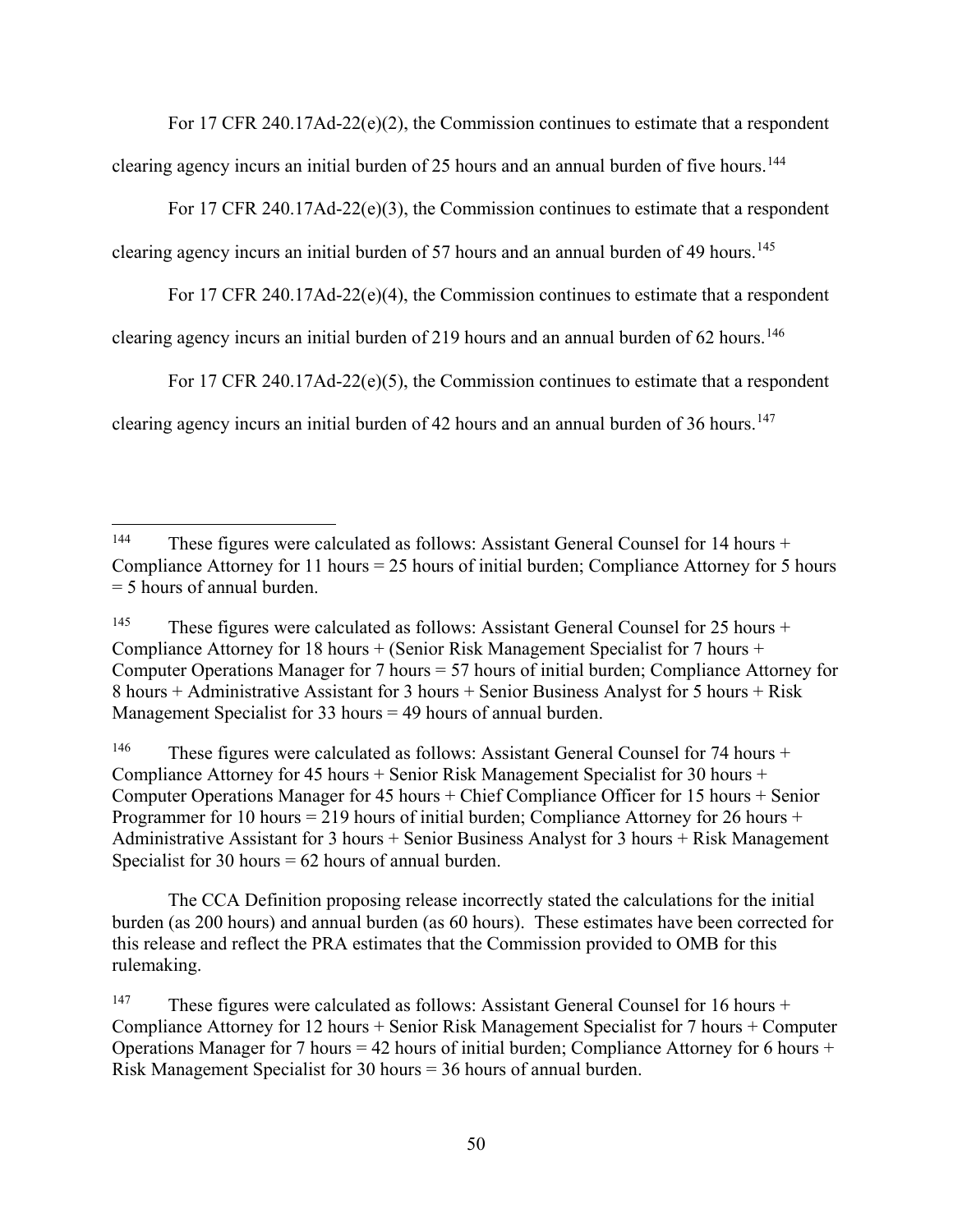For Rule  $17\text{Ad}-22(e)(6)$ , the Commission continues to estimate that a respondent clearing

agency incurs an initial burden of 180 hours and an annual burden of 60 hours.<sup>[148](#page-50-0)</sup>

For Rule  $17\text{Ad}-22\text{(e)}(7)$ , the Commission continues to estimate that a respondent clearing

agency incurs an initial burden of 330 hours and an annual burden of 128 hours.<sup>[149](#page-50-1)</sup>

<span id="page-50-4"></span>For 17 CFR 240.17Ad-22(e)(8), (9), (10), and (12), the Commission continues to

estimate, for each rule, that a respondent clearing agency incurs an initial burden of 12 hours and

an annual burden of five hours.<sup>[150](#page-50-2)</sup>

For 17 CFR 240.17Ad-22( $e$ )(13), the Commission continues to estimate that a respondent clearing agency incurs an initial burden of 41 hours and an annual burden of seven hours.<sup>[151](#page-50-3)</sup>

<span id="page-50-0"></span><sup>&</sup>lt;sup>148</sup> These figures were calculated as follows: Assistant General Counsel for 50 hours + Compliance Attorney for 40 hours + Senior Risk Management Specialist for 25 hours + Computer Operations Manager for 40 hours + Chief Compliance Officer for 15 hours + Senior Programmer for 10 hours = 180 hours of initial burden; Compliance Attorney for 24 hours + Administrative Assistant for 3 hours + Senior Business Analyst for 3 hours + Risk Management Specialist for 30 hours  $= 60$  hours of annual burden.

<span id="page-50-1"></span><sup>&</sup>lt;sup>149</sup> These figures were calculated as follows: Assistant General Counsel for 95 hours + Compliance Attorney for 85 hours + Senior Risk Management Specialist for 45 hours + Computer Operations Manager for 60 hours + Chief Compliance Officer for 30 hours + Senior Programmer for 15 hours = 330 hours of initial burden; Compliance Attorney for 48 hours + Administrative Assistant for 5 hours + Senior Business Analyst for 5 hours + Risk Management Specialist for 60 hours + Senior Risk Management Specialist for 10 hours = 128 hours of annual burden.

<span id="page-50-2"></span><sup>&</sup>lt;sup>150</sup> These figures were calculated as follows: Assistant General Counsel for 2 hours + Compliance Attorney for 6 hours + Senior Business Analyst for 2 hours + Computer Operations Manager for 2 hours = 12 hours of initial burden; Compliance Attorney for 5 hours = 5 hours of annual burden.

<span id="page-50-3"></span><sup>&</sup>lt;sup>151</sup> These figures were calculated as follows: Assistant General Counsel for 6 hours + Compliance Attorney for 11 hours + Senior Business Analyst for 12 hours + Computer Operations Manager for 12 hours = 41 hours of initial burden; Compliance Attorney for 7 hours = 7 hours of annual burden.

The CCA Definition proposing release incorrectly stated the calculations for the initial burden (as 60 hours) and annual burden (as 9 hours). These estimates have been corrected for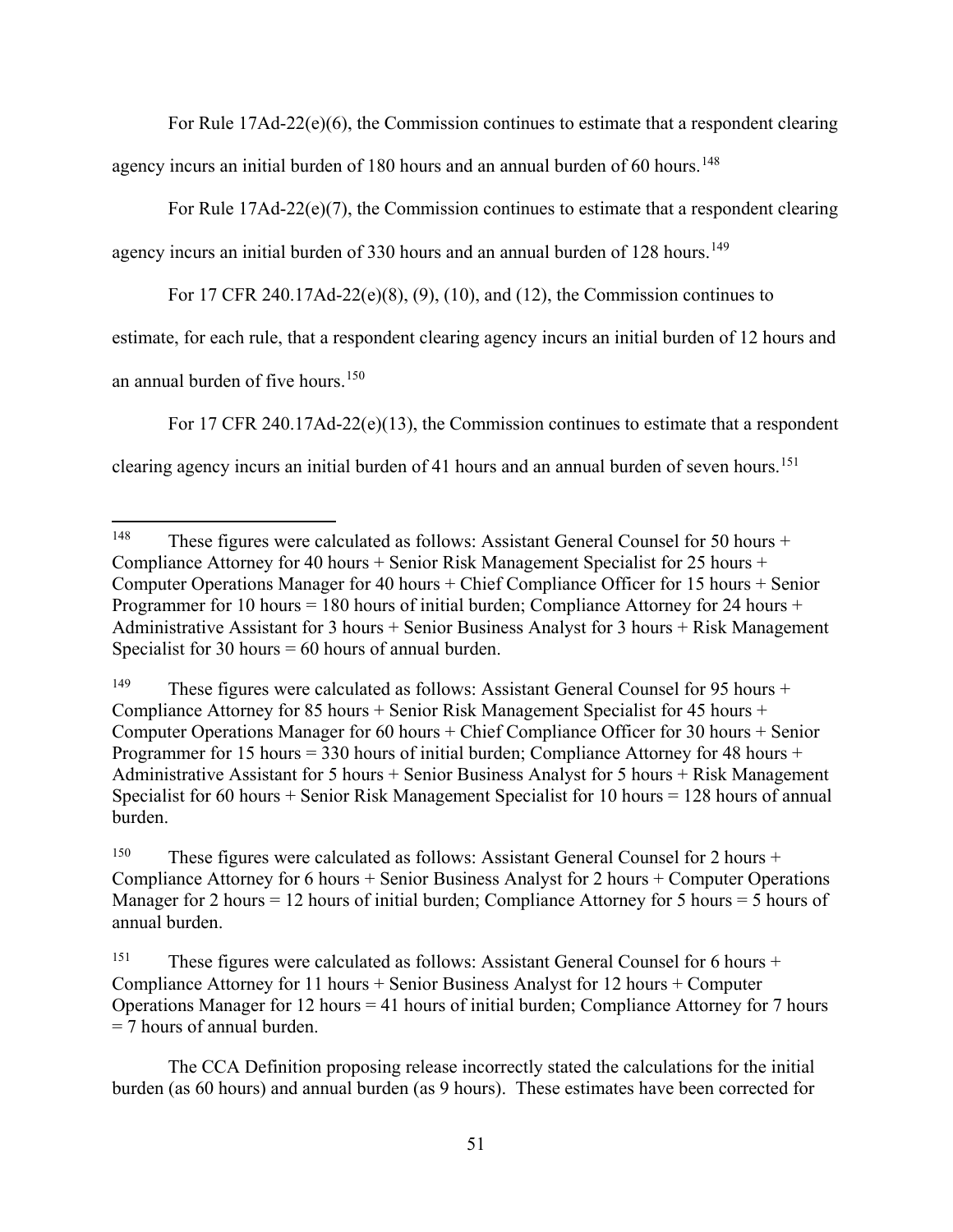For Rule  $17\text{Ad}-22(e)(14)$ , the Commission continues to estimate that a respondent clearing agency incurs an initial burden of 36 hours and an annual burden of six hours.<sup>[152](#page-51-0)</sup>

For 17 CFR 240.17Ad-22( $e$ )(15), the Commission continues to estimate that a respondent

clearing agency incurs an initial burden of 210 hours and an annual burden of 48 hours.<sup>[153](#page-51-1)</sup>

For 17 CFR 240.17Ad-22( $e$ )(16), the Commission continues to estimate that a respondent

clearing agency incurs an initial burden of 20 hours and an annual burden of six hours.<sup>[154](#page-51-2)</sup>

For 17 CFR 240.17Ad-22( $e$ )(17), the Commission continues to estimate that a respondent clearing agency incurs an initial burden of 28 hours and an annual burden of six hours.<sup>[155](#page-51-3)</sup>

 $\overline{a}$ 

<span id="page-51-1"></span><sup>153</sup> These figures were calculated as follows: Assistant General Counsel for 40 hours + Compliance Attorney for 30 hours + Computer Operations Manager for 10 hours + Senior Business Analyst for 10 hours + Financial Analyst for 70 hours + Chief Financial Officer for 50 hours  $= 210$  hours of initial burden; Compliance Attorney for 42 hours  $+$  Administrative Assistant for 3 hours  $+$  Senior Business Analyst for 3 hours  $=$  48 hours of annual burden.

this release and reflect the PRA estimates that the Commission provided to OMB for this rulemaking.

<span id="page-51-0"></span><sup>&</sup>lt;sup>152</sup> These figures were calculated as follows: Assistant General Counsel for 12 hours + Compliance Attorney for 10 hours + Computer Operations Manager for 7 hours + Senior Business Analyst for 7 hours = 36 hours of initial burden; Compliance Attorney for 6 hours =  $6$ hours of annual burden.

<span id="page-51-2"></span><sup>&</sup>lt;sup>154</sup> These figures were calculated as follows: Assistant General Counsel for 4 hours + Compliance Attorney for 8 hours + Senior Business Analyst for 4 hours + Computer Operations Manager for 4 hours = 20 hours of initial burden; Compliance Attorney for 6 hours = 6 hours of annual burden.

<span id="page-51-3"></span><sup>&</sup>lt;sup>155</sup> These figures were calculated as follows: Assistant General Counsel for 4 hours + Compliance Attorney for 8 hours + Computer Operations Manager for 6 hours + Senior Business Analyst for 4 hours + Chief Compliance Officer for 4 hours + Senior Programmer for 2 hours = 28 hours of initial burden; Compliance Attorney for 6 hours = 6 hours of annual burden.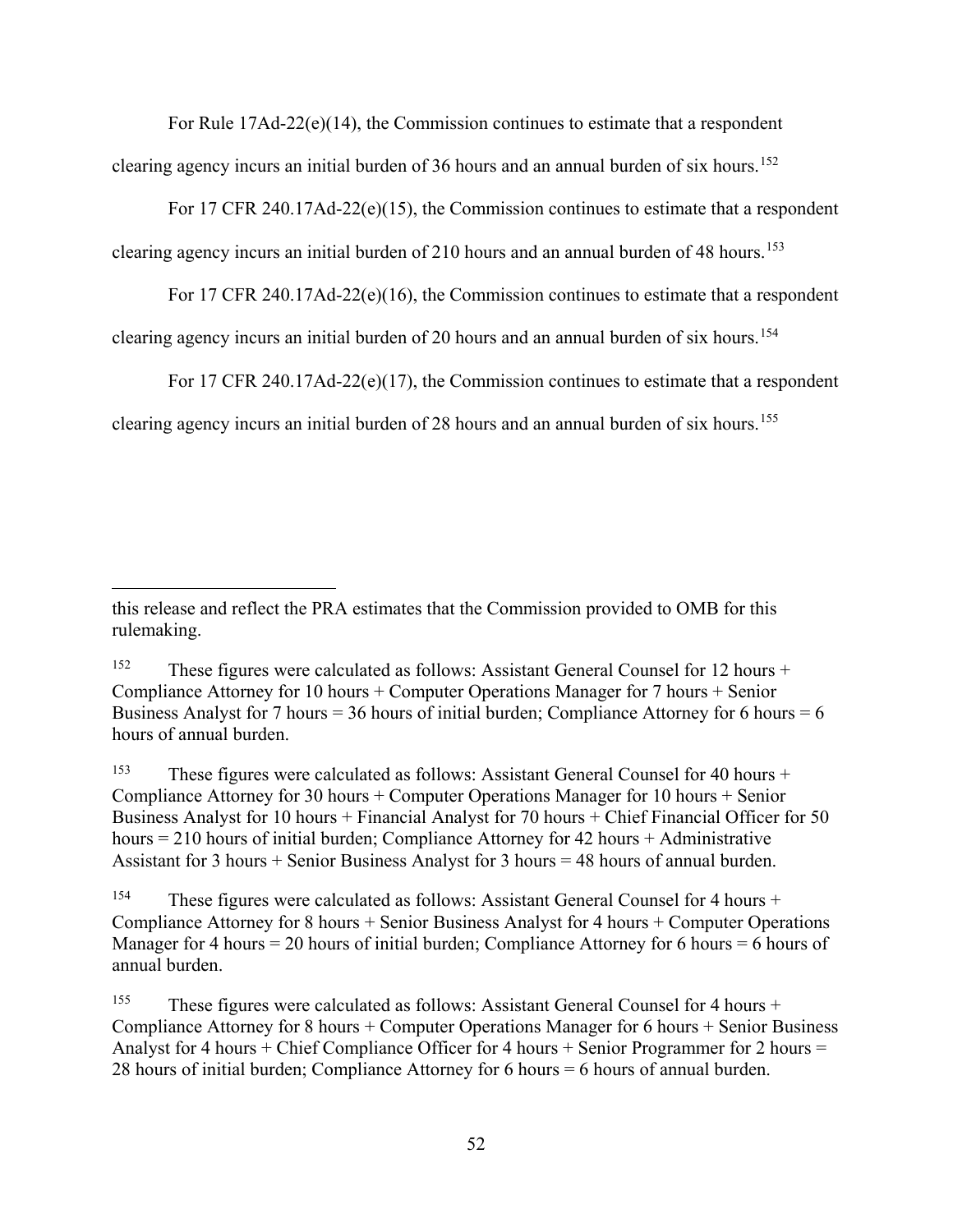For 17 CFR 240.17Ad-22(e)(18), (19), and (20), the Commission continues to estimate, for each rule, that a respondent clearing agency incurs an initial burden of 44 hours and an annual burden of seven hours.[156](#page-52-0)

For 17 CFR 240.17Ad-22( $e$ )(21), the Commission continues to estimate that a respondent clearing agency incurs an initial burden of 32 hours and an annual burden of 11 hours.<sup>[157](#page-52-1)</sup>

For 17 CFR 240.17Ad-22(e)(22), the Commission continues to estimate that a respondent

clearing agency incurs an initial burden of 24 hours and an annual burden of five hours.<sup>[158](#page-52-2)</sup>

For 17 CFR 240.17Ad-22(e)(23), the Commission continues to estimate that a respondent

clearing agency incurs an initial burden of 138 hours and an annual burden of 34 hours.<sup>[159](#page-52-3)</sup>

<span id="page-52-0"></span><sup>&</sup>lt;sup>156</sup> These figures were calculated as follows: Assistant General Counsel for 10 hours + Compliance Attorney for 7 hours + Computer Operations Manager for 15 hours + Senior Business Analyst for 5 hours + Chief Compliance Officer for 5 hours + Senior Programmer for 2 hours  $= 44$  hours of initial burden; Compliance Attorney for 7 hours  $= 7$  hours of annual burden.

<span id="page-52-1"></span><sup>&</sup>lt;sup>157</sup> These figures were calculated as follows: Assistant General Counsel for 10 hours + Compliance Attorney for 7 hours + Computer Operations Manager for 10 hours + Senior Business Analyst for 5 hours = 32 hours of initial burden; Compliance Attorney for 5 hours + Administrative Assistant for 3 hours + Senior Business Analyst for 3 hours = 11 hours of annual burden.

<span id="page-52-2"></span><sup>&</sup>lt;sup>158</sup> These figures were calculated as follows: Assistant General Counsel for 2 hours + Compliance Attorney for 6 hours + Computer Operations Manager for 7 hours + Senior Business Analyst for 2 hours + Chief Compliance Officer for 5 hours + Senior Programmer for 2 hours = 24 hours of initial burden; Compliance Attorney for 5 hours = 5 hours of annual burden.

<span id="page-52-3"></span><sup>&</sup>lt;sup>159</sup> These figures were calculated as follows: Assistant General Counsel for 38 hours + Compliance Attorney for 24 hours + Computer Operations Manager for 32 hours + Senior Business Analyst for 18 hours + Chief Compliance Officer for 18 hours + Senior Programmer for 8 hours = 138 hours of initial burden; Compliance Attorney for 34 hours = 34 hours of annual burden.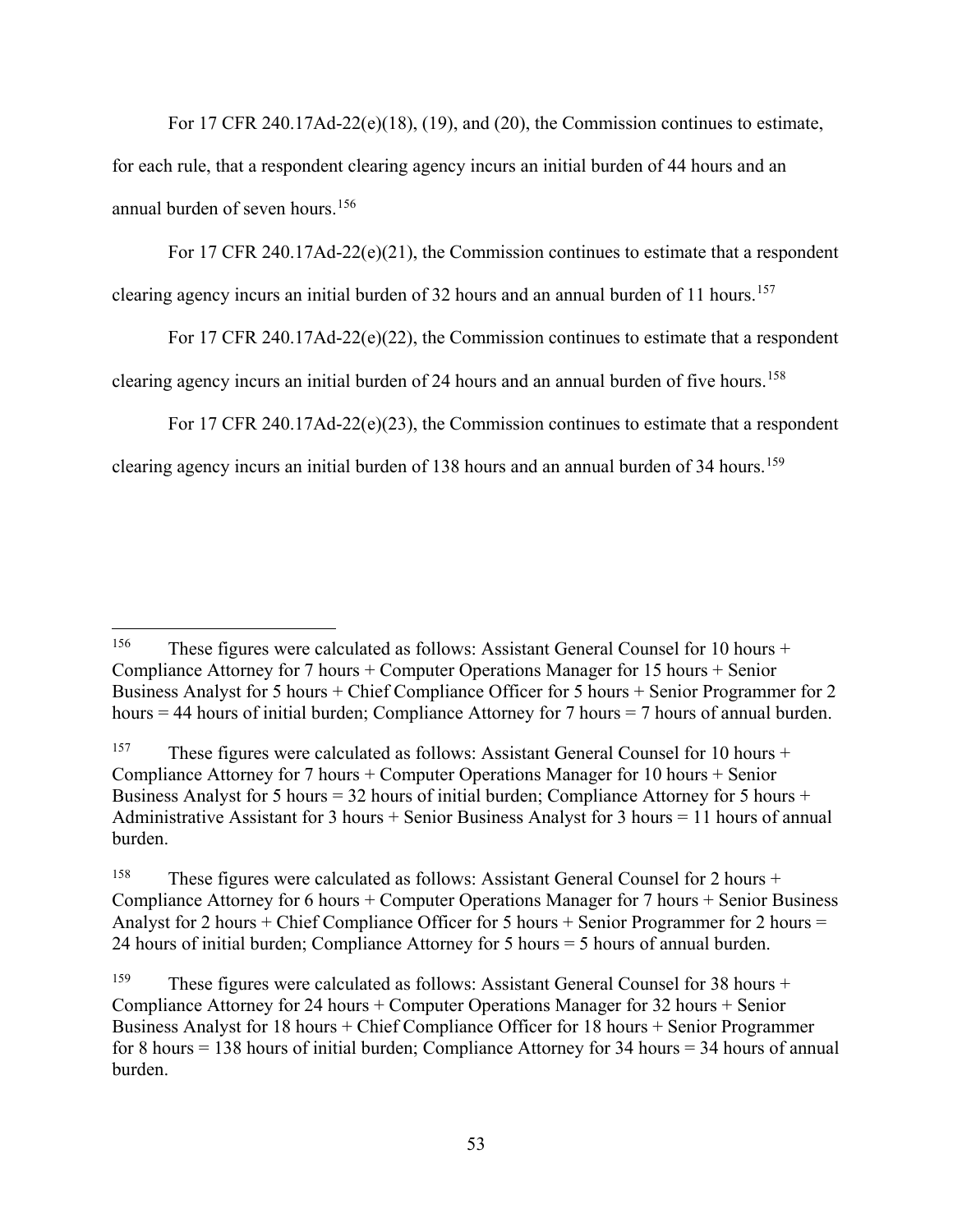# **2. Total Burden Estimate**

For the rules above, the Commission estimates that a respondent clearing agency incurs a total initial burden of 1,570 hours and an annual burden of 507 hours.<sup>[160](#page-53-3)</sup>

#### <span id="page-53-0"></span>**D. Collection of Information is Mandatory**

The collection of information requirements for the rules above continue to be mandatory.

# **E. Confidentiality**

<span id="page-53-1"></span>As required under Rule 17Ad-22(e), the policies and procedures developed pursuant to the rules above would be communicated, as applicable, to the participants of each respondent clearing agency and the public. A respondent clearing agency is also required to preserve such policies and procedures in accordance with, and for the periods specified in, 17 CFR 240.17a-1 and 240.17a-4(e)(7). To the extent that the Commission receives confidential information pursuant to this collection of information, such information would be kept confidential subject to the provisions of applicable law.<sup>161</sup>

# <span id="page-53-2"></span>**V. Regulatory Flexibility Act Certification**

The Regulatory Flexibility Act ("RFA") requires the Commission, in promulgating rules, to consider the impact of those rules on small entities.<sup>[162](#page-53-5)</sup> Section 603(a) of the Administrative

<span id="page-53-3"></span><sup>&</sup>lt;sup>160</sup> The Commission notes that these estimates are slightly higher than those stated in the CCA Definition proposing release after correcting for the errors previously noted above. See supra notes [146](#page-49-4) and [151.](#page-50-4)

<span id="page-53-4"></span><sup>161</sup> See, e.g., 5 U.S.C. 552. Exemption 4 of the Freedom of Information Act provides an exemption for trade secrets and commercial or financial information obtained from a person and privileged or confidential. See 5 U.S.C. 552(b)(4). Exemption 8 of the Freedom of Information Act provides an exemption for matters that are contained in or related to examination, operating, or condition reports prepared by, on behalf of, or for the use of an agency responsible for the regulation or supervision of financial institutions. See 5 U.S.C. 552(b)(8).

<span id="page-53-5"></span> $162$  See 5 U.S.C. 601 et seq.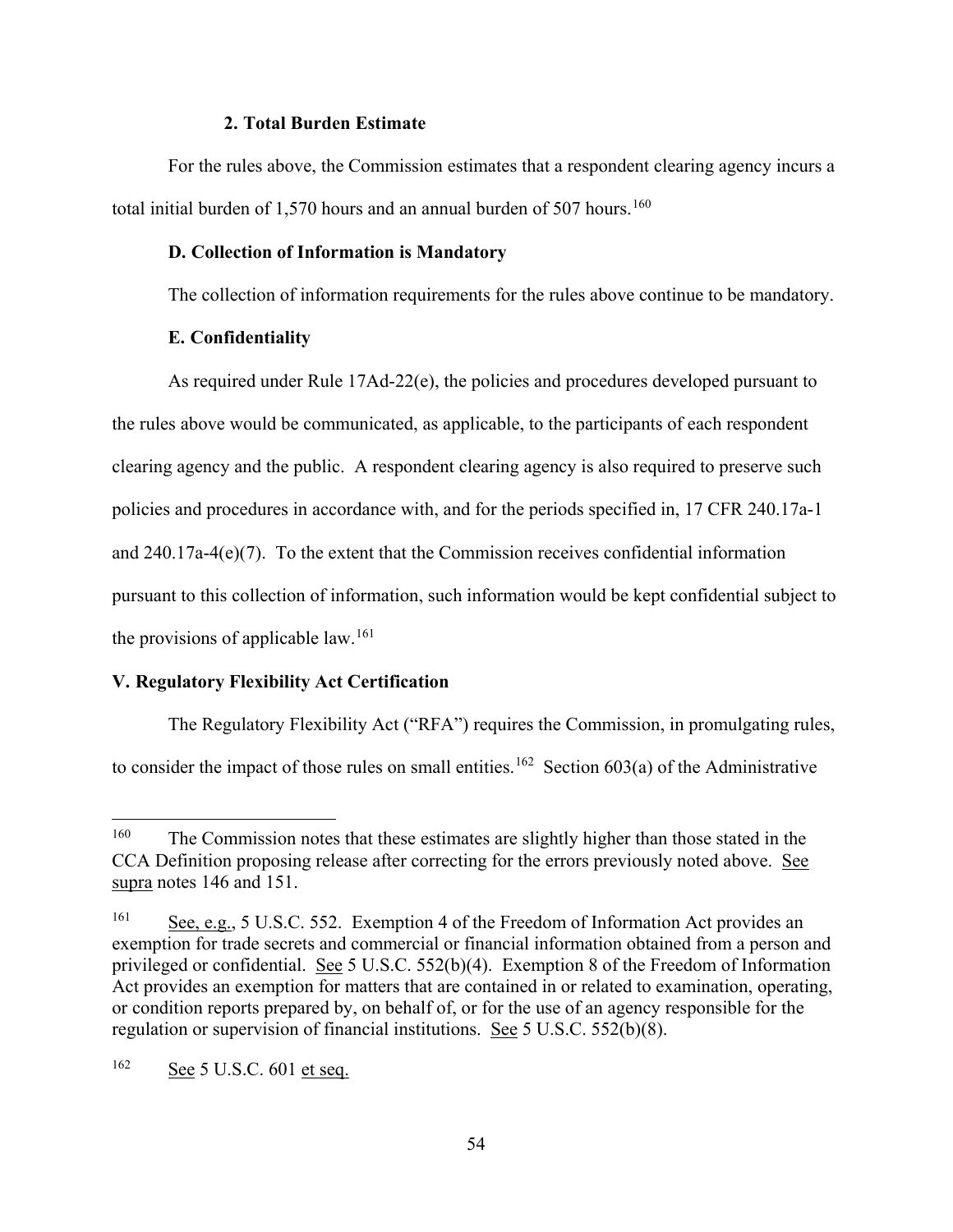Procedure Act,<sup>[163](#page-54-1)</sup> as amended by the RFA, generally requires the Commission to undertake a regulatory flexibility analysis of all proposed rules to determine the impact of such rulemaking on "small entities."[164](#page-54-2) The Commission certified in the CCA Definition proposing release, pursuant to Section 605(b) of the RFA, that the proposed rules would not, if adopted, have a significant impact on a substantial number of small entities.<sup>165</sup> The Commission received no comments on this certification.

# **A. Registered Clearing Agencies**

<span id="page-54-0"></span>The amendments to Rule 17Ad-22 apply to registered clearing agencies that are CCPs and CSDs. For the purposes of Commission rulemaking and as applicable to the amendments to Rule 17Ad-22, a small entity includes, when used with reference to a clearing agency, a clearing agency that (i) compared, cleared, and settled less than \$500 million in securities transactions during the preceding fiscal year, (ii) had less than \$200 million of funds and securities in its custody or control at all times during the preceding fiscal year (or at any time that it has been in business, if shorter), and (iii) is not affiliated with any person (other than a natural person) that is not a small business or small organization.[166](#page-54-4)

<span id="page-54-3"></span><sup>165</sup> See 5 U.S.C. 605(b).

<span id="page-54-1"></span> $163$  5 U.S.C. 603(a).

<span id="page-54-2"></span><sup>&</sup>lt;sup>164</sup> Section 601(b) of the RFA permits agencies to formulate their own definitions of "small" entities." See 5 U.S.C. 601(b). The Commission has adopted definitions for the term "small entity" for the purposes of rulemaking in accordance with the RFA. These definitions, as relevant to this rulemaking, are set forth in 17 CFR 240.0-10.

<span id="page-54-4"></span> $166$  See 17 CFR 240.0-10(d).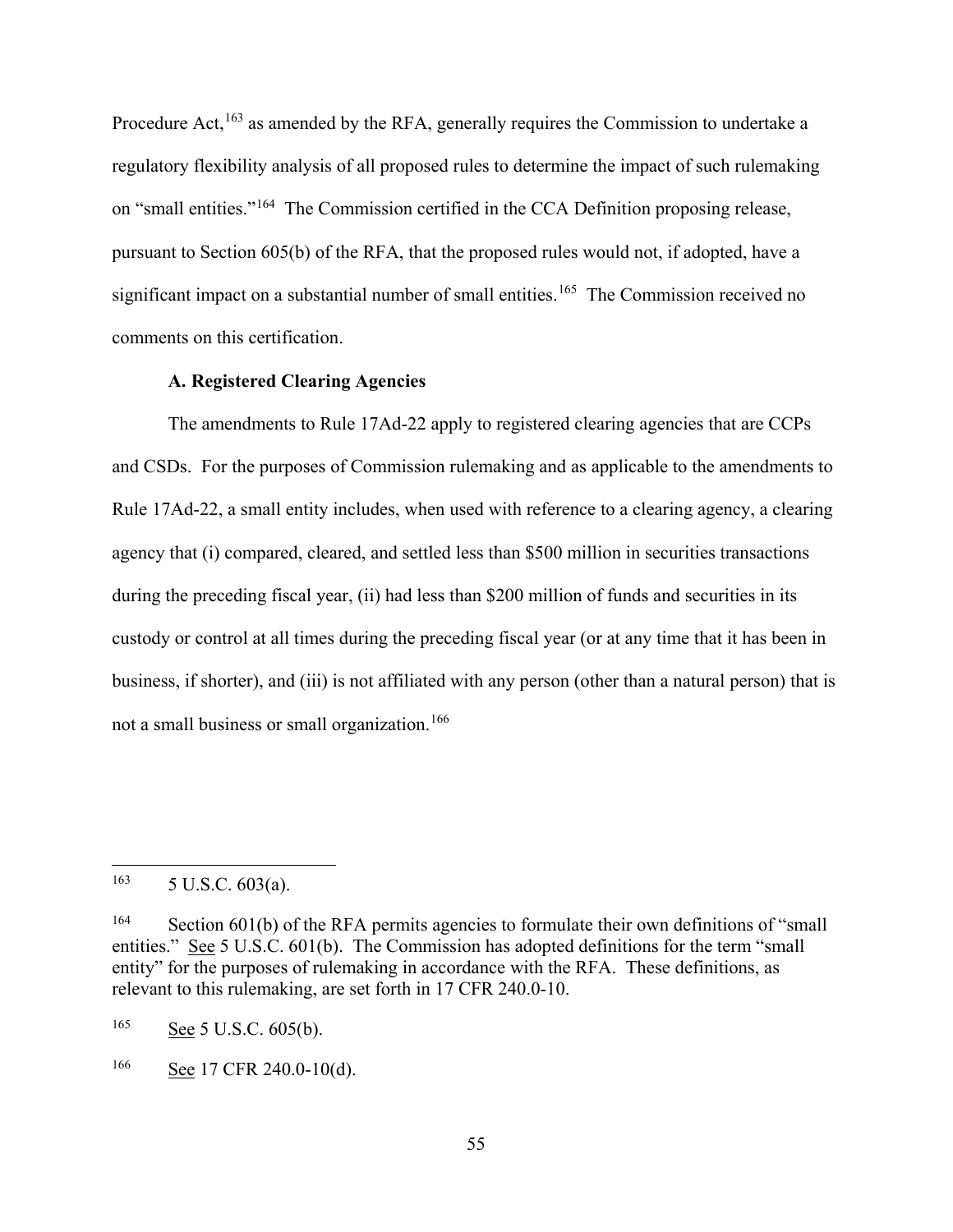Based on the Commission's existing information about the clearing agencies currently registered with the Commission,<sup>[167](#page-55-2)</sup> the Commission believes that all such registered clearing agencies exceed the thresholds defining "small entities" set out above. While other clearing agencies may emerge and seek to register as clearing agencies with the Commission, the Commission does not believe that any such entities would be "small entities" as defined in 17 CFR 240.0-10(d).<sup>[168](#page-55-3)</sup> Accordingly, the Commission believes that any such registered clearing agencies will exceed the thresholds for "small entities" set forth in in 17 CFR 240.0-10.

# <span id="page-55-0"></span>**B. Certification**

For the reasons described above, the Commission certifies that the amendments to Rule

17Ad-22 will not have a significant economic impact on a substantial number of small entities.

# <span id="page-55-1"></span>**VI. Other Matters**

If any of the provisions of these rules, or the application thereof to any person or

circumstance, is held to be invalid, such invalidity shall not affect other provisions or application

<span id="page-55-2"></span><sup>&</sup>lt;sup>167</sup> In 2018, DTCC processed \$1.854 quadrillion in financial transactions. Within DTCC, DTC settled \$122.6 trillion of securities and held securities valued at \$52.2 trillion, NSCC processed an average daily value of \$1269.7 billion in equity securities, and FICC cleared \$1.165 quadrillion of transactions in government securities and \$58.7 trillion of transactions in agency mortgage-backed securities. DTCC, 2018 Annual Report, [http://www.dtcc.com/annuals/2018/#/financial-performance.](http://www.dtcc.com/annuals/2018/#/financial-performance) OCC cleared more than 5.2 billion contracts and held margin of \$111.8 billion at the end of 2018. OCC, 2018 Annual Report, [https://www.theocc.com/components/docs/about/annual-reports/occ-2018-annual-report.pdf.](https://www.theocc.com/components/docs/about/annual-reports/occ-2018-annual-report.pdf) In addition, Intercontinental Exchange ("ICE") averaged daily trade volume of over 6.2 million and revenues of \$5 billion in 2018. See ICE at a glance, https://www.theice.com/publicdocs/ICE at a glance.pdf. LCH SA cleared  $6612$  billion in 2018 with clearing fee revenue of  $E$ 19.9 million. LCH SA, 2018 Financial Statements, [https://www.lch.com/system/files/media\\_root/LCH%20Group%20Holdings%20Limited%20-](https://www.lch.com/system/files/media_root/LCH%20Group%20Holdings%20Limited%20-%202018%20%20Financial%20Statements.pdf) [%202018%20%20Financial%20Statements.pdf.](https://www.lch.com/system/files/media_root/LCH%20Group%20Holdings%20Limited%20-%202018%20%20Financial%20Statements.pdf)

<span id="page-55-3"></span><sup>&</sup>lt;sup>168</sup> The Commission based this determination on its review of public sources of financial information about registered clearing agencies. In addition, Parts [III](#page-16-0) (Economic Analysis) and [IV](#page-44-0) (Paperwork Reduction Act) above discuss, among other things, the economic impact, including the estimated compliance costs and burdens, of the amended definition.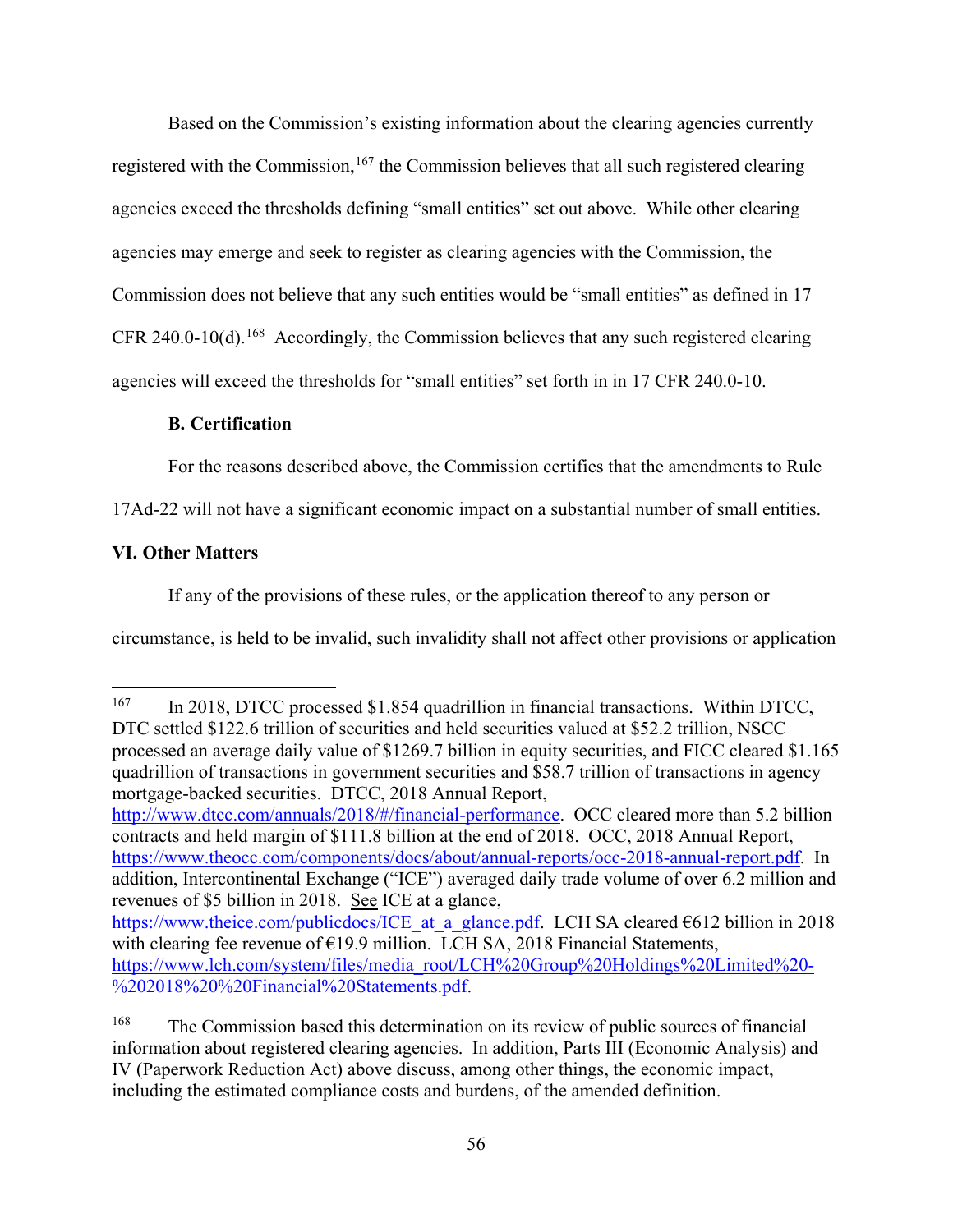of such provisions to other persons or circumstances that can be given effect without the invalid provision or application.

Pursuant to the Congressional Review Act, the Office of Information and Regulatory Affairs has designated these rules as not a major rule, as defined by 5 U.S.C. 804(2).

# <span id="page-56-0"></span>**VII. Statutory Authority**

Pursuant to the Exchange Act, particularly Section 17A thereof, 15 U.S.C. 78q-1, and Section 805 of the Clearing Supervision Act, 12 U.S.C. 5464, the Commission is adopting amendments to Rule 17Ad-22.

# **List of Subjects in 17 CFR Part 240**

Reporting and recordkeeping requirements, Securities.

# **Text of Amendment**

In accordance with the foregoing, title 17, chapter II of the Code of Federal Regulations is amended as follows:

# **PART 240—GENERAL RULES AND REGULATIONS, SECURITIES EXCHANGE ACT OF 1934**

1. The authority citation for part 240 continues to read, in part, as follows:

Authority: 15 U.S.C. 77c, 77d, 77g, 77j, 77s, 77z-2, 77z-3, 77eee, 77ggg, 77nnn, 77sss, 77ttt, 78c, 78c-3, 78c-5, 78d, 78e, 78f, 78g, 78i, 78j, 78j-1, 78k, 78k-1, 78*l*, 78m, 78n, 78n-1, 78*o*, 78*o*-4, 78*o*-10, 78p, 78q, 78q-1, 78s, 78u-5, 78w, 78x, 78*ll*, 78mm, 80a-20, 80a-23, 80a-29, 80a-37, 80b-3, 80b-4, 80b-11, and 7201 *et. seq.*, and 8302; 7 U.S.C. 2(c)(2)(E); 12 U.S.C. 5221(e)(3); 18 U.S.C. 1350; Pub. L. 111-203, 939A, 124 Stat. 1376 (2010); and Pub. L. 112-106, sec. 503 and 602, 126 Stat. 326 (2012), unless otherwise noted.

\* \* \* \* \*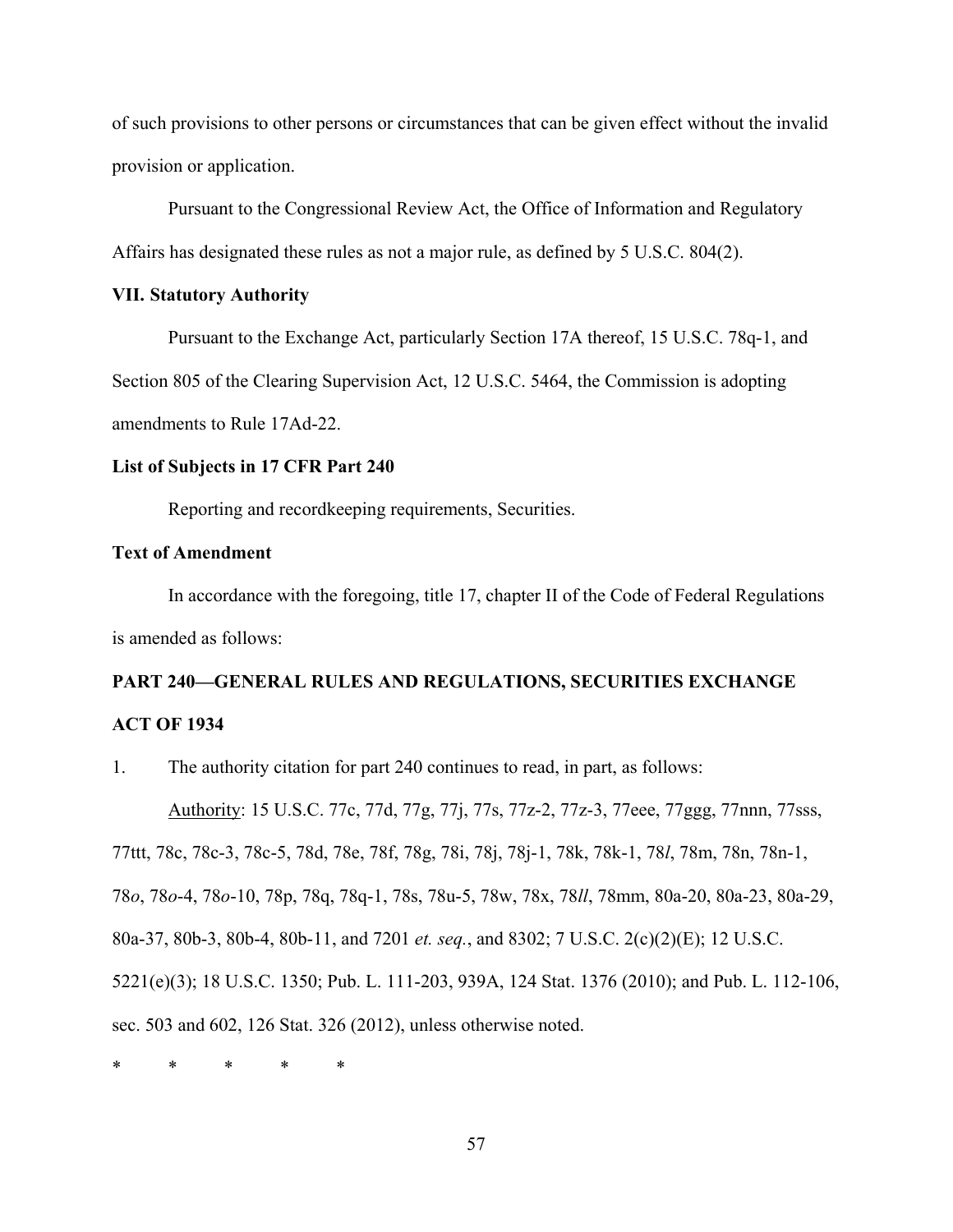Section 240.17Ad-22 is also issued under 12 U.S.C. 5461 *et seq*.

\* \* \* \* \*

2. Amend  $\S$  240.17Ad-22 by revising paragraphs (a)(3), (5), and (16) to read as follows:

#### **§ 240.17Ad-22 Standards for clearing agencies.**

 $(a) * * *$ 

(3) *Central securities depository* means a clearing agency that is a securities depository as described in Section  $3(a)(23)(A)$  of the Act (15 U.S.C. 78c(a)(23)(A)).

\* \* \* \* \*

(5) *Covered clearing agency* means a registered clearing agency that provides the services of a central counterparty or central securities depository.

\* \* \* \* \*

(16) *Sensitivity analysis* means an analysis that involves analyzing the sensitivity of a model to its assumptions, parameters, and inputs that:

(i) Considers the impact on the model of both moderate and extreme changes in a wide range of inputs, parameters, and assumptions, including correlations of price movements or returns if relevant, which reflect a variety of historical and hypothetical market conditions;

(ii) Uses actual portfolios and, where applicable, hypothetical portfolios that reflect the characteristics of proprietary positions and customer positions;

(iii) Considers the most volatile relevant periods, where practical, that have been experienced by the markets served by the clearing agency; and

58